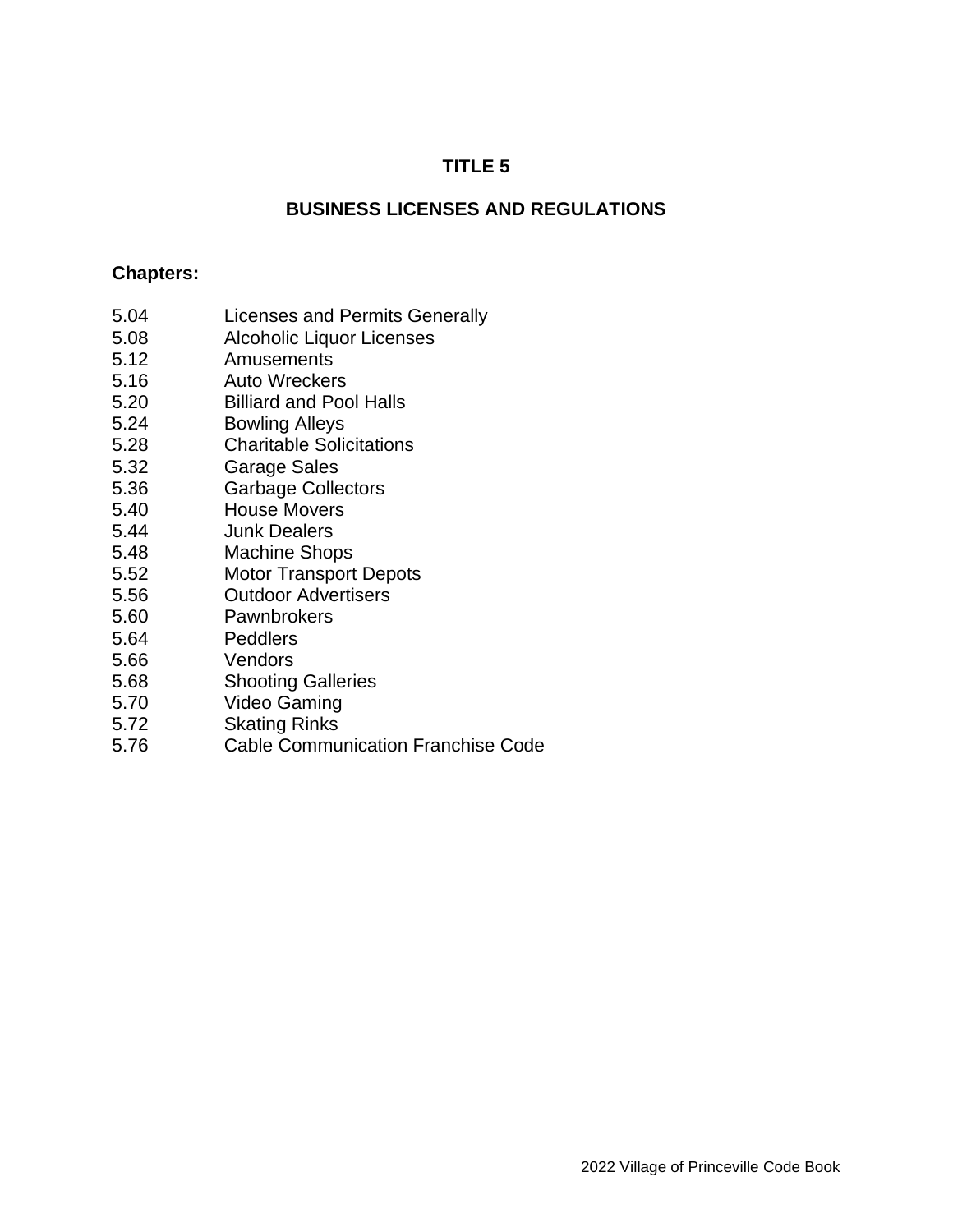### **Licenses and Permits Generally**

### **Sections:**

- 5.04.010 Applications
- 5.04.020 Person Subject to License
- 5.04.030 Forms
- 5.04.040 Signatures
- 5.04.050 Investigations
- 5.04.060 Fees
- 5.04.070 Termination of Licenses
- 5.04.080 Building and Premises
- 5.04.090 Change of Location
- 5.04.100 Nuisances
- 5.04.110 Inspections

**§5.04.010 Applications.** Applications for all licenses and permits required by ordinance shall be made in writing to the Village Clerk in the absence of provision to the contrary. Each application shall state the name of the applicant, the permit or license desired, the location to be used, if any, the time covered and the fee to be paid; and each application shall contain such additional information as may be needed for the proper guidance of the Village officials in the issuing of the permit or license applied for.

**§5.04.020 Person Subject to License.** Whenever in this Code a license is required for the maintenance, operation or conduct of any business or establishment, or for doing business or engaging in any activity or occupation, any person, firm or corporation shall be subject to the requirement if by himself/herself or through an agent, employee or partner, he/she holds himself/herself forth as being engaged in the business or occupation, or attempts to perform any part of such business or occupation in the Village.

**§5.04.030 Forms.** Forms for all licenses and permits, and applications therefor, shall be prepared and kept on file by the Village Clerk.

**§5.04.040 Signatures.** Each license or permit issued shall bear the signature of the President and Village Clerk in the absence of any provision to the contrary.

**§5.04.050 Investigations.** Upon the receipt of an application for a license or permit where ordinances of the Village necessitate an inspection or investigation before the issuance of such permit or license, the Village Clerk shall refer such application to the proper officer for making such investigation within forty-eight (48) hours of the time of such receipt. The officer charged with the duty of making an investigation or inspection shall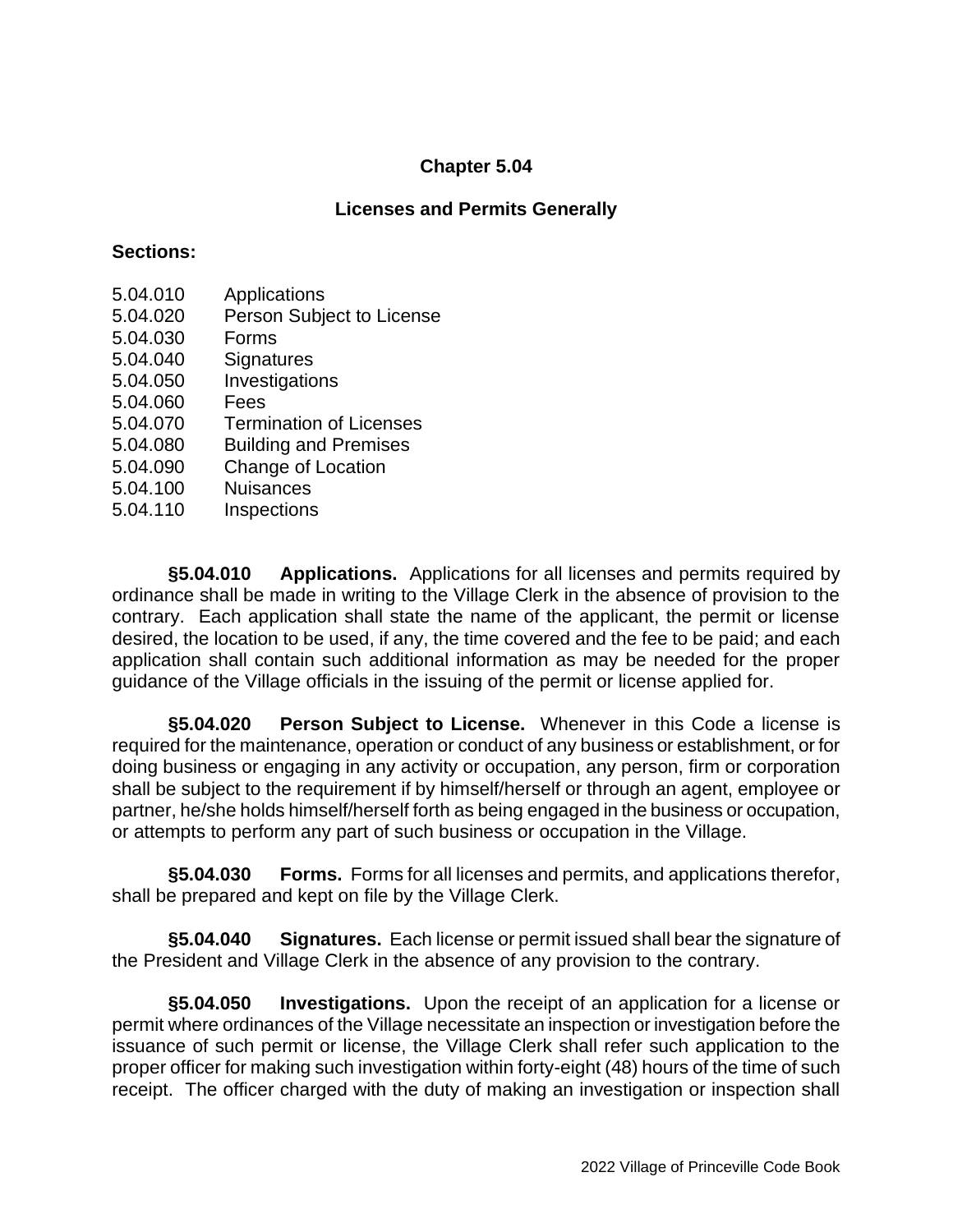make a report thereof, favorable or otherwise, within ten (10) days after receiving the application or a copy thereof. The Building Inspector shall make or cause to be made any such inspections relative to the construction of buildings or other structures. All other investigations except where otherwise provided shall be made by the Village President or by some other officer designated by the President.

All inspections referred to in this Section must be made in compliance with the provisions set forth in Chapter 1.08.

**§5.04.060 Fees.** In the absence of provision to the contrary, all fees and charges for licenses or permits shall be paid in advance at the time application therefor is made to the Village Clerk. When an applicant has not engaged in the business until after the expiration of part of the current license year, the license fee shall be prorated by quarters and the fee paid for each quarter or fraction thereof during which the business has been or will be constructed. Except as otherwise provided, all license fees shall become a part of the corporate fund.

## **§5.04.070 Termination of Licenses.**

- A. All annual licenses shall terminate on the last day of the fiscal year of the Village, where no provision to the contrary is made.
- B. The Village Clerk shall mail to all licensees of the Village a statement of the time of the expiration of the license held by the licensee, if an annual, three (3) weeks prior to the date of expiration; provided, that a failure to send out such notice, or the failure of the licensee to receive it shall not excuse the licensee from a failure to secure a new license, or a renewal thereof, nor shall it be a defense in an action for operation without a license.

**§5.04.080 Building and Premises.** No license shall be issued for the conduct of any business, and no permit shall be issued for any thing or act, if the premises and building to be used for the purpose and the intended purpose itself do or does not fully comply with the regulations of the Village.

**§5.04.090 Change of Location.** The location of any licensed business or occupation, or of any permitted act, may be changed, provided ten (10) days' notice thereof is given to the Village Clerk, in the absence of any provision to the contrary, provided that all ordinances and regulations affecting the new location are complied with.

**§5.04.100 Nuisances.** No business, licensed or not, shall be so conducted or operated as to amount to a nuisance in fact.

## **§5.04.110 Inspections.**

A. Whenever inspections of the premises used for or in connection with the operation of a licensed business or occupation are provided for or required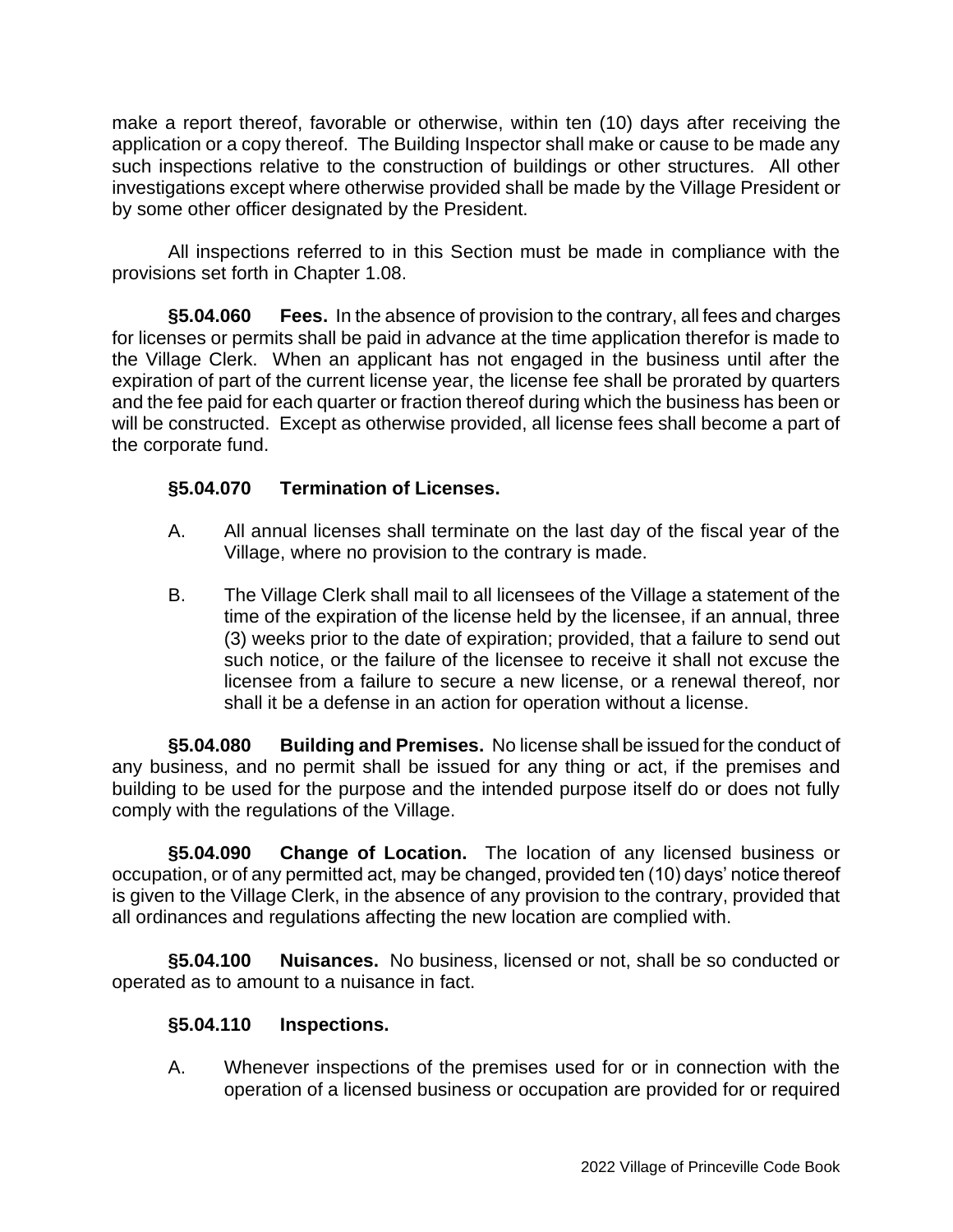by ordinance, or are reasonably necessary thereto to secure compliance with any ordinance provision or to detect violations thereof, it shall be the duty of any licensee, or the person in charge of the premises to be inspected, to admit thereto for the purpose of making the inspection any officer or employee of the Village who is authorized or directed to make such inspection at any reasonable time that admission is requested.

- B. Whenever an analysis of any commodity or material is reasonably necessary to secure conformance with any ordinance provision or to detect violations thereof, it shall be the duty of the licensee to give to any authorized officer or employee of the Village requesting the same sufficient samples of such material or commodity for such analysis upon request.
- C. In addition to any other penalty which may be provided, the President and Board may revoke the license of any licensed proprietor of any licensed business who interferes with any authorized officer or employee while in the performance of his/her duty in making any such inspection or obtaining any such samples; provided that no license shall be revoked for such cause unless written demand is made upon the licensee or person in charge of the premises, in the name of the Village, stating that such inspection or sample is desired at the time it is sought to make the inspection or to obtain the sample.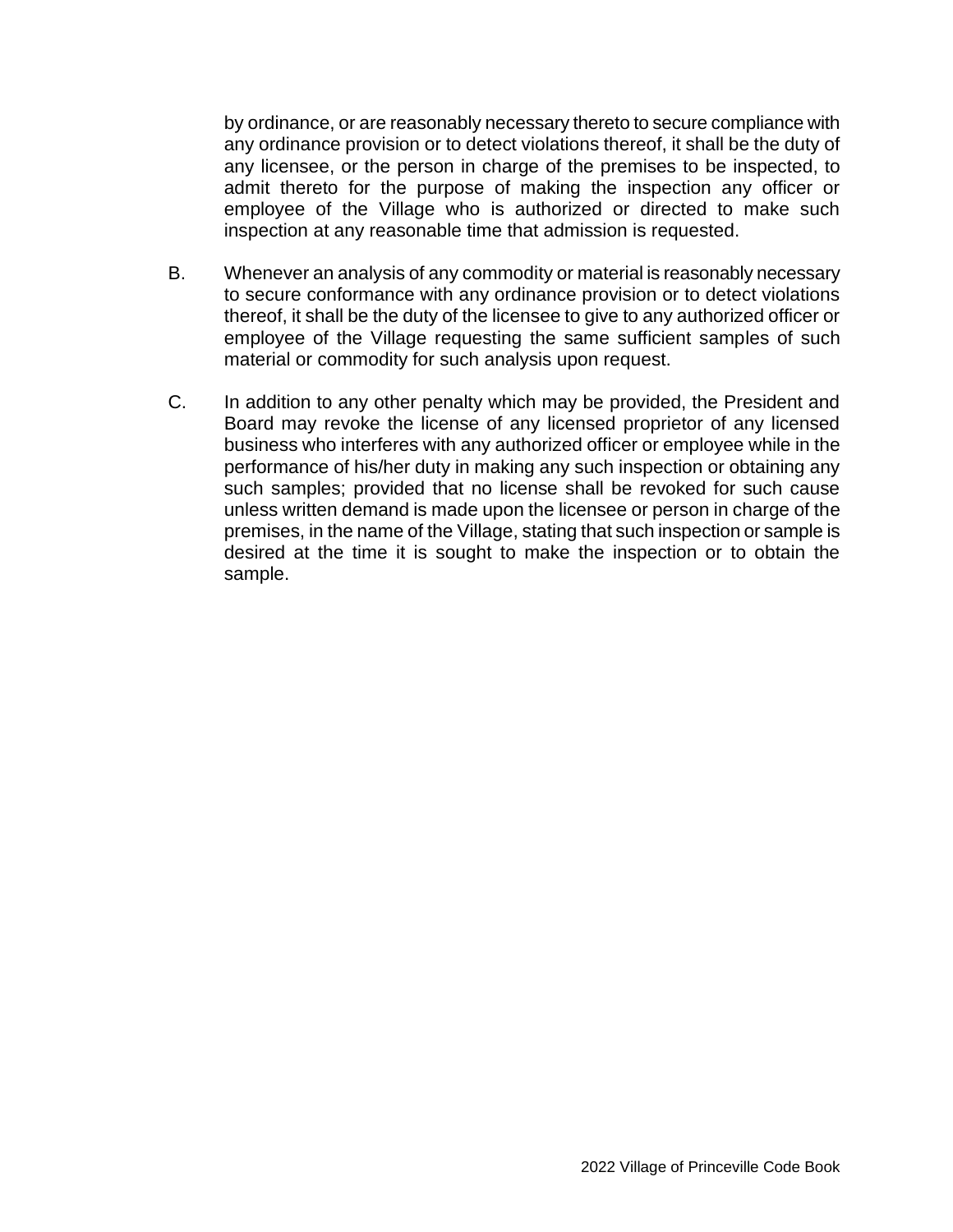### **Alcoholic Liquor Licenses**

### **Sections:**

- 5.08.010 Definitions
- 5.08.020 License Required
- 5.08.030 License Application Contents
- 5.08.040 License Person Declared Ineligible
- 5.08.050 License Term Fee Prorated
- 5.08.060 License Fee
- 5.08.070 Classes of Licenses
- 5.08.080 Number of Licenses
- 5.08.090 License Disposition of Fees
- 5.08.100 License List
- 5.08.110 License Transfer Refund
- 5.08.120 License Renewal
- 5.08.130 License Change of Premises Location
- 5.08.140 License Posting Required
- 5.08.150 Employees with Infectious or Other Disease Prohibited
- 5.08.160 Location Restrictions
- 5.08.170 Closing Hours
- 5.08.180 View from the Street
- 5.08.190 Live Entertainment
- 5.08.200 Persons under Disability
- 5.08.210 Use of Alcoholic Liquor
- 5.08.220 License Revocation

**§5.08.010 Definitions.** Unless the context otherwise requires, the following terms as used in this Chapter shall be construed according to the definitions given below:

"Alcoholic liquor" means any spirits, wine, beer, ale, or other liquid containing more than one-half (1/2) of one percent (1%) of alcohol by volume, which is fit for beverage purposes.

"Club" means a corporation organized under the laws of this state, not for pecuniary profit, solely for the promotion of some common object other than the sale and consumption of alcoholic liquors, kept, used and maintained by its members through the payment of annual dues, and owning or hiring or leasing a building or space in a building, of such extent and character as may be suitable and adequate for the reasonable and comfortable use and accommodation of its members and their guests and provided with suitable and adequate kitchen and dining room space and equipment and maintaining a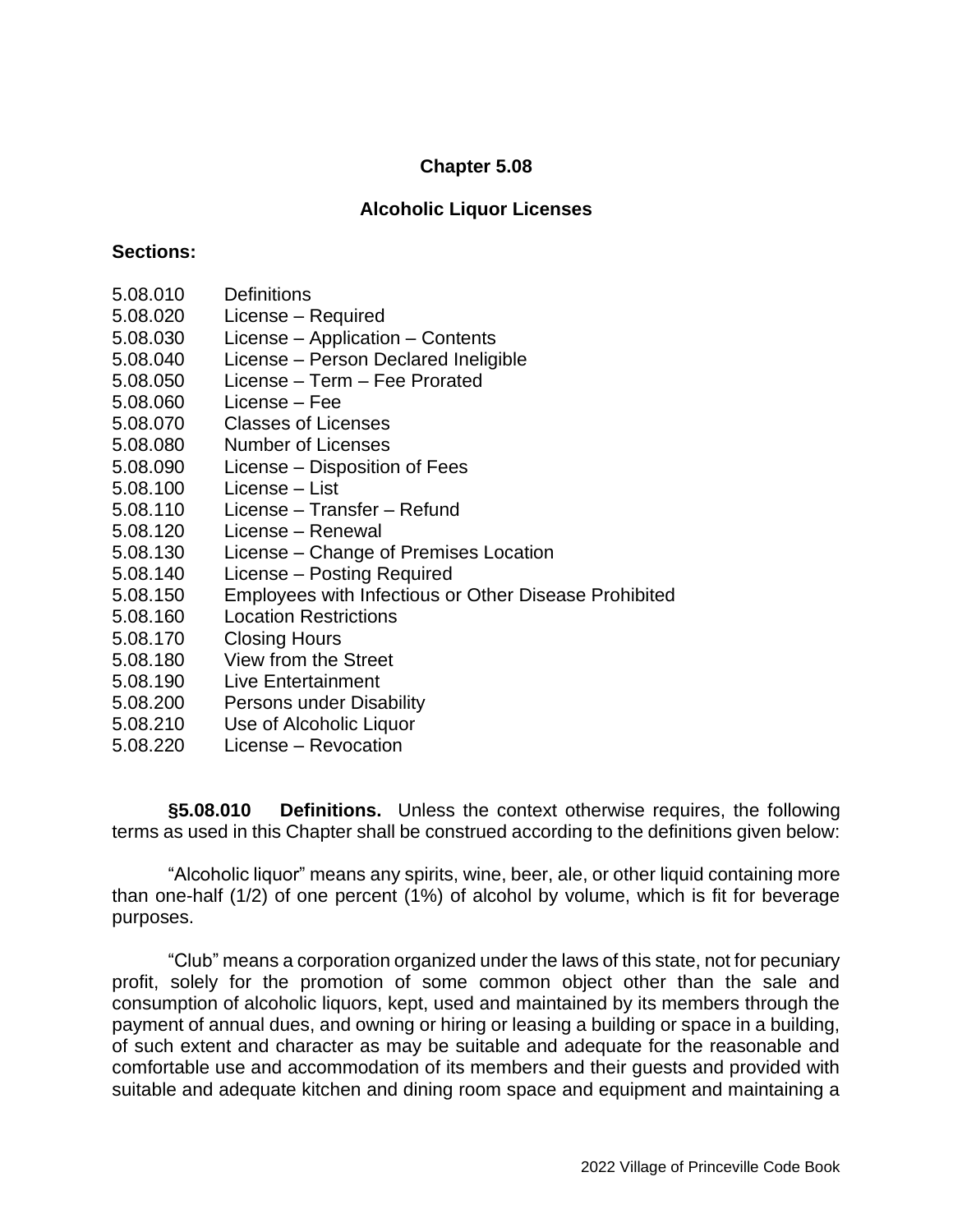sufficient number of servants and employees for cooking, preparing and serving food and meals for its members and guests; provided that such club files with the Village President at the time of its application for a license under this Chapter two (2) copies of a list of names and residences of its members, and similarly files, within ten (10) days of the election of any additional member, his/her name and address; and provided that its affairs and management are conducted by a Board of Directors, executive committee or similar body chosen by the members at their annual meeting, and that no member or any officer, agent or employee of the club is paid, or directly or indirectly receives, in the form of salary or other compensation any profits from the distribution or sale of alcoholic liquor to the club or the members of the club or its guests introduced by members beyond the amount of such salary as may be fixed and voted at any annual meeting by the members or by its Board of Directors or other governing body out of the general revenue of the club.

"Hotel" means every building or other structure kept, used, maintained, advertised and held out to the public to be a place where food is actually served and consumed and sleeping accommodations are offered for adequate pay to travelers and guests, whether transient, permanent, or residential, in which twenty-five (25) or more rooms are used for the sleeping accommodations and dining rooms being conducted in the same building or buildings in connection therewith and such building or buildings, structure or structures being provided with adequate and sanitary kitchen and dining room equipment and capacity.

"Liquor Commissioner" means the Village President, and wherever used in this Chapter, "Village President" and "Liquor Commissioner" shall be interchangeable.

"Restaurant" means any public place kept, used, maintained, advertised and held out to the public as a place where meals are served, and where meals actually are served and regularly served, without sleeping accommodations, such space being provided with adequate and sanitary kitchen and dining room equipment and capacity and having employed therein a sufficient number and kind of employees to prepare, cook and serve suitable food for its guests.

"Retail sale" means the sale for use or consumption and not for resale.

**§5.08.020 License – Required.** It is unlawful to sell or offer for sale at retail in the Village any alcoholic liquor without having a retail liquor dealer's license, or in violation of the terms of such license.

**§5.08.030 License – Application – Contents.** Applications for such licenses shall be made to the Village President in writing, signed by the applicant, if an individual, or by a duly authorized agent, thereof, if a club or corporation verified by oath or affidavit, and shall contain the following statements and information:

A. The name, age and address of the applicant in the case of an individual; in the case of a co-partnership, general partnership or limited partnership, the name and address of the person or persons entitled to share in the profits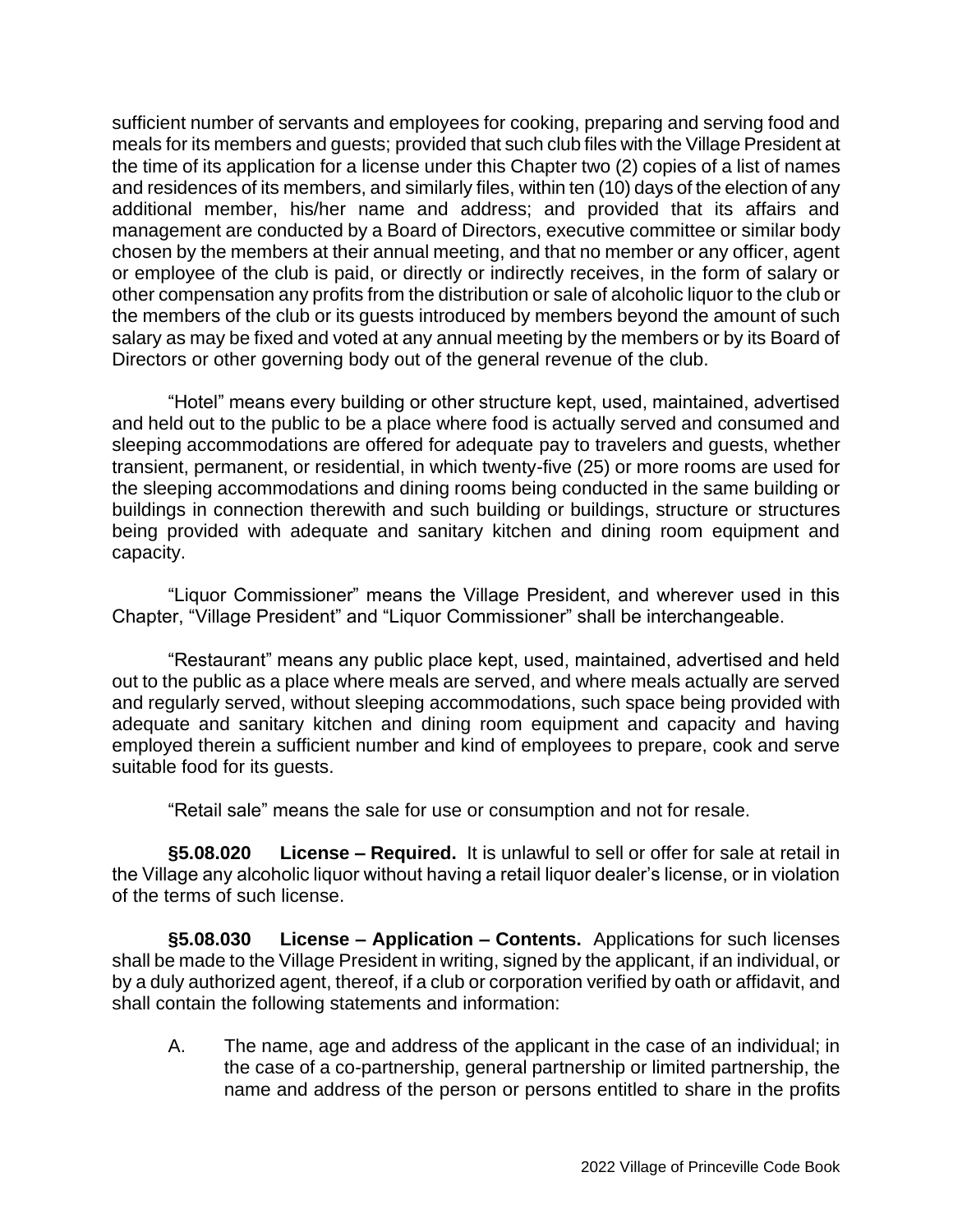thereto if owning five percent (5%) of the aggregate partner interest in such co-partnership or partnership, and in the case of a corporation, the objects for which organized, the names and addresses of the officers and directors, and the name and address of any stockholder or stockholders owning in aggregate more than five percent (5%) of the stock of such corporation;

- B. The citizenship of the applicant, his/her place of birth, and if a naturalized citizen, the time and place of his/her naturalization;
- C. The character of business of the applicant, and in case of a corporation, the objects for which it was formed;
- D. The length of time the applicant has been in business of that character, or in the case of a corporation, the date when its charter was issued;
- E. The amount of goods, wares and merchandise on hand at the time application is made;
- F. The location and description of the premises or place of business which is to be operated under such license;
- G. A statement whether applicant has ever made application for a municipal, county, state or federal license which was refused, and if so, the reason for such refusal to the best of applicant's knowledge;
- H. A statement that applicant has never been convicted of a felony and is not disqualified to receive a license by reason of any matter or thing contained in this article, laws of this state, or the ordinances of this Village;
- I. Whether a previous license by any state or subdivision thereof, or by the federal government has been revoked, and the reasons therefor;
- J. A statement that the applicant will not violate any of the laws of the state of Illinois, or of the United States, or any ordinance of the Village in the conduct of his/her place of business.
- K. If the applicant is a club as defined in Section 5.08.010, two (2) copies of a list of names and residences of the members.

**§5.08.040 License – Person Declared Ineligible.** No such license shall be issued to a person declared ineligible to license by the provisions of the Illinois Liquor Control Act of 1934.

**§5.08.050 License – Term – Fee Prorated.** Each such license shall terminate on the thirtieth (30th) day of April next following issuance. The fee to be paid shall be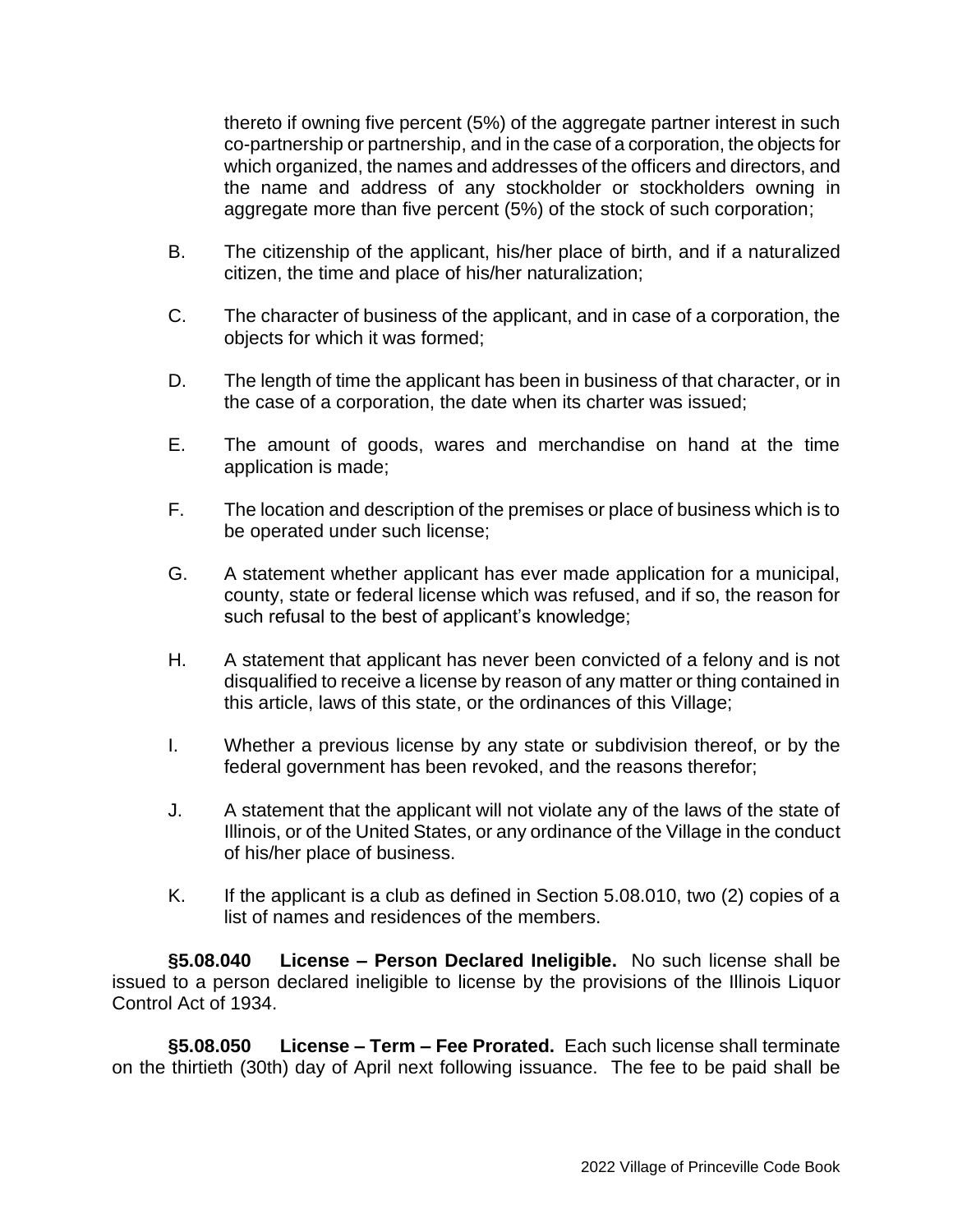reduced in proportion to the full calendar months which have expired in the year prior to the issuance of the license.

**§5.08.060 License – Fee.** Licensees holding Class A, Class B, and Class BB licenses shall pay an annual license fee in the amount of Seven Hundred Dollars (\$700.00), payable in two (2) semi-annual installments of Three Hundred Fifty Dollars (\$350.00) each, due May 1 and November 1 of each year. Licensees holding Class C licenses shall pay a license fee in the amount of Forty Dollars (\$40.00) plus Fifteen Dollars (\$15.00) for each day for which the license is to be used. Licensees holding Class D and Class E licenses shall pay an annual license fee in the amount of Seven Hundred Dollars (\$700.00), payable in two (2) semi-annual installments of Three Hundred Fifty Dollars (\$350.00) each, due May 1 and November 1 of each year. Licensees holding Class F licenses shall pay an annual license fee in the amount of Three Hundred Fifty Dollars (\$350.00), payable in two (2) semiannual installments of One Hundred Seventy-five Dollars (\$175.00), due May 1 and November 1 of each year. Licensees holding Class G licenses shall pay an annual license fee in the amount of Seven Hundred Dollars (\$700.00), payable in two (2) semi-annual installments of Three Hundred Fifty Dollars (\$350.00) each, due May 1 and November 1 of each year.

**§5.08.070 Classes of Licenses.** Licenses to sell alcoholic liquor at retail are divided into seven (7) classes, as follows:

- A. **Class A.** A Class A license shall authorize the retail sale of alcoholic liquors on the premises of such licensee for consumption on the premises, as well as other retail sales of such liquor.
- B. **Class B.** A Class B license shall authorize the retail sale of alcoholic liquors on the premises of such licensee in packages, and not for consumption on the premises where sold.
- BB. **Class BB.** A Class BB license shall authorize the retail sale of beer and wine on the premises of such licensee in packages, and not for consumption on the premises where sold.
- C. **Class C.** A Class C license shall authorize the retail sale of beer in an outdoor location as part of a public activity which has been approved by the Village Board. The period of the license shall not exceed ten (10) days. Class C licenses shall only be issued to civic or patriotic organizations which have been in active and continuous existence for at least one (1) year prior to the making of such application and which in good faith has maintained a membership roll during the one-year period, or any such organizations which have been incorporated under the laws of Illinois. The fee for such license shall be Forty Dollars (\$40.00) plus Fifteen Dollars (\$15.00) for each day for which the license is to be used. All applications for a Class C license shall be filed at least four (4) weeks prior to the proposed license period. The Village President, however, may waive the four-week filing requirement should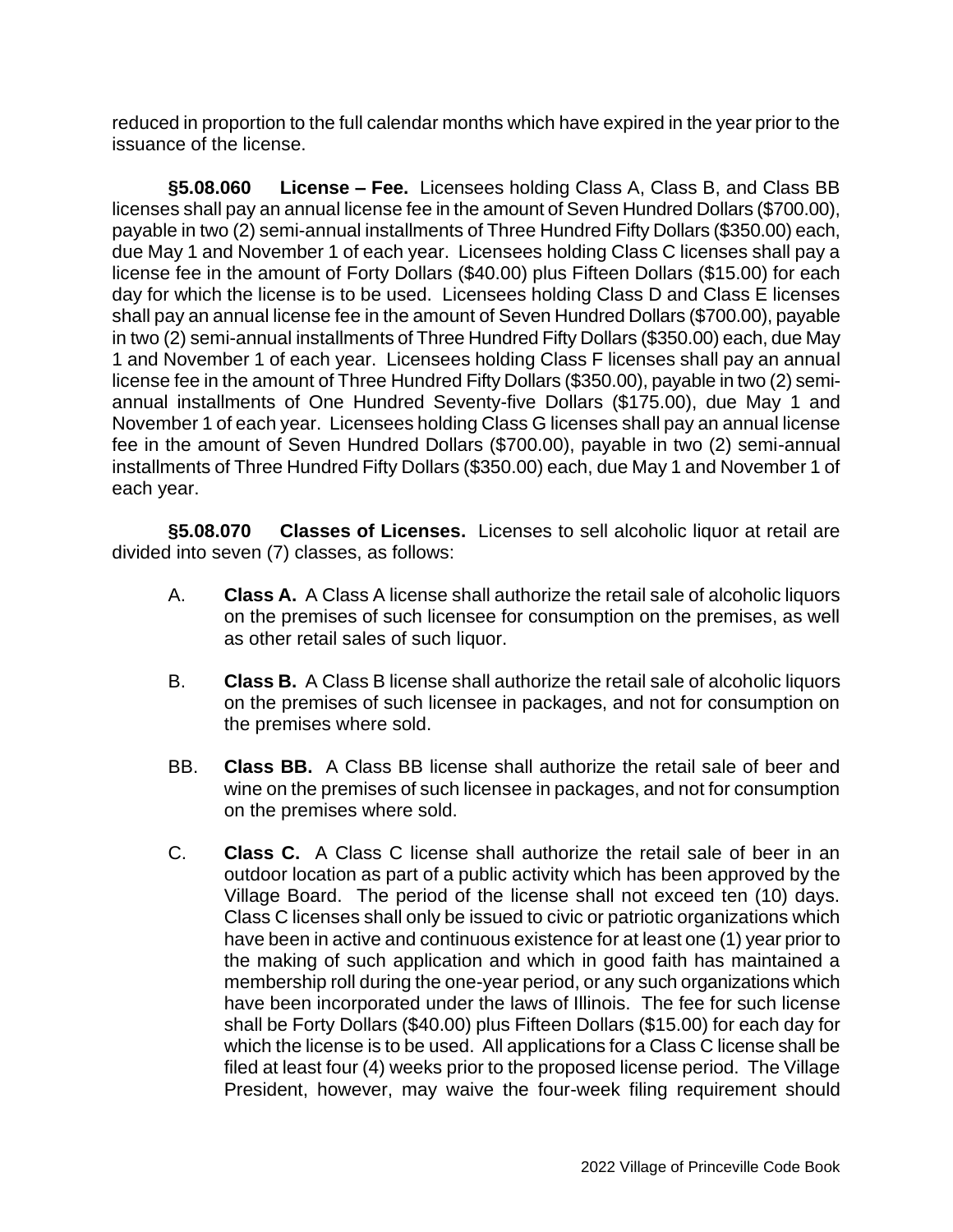he/she find that sufficient time remains for the Village and the state to process the application.

In addition to the regulations imposed upon other licenses in this Chapter, a Class C license shall be subject to the following:

- 1. To protect public order, all licensees shall provide security guards at all times while beer is served.
- 2. To protect persons serving the beer, all licensees shall provide a reasonably substantial structure across which beer shall be served.
- 3. Consumption of beer shall be restricted to a confined area. The licensee shall designate in the application the area in which beer will be consumed and the means to be used to confine the area. A drawing shall be submitted with the application showing the layout of the area. Security guards shall ensure that beer is not taken from the area.
- 4. The licensee shall specify the occupancy limit for the area and the security guards shall see that the occupancy limit is complied with.
- 5. The licensee shall provide dram shop liability insurance in maximum limits so as to save the licensee, the Village and any property owner involved harmless from all financial loss, damage or harm.
- 6. The Village Board may modify the above regulations when a public event is approved in order to address special problems or circumstances.
- D. **Class D.** A Class D license shall authorize the retail sale of alcoholic liquors on the premises of any restaurant, for consumption only on the premises and for sale only with meals.
- E. **Class E.** A Class E license shall authorize the retail sale of alcoholic liquors on the premises in any restaurant that does not qualify for a Class D license for consumption on the premises, as well as, other retail sales of such liquor.
- F. **Class F.** A Class F license shall be issued only to a club, as defined in Section 5.08.010, and shall authorize the retail sale of alcoholic liquors on the premises of the licensee, for consumption on such premises.
- G. **Class G.** A Class G license shall authorize the retail sale of beer and wine on the premises of such licensee only for consumption in a defined, separated, and clearly marked portion of the premises as specified in the license; provided, that the issuance of a Class G license shall be restricted to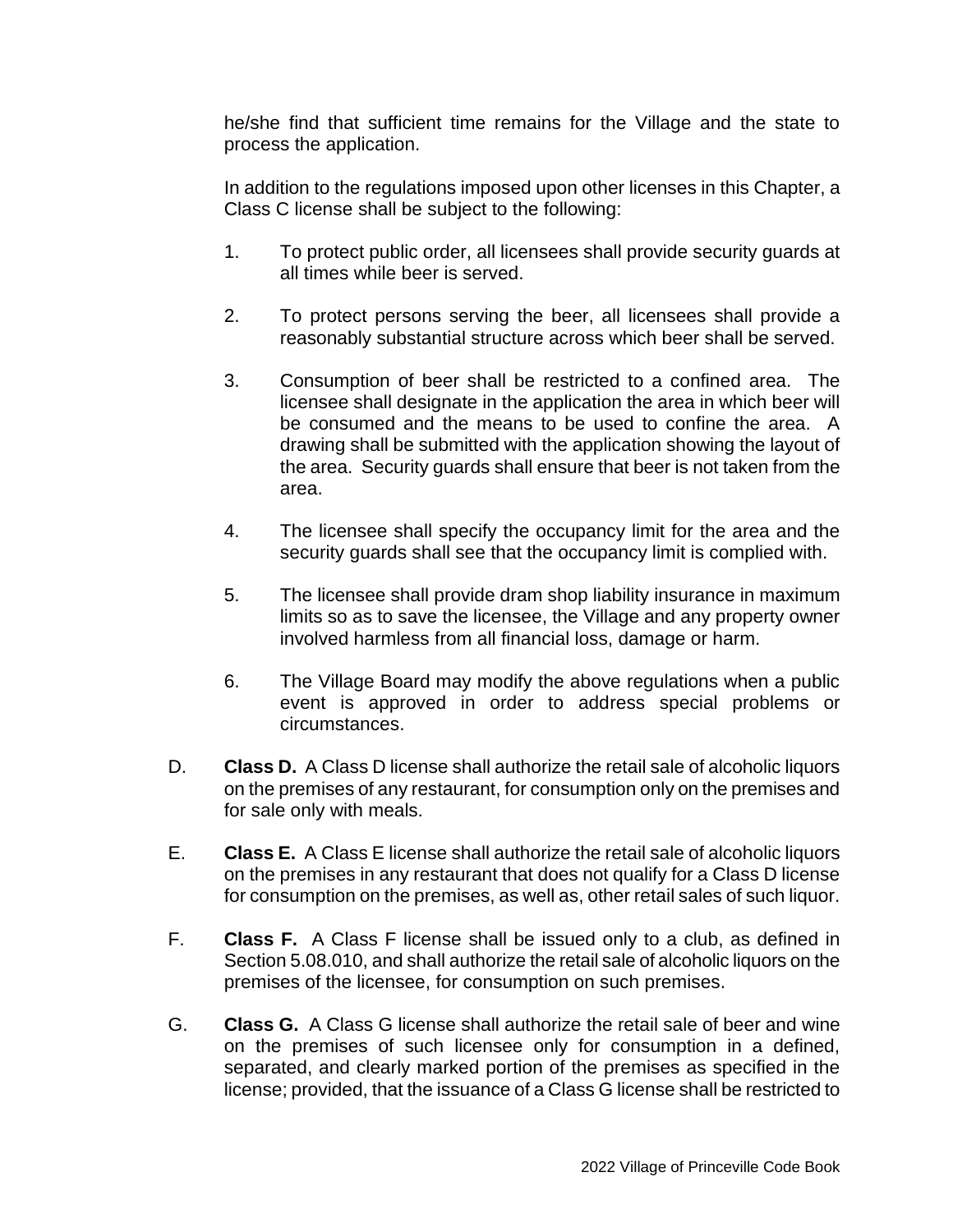establishments which offer food, such as sandwiches, snacks, and light meals, for consumption in and on the defined, separated, and clearly marked portion of the premises in conjunction with video gaming as authorized by and licensed under the Illinois Video Gaming Act and licensed by the Village. No persons under the age of twenty-one (21) years shall be permitted to be or remain in the defined, separated, and clearly marked portion of the premises for which the Class G license applies. If the establishment holds a liquor license that allows the establishment to sell at retail alcoholic liquors in packages and not for consumption on the premises where sold (a Class B or BB license), the establishment shall be required to obtain a separate Class G license and pay the separate applicable license fee for the Class G license.

**§5.08.080 Number of Licenses.** There shall be in force in the Village no more than two (2) Class A licenses, no more than two (2) Class B licenses, no more than two (2) Class BB licenses, no more than one (1) Class C license, no more than two (2) Class D licenses, no more than two (2) Class E licenses, no more than two (2) Class F licenses, and no more than three (3) Class G licenses, at any time.

**§5.08.090 License – Disposition of Fees.** All such fees shall be paid to the Village Clerk, at the time application is made, and shall be forthwith turned over to the Treasurer. In the event the license applied for is denied, the fee shall be returned to the applicant. If the license is granted, the fee shall be deposited in the general corporate fund or in such other fund as shall have been designated by the Board by proper action.

**§5.08.100 License – List.** The Village Clerk shall keep or cause to be kept a complete record of all such licenses issued.

**§5.08.110 License – Transfer – Refund.** A license shall be purely a personal privilege, good for not to exceed one (1) year after issuance unless sooner revoked as provided in this Chapter, and shall not constitute property, nor shall it be subject to attachment, garnishment or execution, nor shall it be alienable or transferable, voluntarily or involuntarily, or subject to being encumbered or hypothecated.

Such license shall cease upon the death of the licensee and shall not descend by the laws of testate or intestate devolution, provided that the executors or administrators of the estate of any deceased licensee, and the trustee of any insolvent or bankrupt licensee, when such estate consists in part of alcoholic liquor may continue the business of the sale or manufacture of alcoholic liquor under the order of the appropriate court, and may exercise the privileges of the deceased or insolvent or bankrupt licensees after the death of such deceased, or such insolvency or bankruptcy until the expiration of such license but not longer than six (6) months after the death, bankruptcy or insolvency of such licensee. A refund shall be made of that portion of the license fees paid for any period in which the licensee is prevented from operating under the license in accordance with the provisions of this Section.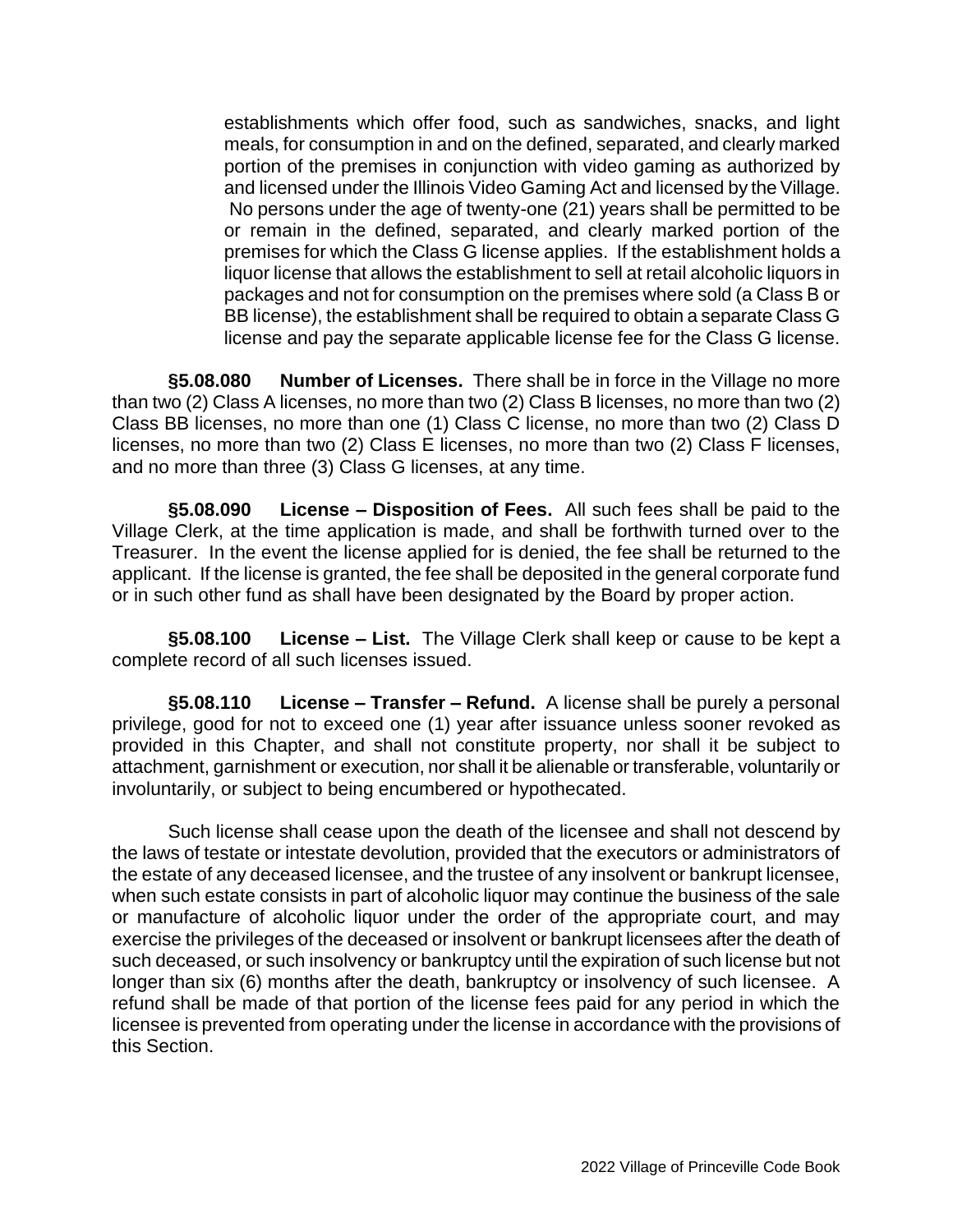**§5.08.120 License – Renewal.** Any licensee may renew his/her license at the expiration thereof, provided that he/she is then qualified to receive a license and the premises for which such renewal license is sought are suitable for such purpose, provided further, the renewal privilege herein provided for shall not be construed as a vested right which shall in any case prevent the Village President from decreasing the number of licenses to be issued within his/her jurisdiction.

**§5.08.130 License – Change of Premises Location.** A retail liquor dealer's license shall permit the sale of alcoholic liquor only in the premises described in the application and license. Such location may be changed only upon a written permission to make such change issued by the Village President. No change of location shall be permitted unless the proposed new location is a proper one for the retail sale of alcoholic liquor under the laws of this state and the ordinances of this Village.

**§5.08.140 License – Posting Required.** Every person, firm or corporation licensed in accordance with this Chapter shall immediately post and keep posted while in force in a conspicuous place on the premises, the license received.

**§5.08.150 Employees with Infectious or Other Disease Prohibited.** It is unlawful to employ in any premises used for the retail sale of alcoholic liquor any person who is afflicted with, or who is a carrier of, any contagious, infectious or venereal disease. It is also unlawful for any person who is afflicted with or is a carrier of any such disease to work in or about any premises or to engage in any way in the handling, preparation or distribution of such liquor.

**§5.08.160 Location Restrictions.** No license shall be issued for the sale at retail of any alcoholic liquor within one hundred (100) feet of any church, school, hospital, home for the aged or indigent persons or for veterans, their wives or children or any military or naval station; provided, that this prohibition shall not apply to hotels offering restaurant service, regularly organized clubs, or to restaurants, food shops or other places where the sale of alcoholic liquors is not the principal business carried on, if such place of business so exempted shall have been stablished for such purposes prior to the taking effect of this Chapter. No person shall hereafter engage in business as a retailer of any alcoholic liquor within one hundred (100) feet of any undertaking establishment or mortuary.

## **§5.08.170 Closing Hours.**

- A. Persons holding Class A licenses hereunder shall not sell alcoholic liquor between the hours of 2:00 a.m. and 7:00 a.m., but may sell alcoholic liquor at all other times seven (7) days per week. All other persons licensed hereunder as retailers of alcoholic liquor shall not sell, permit to be sold, or give away any alcoholic liquor between the hours of 1:00 a.m. and 7:00 a.m., but may do so at all other times, seven (7) days per week.
- B. It is unlawful to keep open for business or admit the public to any premises where the sale of alcoholic liquor for consumption on the premises is licensed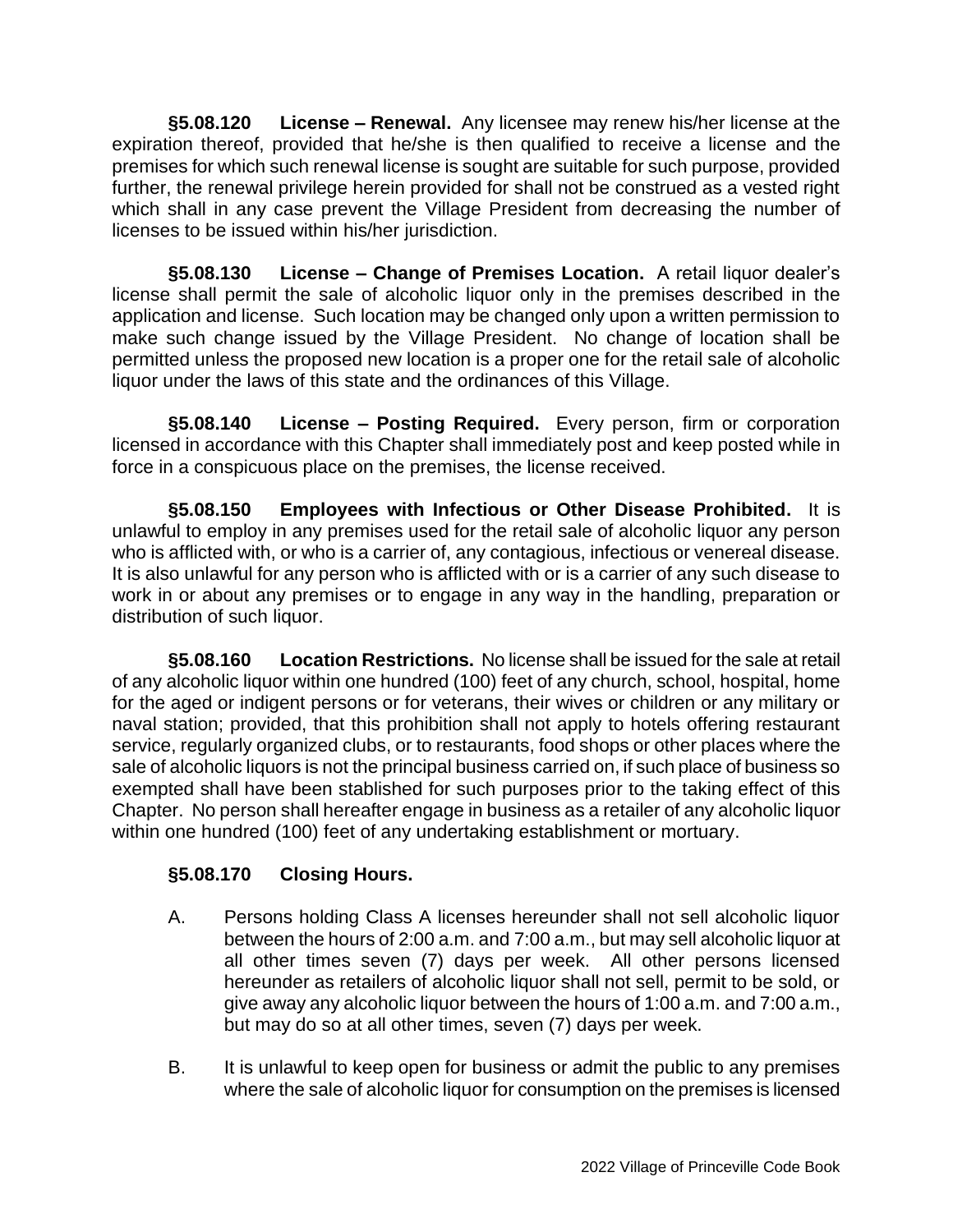(other than as a restaurant, hotel or club) during the hours within which the sale of alcoholic liquor is prohibited.

C. No person other than a licensee of a licensed premises or any of his/her employees, while actually in the performance of their duties, shall be permitted to enter or remain upon the premises, nor shall any person consume any alcoholic liquor upon such premises, nor shall any alcoholic liquor be exposed upon such premises in any open individual serving container (including but not limited to, glasses or beer bottles), beyond thirty (30) minutes after the prescribed closing time for such licensed premises.

**§5.08.180 View from the Street.** In premises upon which the sale of alcoholic liquor for consumption on the premises is licensed (other than as a restaurant, hotel or club) no screen, blind, curtain, partition, article or thing shall be permitted in the windows or upon the doors of such licensed premises nor inside such premises, which shall prevent a clear view into the entire interior of such licensed premises from the street, road or sidewalk at all times, and no booth, screen, partition, or other obstruction nor any arrangements of light or lighting shall be permitted in or about the interior of such premises which shall prevent a clear view of the entire interior from the street, road or sidewalk. All rooms where liquor is sold for consumption on the premises shall be continuously lighted during business hours by natural light or artificial white light so that all parts of the interior of the premises shall be clearly visible. In case the view into any such licensed premises required by the foregoing provisions is willfully obscured by the licensee or by him/her willfully permitted to be obscured or in any manner obstructed, then such license shall be subject to revocation in the manner herein provided. In order to enforce the provisions of this Section, the Village President shall have the right to require the filing with him/her of plans, drawings and photographs showing the clearance of the view as above required.

## **§5.08.190 Live Entertainment.**

- A. It is unlawful to provide live entertainment and/or live music in an establishment licensed to sell alcoholic liquors for consumption on the premises without having first secured a permit therefor.
- B. Applications for such permits shall be made to the Clerk and shall comply with the general provision of the code related to such applications. However, no such permit shall be granted except on order of the President and Board of Trustees and upon payment of such permit fee as may be set by a resolution of the Board of Trustees.

### **§5.08.200 Persons under Disability.**

A. No licensee shall sell, give away or deliver alcoholic liquor to any person under twenty-one (21) years of age or to any intoxicated person. By acceptance of a license under this Chapter, all licensees agree to be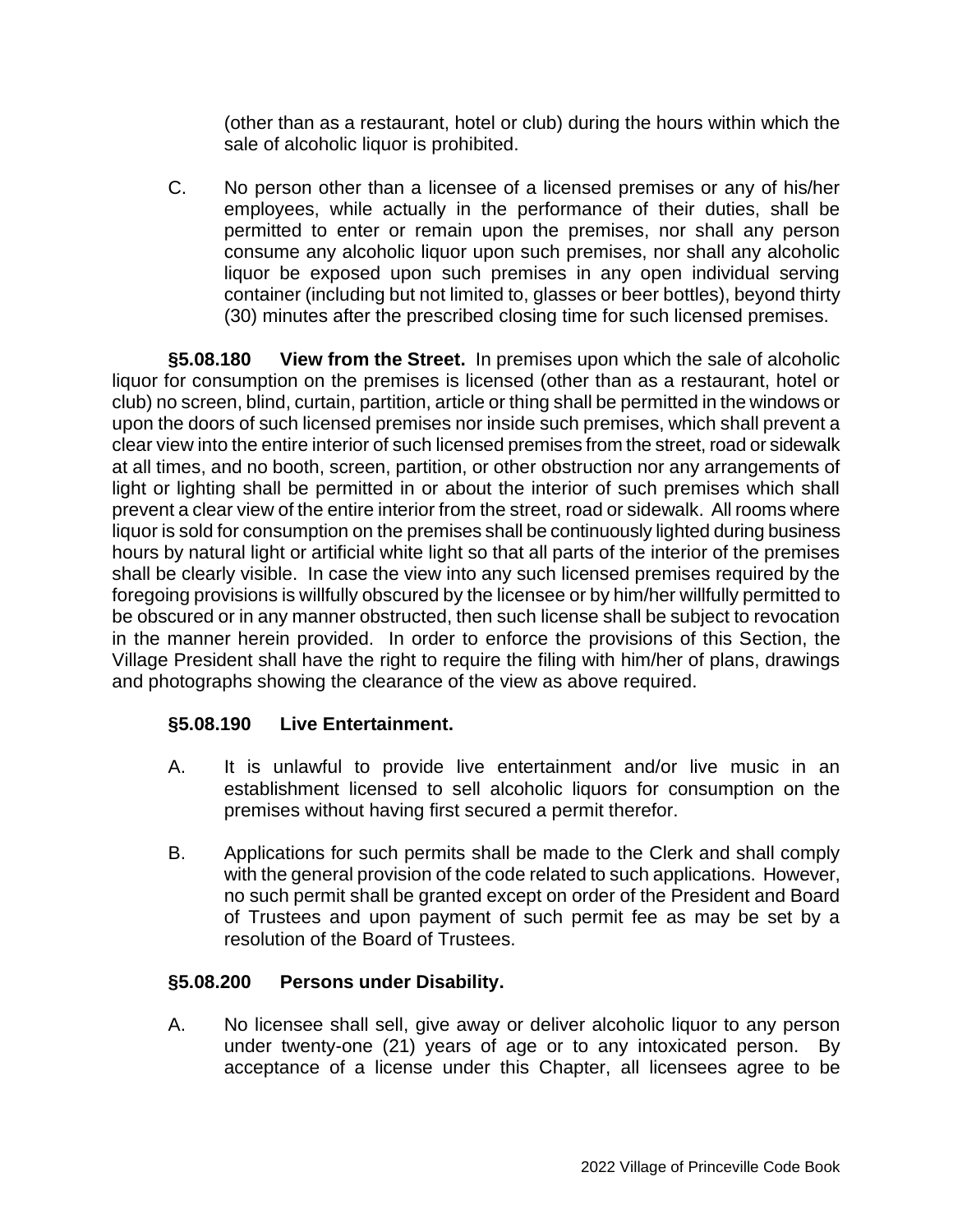conclusively bound by the acts of their employees and agents in selling and giving away alcoholic liquors.

B. No person to whom the sale of liquor is unlawful shall be permitted to loiter in or about any licensed premises or to serve alcoholic liquor therein.

**§5.08.210 Use of Alcoholic Liquor.** No person shall sell at retail for consumption on the premises any nonalcoholic beverage or ice knowing the same to be intended to be mixed with any alcoholic liquor, except upon premises licensed for the retail sale of alcoholic liquor for consumption on the premises. No liquor licensee or person as proprietor, agent, servant, or employee of such licensee shall knowingly permit any person to carry any alcoholic liquor in an unsealed or previously opened container from the premises where purchased.

## **§5.08.220 License – Revocation; Suspension; Fines; Notice; Hearing.**

A. The Local Liquor Control Commissioner may revoke or suspend any License for any violation of this Chapter or the Illinois Liquor Control Act of 1934. In addition to the suspension, the Local Liquor Control Commissioner may levy a fine on the licensee for such violations not to exceed one thousand dollars (\$1,000.00) for a first violation within a twelve (12) month period, one thousand five hundred dollars (\$1,500.00) for a second violation within a twelve (12) month period, and two thousand five hundred dollars (\$2,500.00) for a third or subsequent violation within a twelve (12) month period. Each day on which a violation continues shall constitute a separate violation. Not more than fifteen thousand dollars (\$15,000.00) in fines under this Section may be imposed against any licensee during the period of his license. Proceeds from such fines shall be paid into the general corporate fund of the Village treasury.

B. No License shall be revoked or suspended and no licensee shall be fined except after a public hearing by the Local Liquor Control Commissioner with a three (3) day written notice to the licensee affording the licensee an opportunity to appear and defend the charges against him. All hearings shall be open to the public, and the Local Liquor Control Commissioner shall reduce all evidence to writing and shall maintain an official record of the proceedings. If the Local Liquor Control Commissioner has reason to believe that any continued operation of a particular licensed premises will immediately threaten the welfare of the community, he may, upon the issuance of a written order stating the reason for such conclusion and without notice or hearing, order the licensed premises closed for not more than seven (7) days, giving the licensee an opportunity to be heard during that period, except that if the licensee is also engaged in the conduct of another business or businesses on the licensed premises such order shall not be applicable to the other business or businesses. If the Local Liquor Control Commissioner determines after the hearing that the license should be revoked or suspended or that the licensee should be fined, he shall within five (5) days after the hearing state the reason or reasons for such determination in a written order, and either the amount of the fine, the period of suspension, or that the license has been revoked, and shall serve a copy of such order within the five (5) days upon the licensee.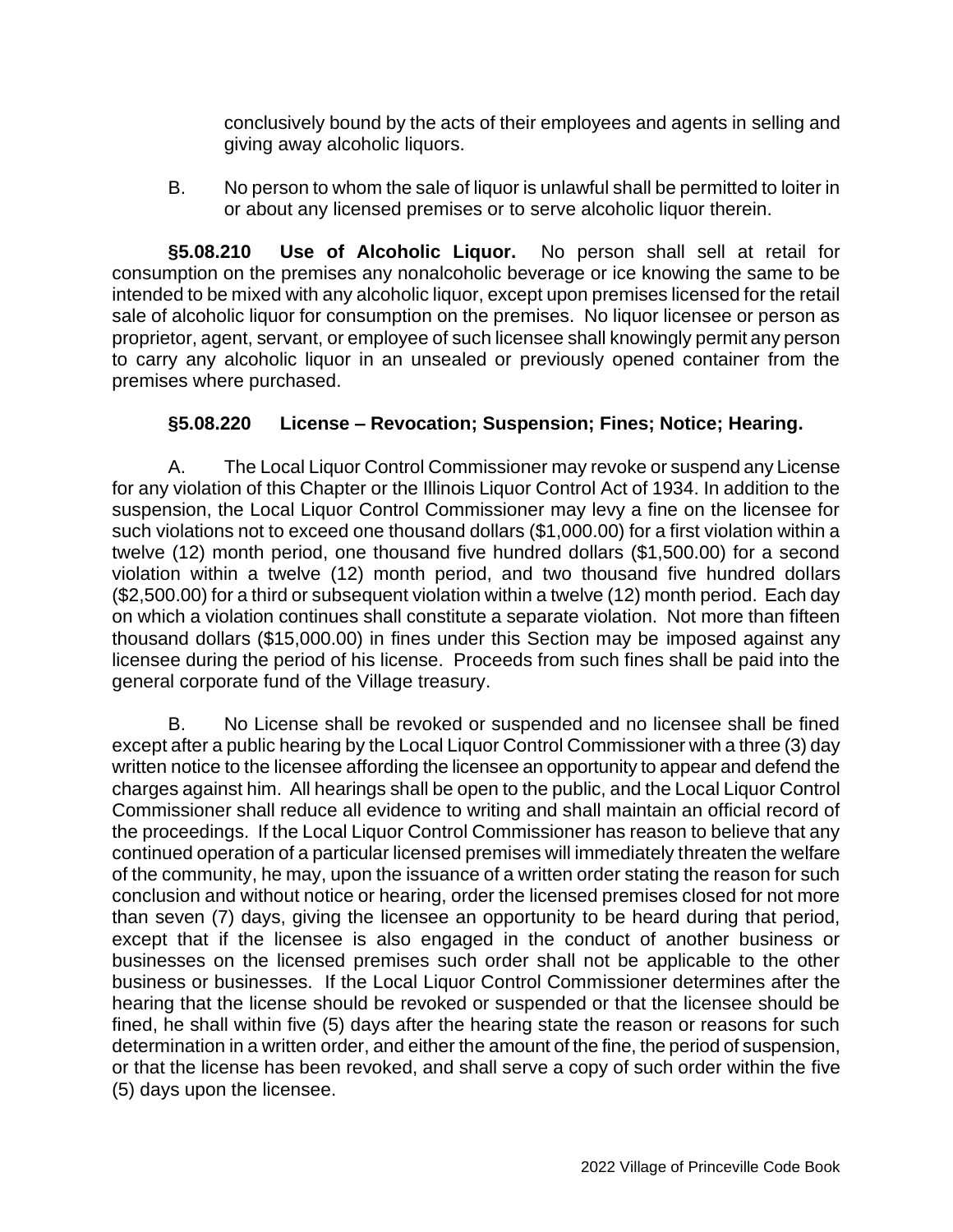### **Amusements**

### **Sections:**

- 5.12.010 Application of Provisions
- 5.12.020 Street Shows
- 5.12.030 Table Games
- 5.12.040 Order Overcrowding
- 5.12.050 Inspections
- 5.12.060 Obscene Shows
- 5.12.070 Smoking
- 5.12.080 Exit Lights

**§5.12.010 Application of Provisions.** The provisions of this Chapter shall apply to all public shows, theatricals, circuses and other amusements in the Village, whether otherwise dealt with or not.

### **§5.12.020 Street Shows.**

- A. It is unlawful to conduct any carnival, exhibition, show or other amusement to be given on any public street or sidewalk or in any public place or in any other place where the main accommodation for the public or the audience will necessarily be in a public place, without having first secured a license therefor.
- B. Applications for such licenses shall be made to the Clerk and shall comply with the general provisions of the ordinance relating to such applications. However, no such license shall be granted except on order of the President and Board of Trustees and upon payment of such license fee as may be set by a resolution of the Board of Trustees.

#### **§5.12.030 Table Games.**

- A. It is unlawful to maintain or expose for public use any table games, or amusement devices operated with a slug or coin without having first obtained a license therefor. The annual fee for such licenses shall be as established annually by the Board of Trustees.
- B. As used in this Section the term "table game" means and includes any device, whether controlled by skill or chance, for the operation of a game, pastime or contest by the manipulation of a marble, sphere or of objects or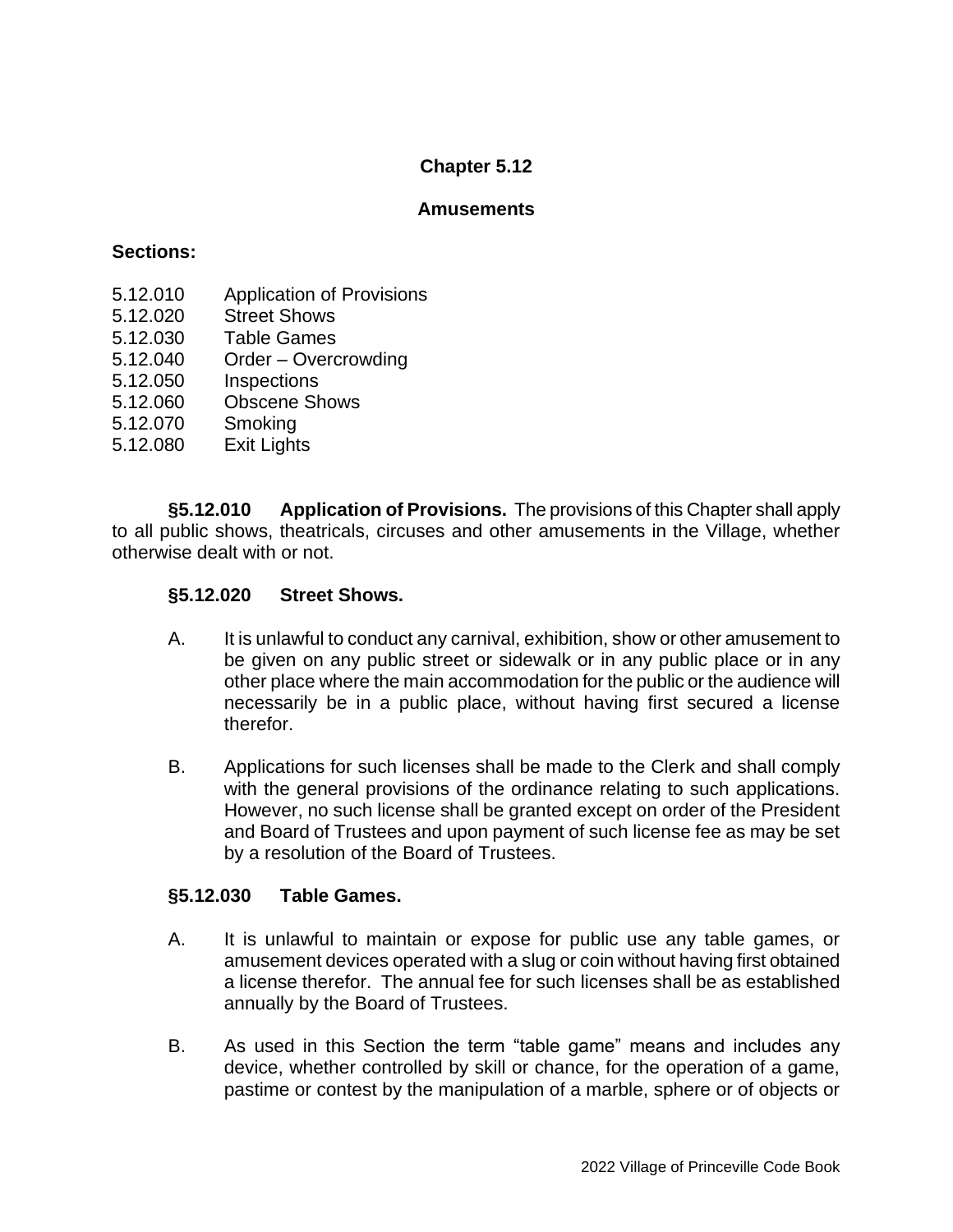figures, or by controlling the movements of the same or setting them in motion by mechanical means.

### **§5.12.040 Order – Overcrowding.**

- A. The audience of any amusement, show or theatrical must be orderly and quiet at all times, and it is unlawful for any person attending such amusement, show or theatrical to create a disturbance in the audience.
- B. It is unlawful to permit or gather such a crowd to witness any amusement, show or theatricals as to create dangerous conditions because of overcrowding or blocking at passage ways.

**§5.12.050 Inspections.** It shall be the duty of the Village President, or his designee, to see that every exhibition, amusement, show, theatrical or other public performance is inspected to insure conformity with regulations and ordinances of the Village.

**§5.12.060 Obscene Shows.** It is unlawful for any person, firm or corporation to present, exhibit, conduct or take part in any obscene show, theatrical, play, motion picture, exhibition or other form of public amusement or show.

**§5.12.070 Smoking.** It is unlawful to smoke or carry a lighted cigar, cigarette or pipe or other tobacco product or any electronic smoking device within any building used as an assembly hall or in which theatricals, shows, amusements, lectures or other entertainments are offered, operated, presented or exhibited, except as permitted under the Smoke Free Illinois Act, as amended from time to time.

**§5.12.080 Exit Lights.** It shall be the duty of the owner or occupant in charge of any building or hall used as an assembly hall with accommodations for one hundred (100) persons or more, in which theatricals, shows, amusements, lectures and other entertainments are offered, operated, or presented, to provide and place a sign, on which the word "EXIT" shall appear in letters at least six (6) inches high, over every door or other opening from such hall to every means of egress therefrom, and each such sign shall in some suitable manner be lighted so as to be clearly visible during the entire period that the hall is open to the public and until the audience has left the hall.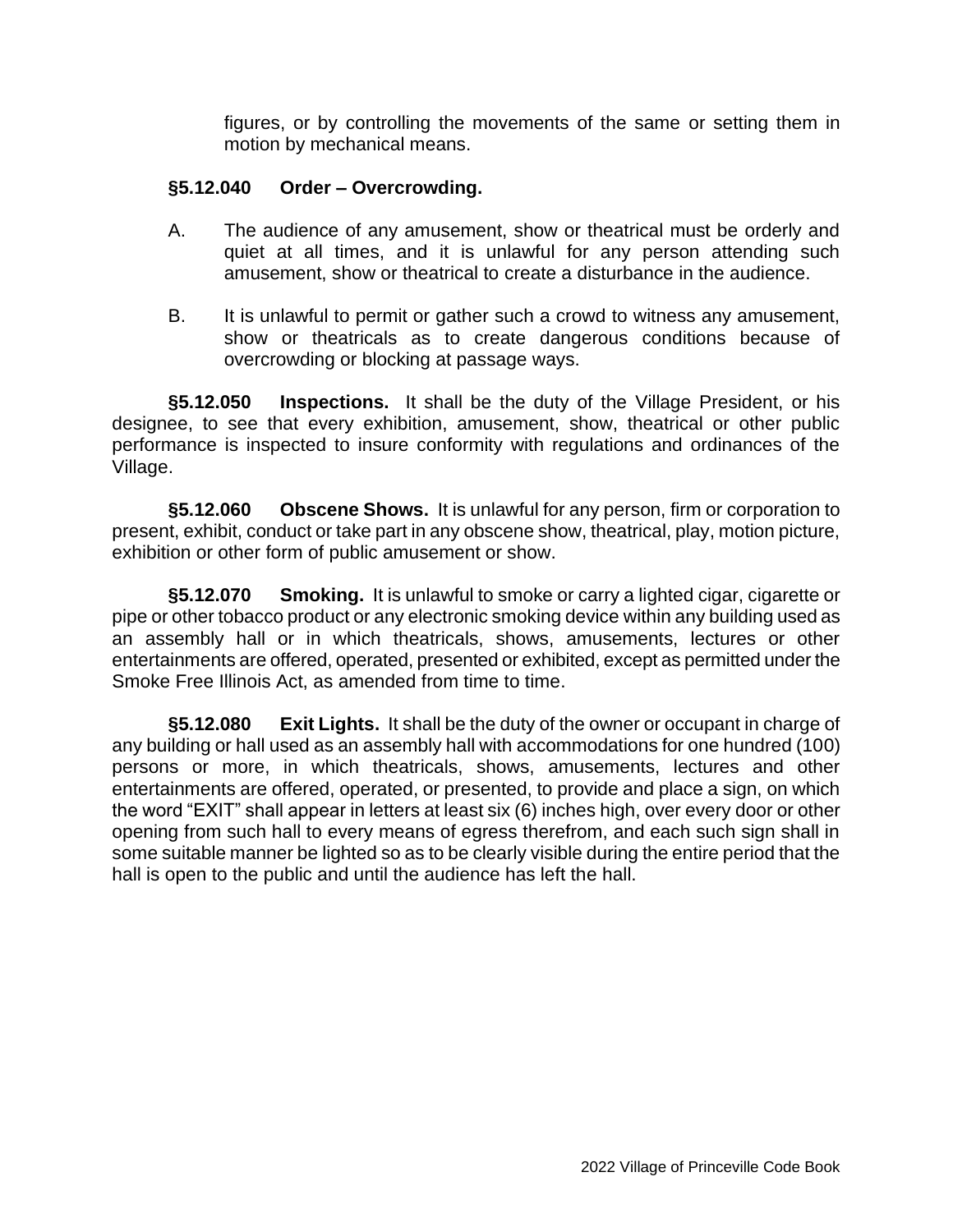### **Auto Wreckers**

### **Sections:**

- 5.16.010 Automobile Wrecking Establishment Defined
- 5.16.020 License Required
- 5.16.030 License Application Fee Bond
- 5.16.040 Record
- 5.16.050 Nuisance

**§5.16.010 Automobile Wrecking Establishment Defined.** "Automobile wrecking establishment" means any establishment, building or other place where the activity is carried on of wrecking old, used, or secondhand automobiles or other motor vehicles, and adding or employing the accessories or parts thereof in equipping, repairing or rebuilding motor vehicles, or storing, selling, or otherwise disposing of such accessories or parts.

**§5.16.020 License – Required.** No automobile wrecking establishment shall be located, built, constructed, maintained or operated within the Village unless the owner, operator or lessee of such establishment first obtains a license therefor as hereafter provided.

**§5.16.030 License – Application – Fee – Bond.** A license application must be made in writing to the Village Clerk under oath, and must show compliance with the provisions of this Chapter. The fee for an annual license shall be One Hundred Dollars (\$100.00). A bond in the sum of One Thousand Dollars (\$1,000.00), with two (2) sureties, conditioned on compliance with the provisions of this Chapter, shall accompany the license application and fee. A corporation wishing to engage in the business of auto wrecking shall be granted a license upon application under oath being made by its agent who is to act as manager of the establishment.

### **§5.16.040 Record.**

A. Each licensee under this Chapter shall keep in such form as the Village Board may prescribe, and written in ink or indelible pencil, a daily record in the English language of articles purchased including an accurate description of the name and residence of the person from whom each article was purchased and the name of the employer of such purchase and the price paid. The records shall, at all reasonable times, be open to the inspection of any law enforcement official or the Village President or other person duly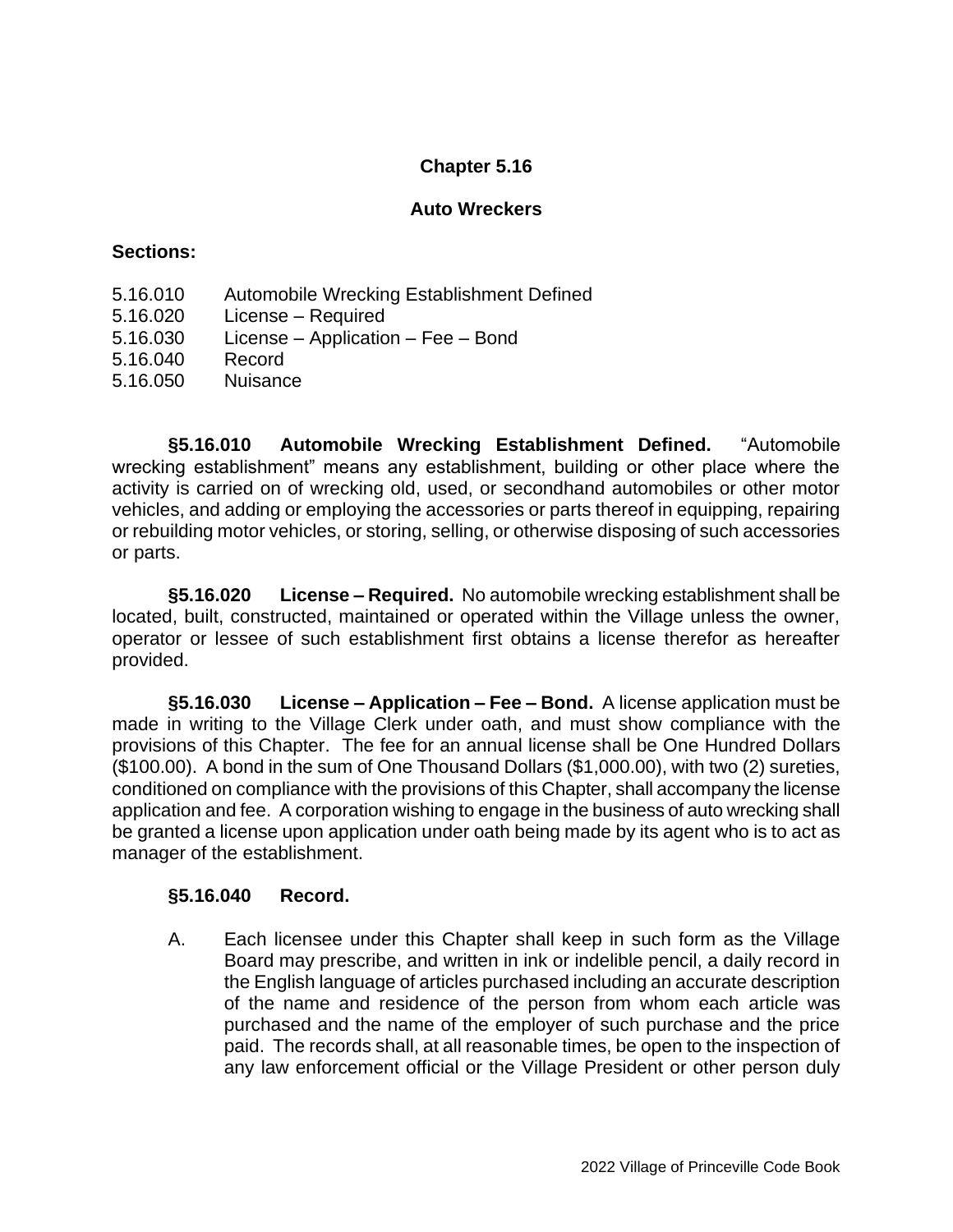authorized in writing for such purpose by the Village President. No entry in such records shall be changed, erased, obliterated or defaced.

B. It shall be the duty of each licensee under this Chapter to deliver or cause to be delivered to the Village President, at least once each week, a copy of the records required to be kept as provided in this Section and such other information as the Village President may require of the secondhand motor vehicles, parts and accessories acquired, wrecked or left in the possession of the licensee.

**§5.16.050 Nuisance.** Any automobile wrecking establishment begun or operated in the Village contrary to the terms of this Chapter is declared to be a nuisance and to be unlawful.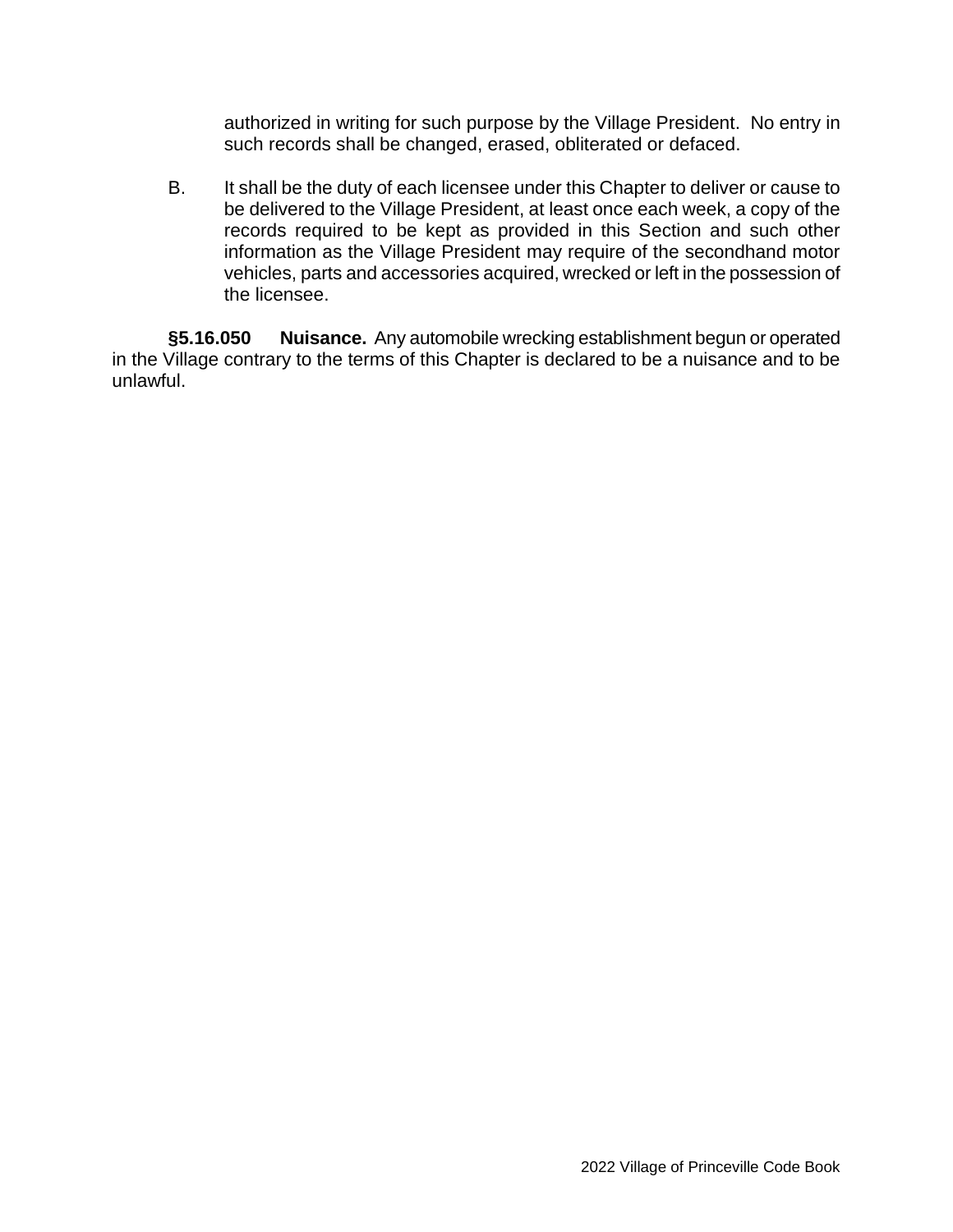### **Billiard and Pool Halls**

### **Sections:**

- 5.20.010 License Required
- 5.20.020 License Fee
- 5.20.030 Play Prohibited
- 5.20.040 View Required

**§5.20.010 License – Required.** No person, firm or corporation shall operate, maintain, or conduct a billiard, pool, bagatelle or pigeonhole table open to the public without having first obtained a license therefor as is provided in this Chapter. All applications for such a license shall state thereon the intended location of the place of business and the number of tables to be used therein.

**§5.20.020 License – Fee.** The annual fee for the license shall be as established annually by the Board of Trustees.

**§5.20.030 Play Prohibited.** No play for money or other valuable consideration shall be allowed on any table required to be licensed in this Chapter, and no cards or card playing, whether or not for valuable consideration, and no gambling or games of chance shall be allowed in any such licensed place of business, except that video gaming in such licensed places of business is permitted if properly registered and otherwise in compliance with Chapter 5.70 of this Village Code.

**§5.20.040 View Required.** The view of such licensed place of business from the street shall not be obstructed by curtains, screens, shades, darkened windows, or in any other manner whatsoever. No backrooms or apartments, basement or upstairs room will be run in connection with any such place of business, and the entire premises of any person, firm or corporation operating such licensed place of business shall be subject to inspection by the Village President at any time.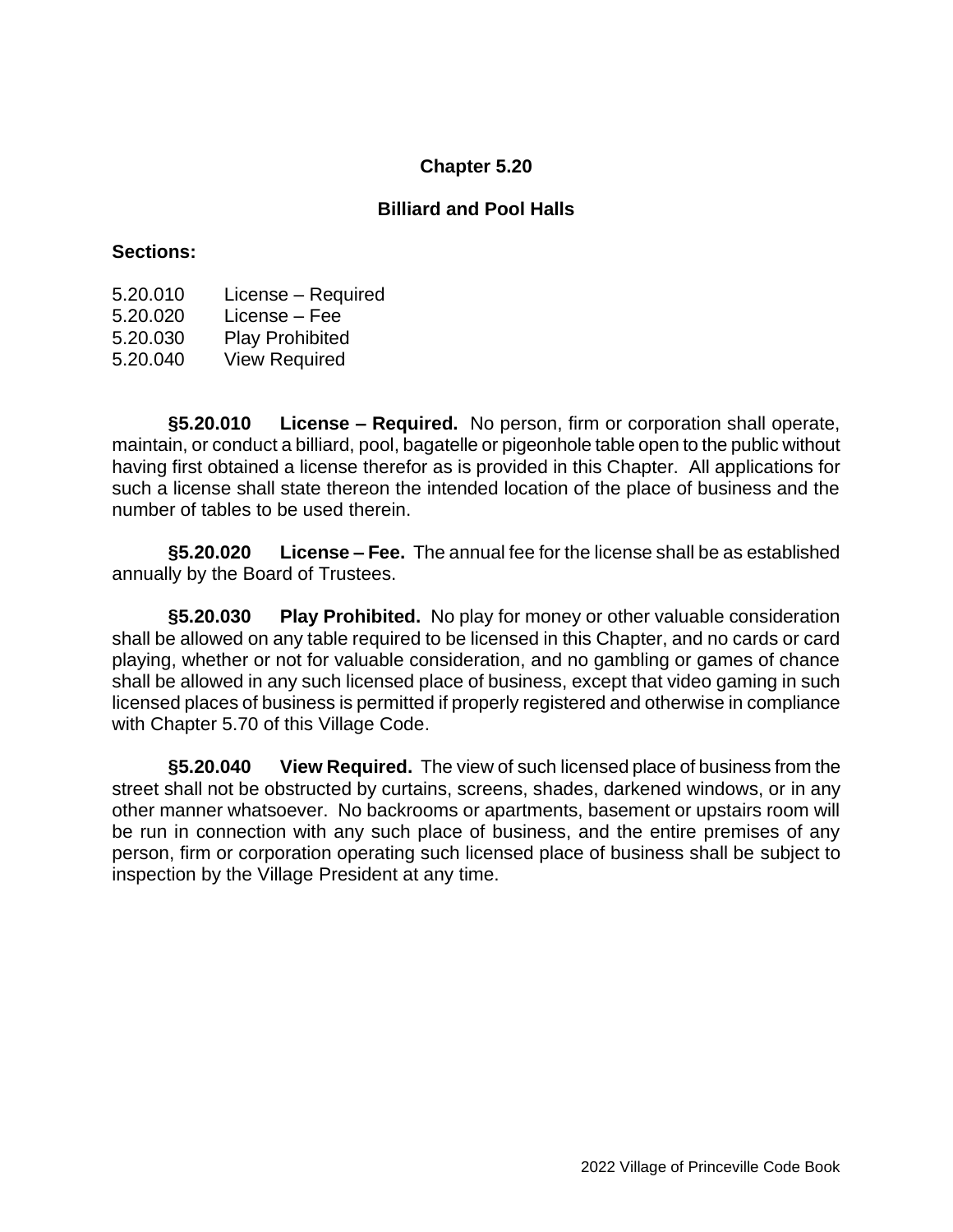### **Bowling Alleys**

### **Sections:**

5.24.010 License – Required 5.24.020 License – Fee

**§5.24.010 License – Required.** No person, firm or corporation shall operate or maintain a nine (9) or ten (10) pin alley open to the public without having first obtained a license therefor. Applications for such licenses shall be made in writing to the Clerk and shall state thereon the intended location of the place of business and the number of alleys to be used.

**§5.24.020 License – Fee.** The annual fee for such license shall be as established annually by the Board of Trustees.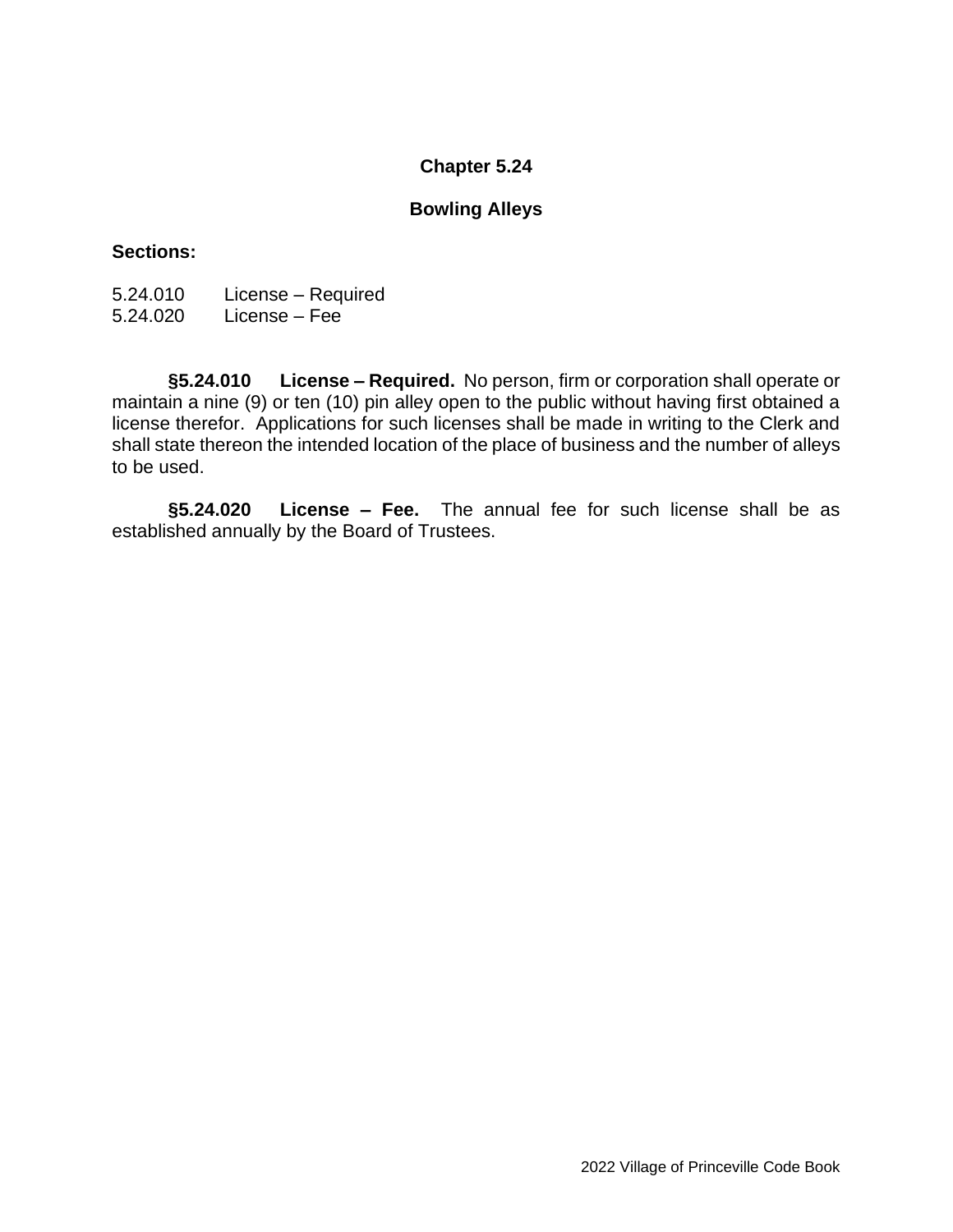## **Charitable Solicitations**

### **Sections:**

- 5.28.010 Permit Required
- 5.28.020 Permit Application
- 5.28.030 Requirements for Issuance of Permit

**§5.28.010 Permit – Required.** It is unlawful for any person, firm or corporation to go from house to house soliciting funds or subscriptions, or to publicly solicit either in person or by agent, upon the public streets, sidewalks, or any other public place in the Village, subscriptions for charitable or religious or educational or other organization or purpose, whether present gifts of money or promises are sought, without having first secured a permit therefor.

**§5.28.020 Permit – Application.** Applications for the permit required in Section 5.28.010 shall be made to the Clerk and shall be referred to the President and Board of Trustees. No such permit shall be issued except under the order of the President and Board of Trustees.

**§5.28.030 Requirements for Issuance of Permit.** The Board shall issue a permit to an applicant only if the Board finds that:

- A. All of the statements made in the application are true:
- B. The applicant, or its managing officers and agents if the applicant is not an individual person, are of good character and reputation for honesty and integrity;
- C. The applicant has not engaged in any fraudulent transaction or enterprise;
- D. The solicitation will not be a fraud on the public;
- E. The solicitation is prompted solely by a desire to finance the cause described in the application and will not be conducted for private profit;
- F. The control and supervision of the solicitation will be under responsible and reliable persons;
- G. The cost of raising the funds will be reasonable. Any such cost in excess of twenty-five percent (25%) of the amount collected shall be considered to be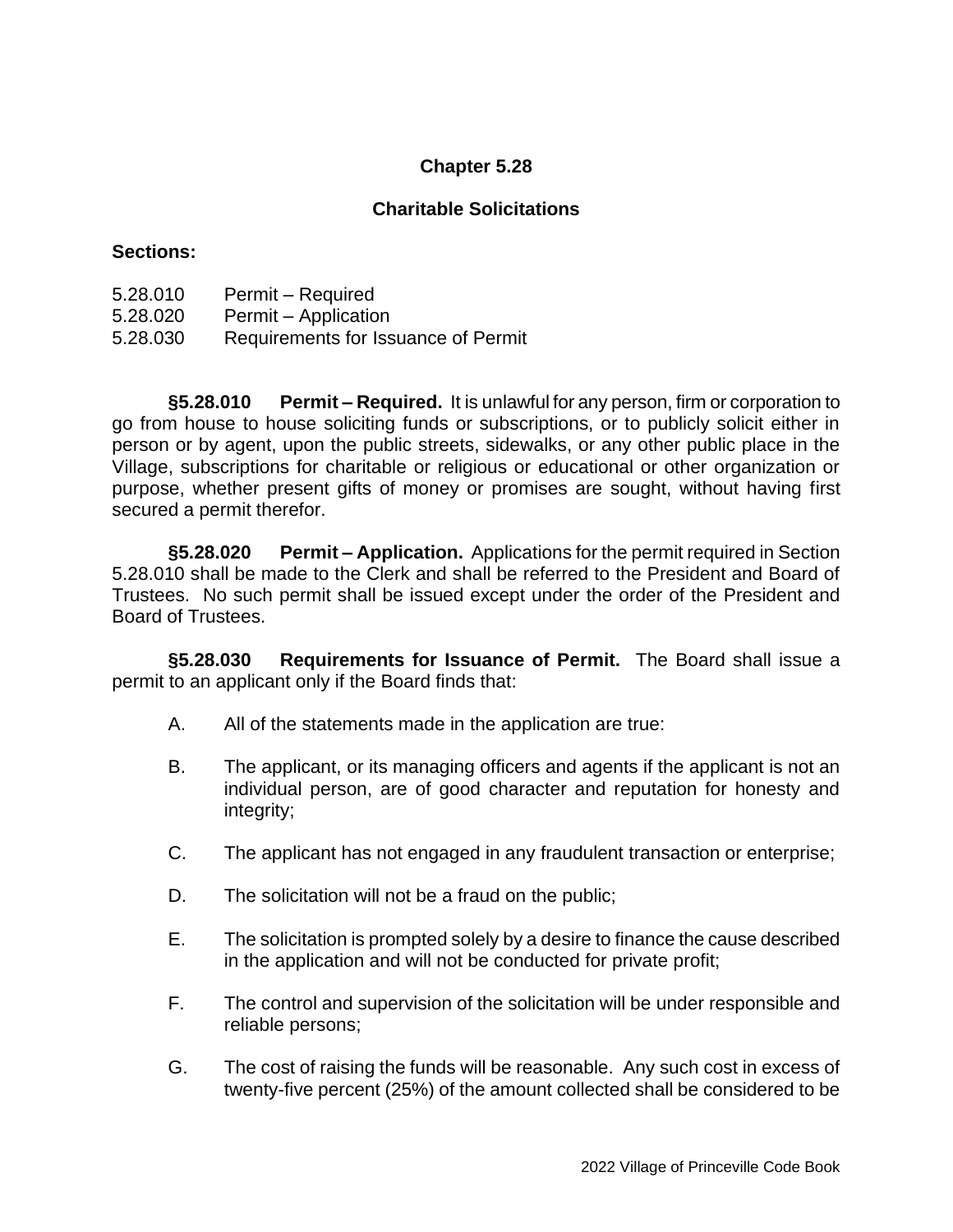unreasonable unless special facts are presented showing to the satisfaction of the Board that peculiar reasons make a cost higher than twenty-five percent (25%) reasonable in the particular case; and

H. The kind, character, and method of the proposed solicitation, the time when it will take place, and its duration are such that the solicitation will be in the interest of and not inimical to the safety, convenience, or welfare of the residents of the Village.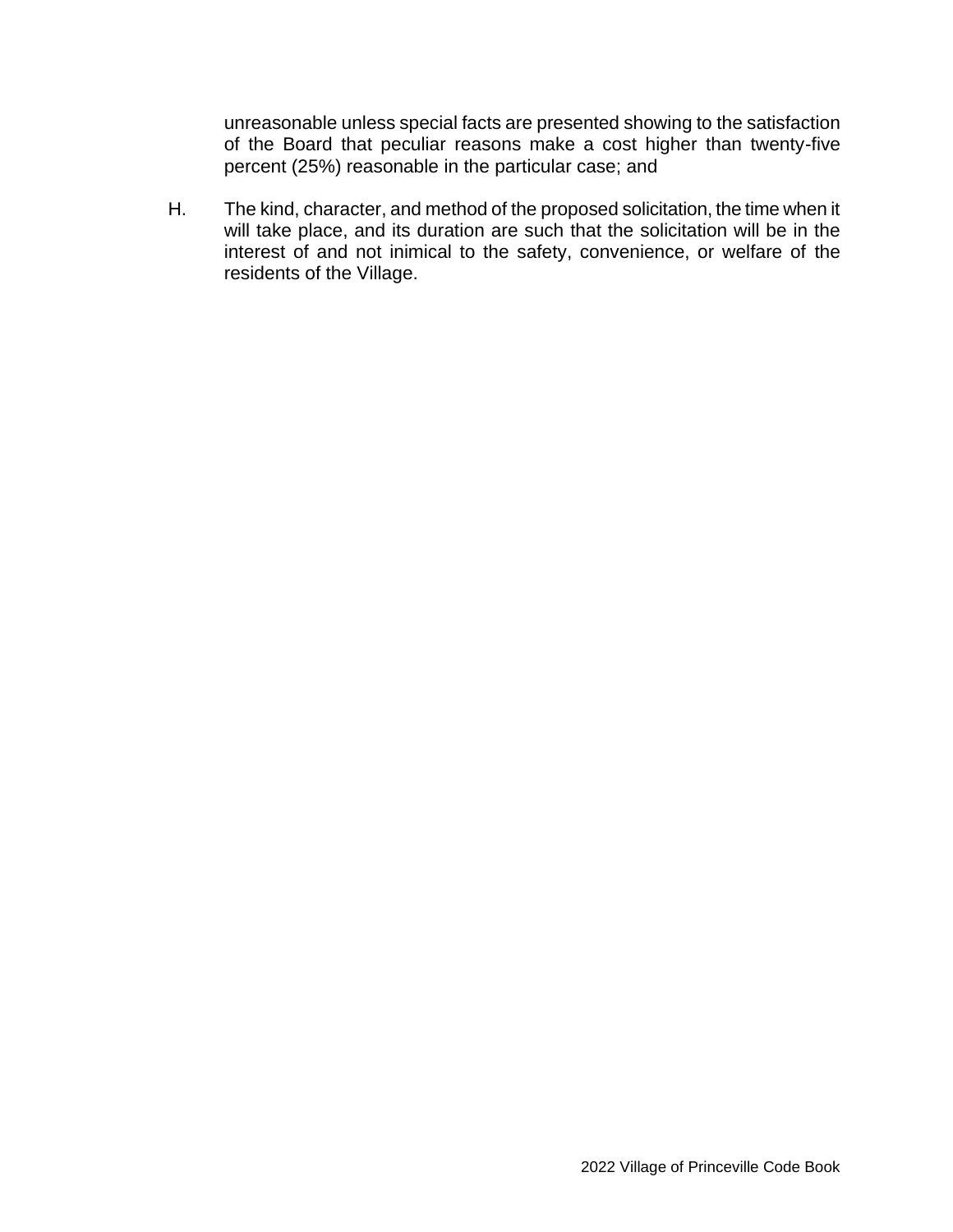## **Garage Sales**

## **Sections:**

5.32.010 Unlawful

**§5.32.010 Unlawful.** Garage sales may be held, permitted or sponsored by an owner or occupant of residential property on such premises, provided such sales fully comply with the definition of a garage sale, set forth in this Section.

- A. It is unlawful for an owner or occupant of residential property to hold such a sale or sales on such premises which exceed three (3) consecutive days in length.
- B. It is unlawful for an owner or occupant of residential property to hold, permit or sponsor such sales on such premises for a total of over six (6) days in any twelve (12) month period.

For the purposes of this Section, a "garage sale" is defined as a sale of second-hand items or materials owned by an owner or occupant of residential property, except for such items or materials owned by friends or neighbors which the seller permits, all of which items or materials are related to household uses; and which sale is conducted on the seller's residential property or portion thereof, such as a garage, carport, driveway, patio, or yard.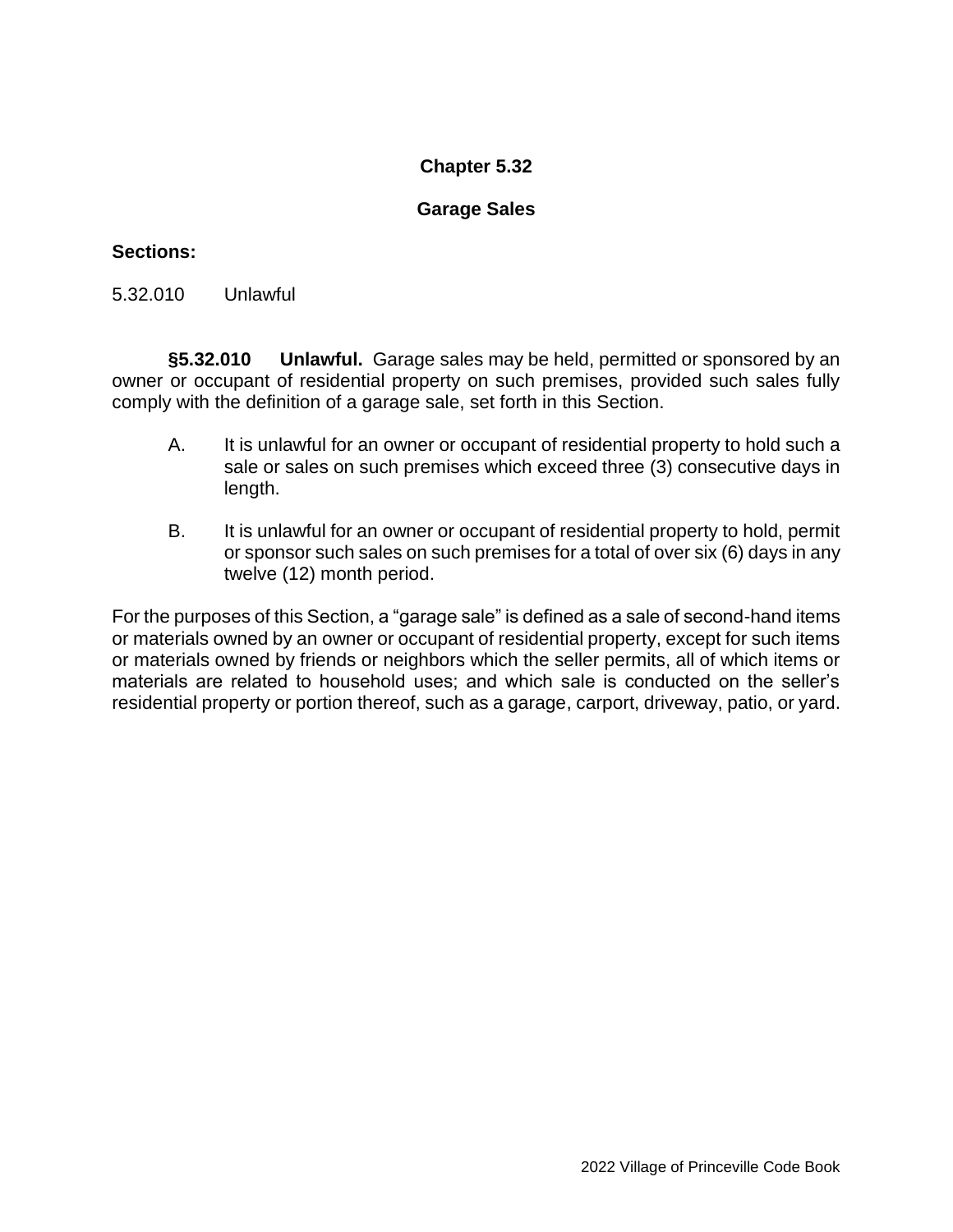### **Garbage Collectors**

#### **Sections:**

- 5.36.010 Permit Required
- 5.36.020 Permit Application
- 5.36.030 Vehicles
- 5.36.040 Disposal Within Village Limits

**§5. 36.010 Permit – Required.** It is unlawful for any person, firm or corporation to engage in the business of the collection or disposal of animal, human or vegetable refuse, or garbage without having first secured a permit therefor.

**§5.36.020 Permit – Application.** Applications for such permits shall be made to the Village Clerk, and shall be referred by him/her to the President and Board of Trustees. No such permit shall be issued except on order of the President and Board of Trustees.

**§5.36.030 Vehicles.** Any vehicle used by such collector in his/her business shall be watertight, and equipped with airtight covers for such portions as are used for the transportation of refuse.

**§5.36.040 Disposal Within Village Limits.** It is unlawful for any collector to dispose of or store any refuse in any place within the Village limits or within one (1) mile thereof, except with the permission of the President and Board of Trustees.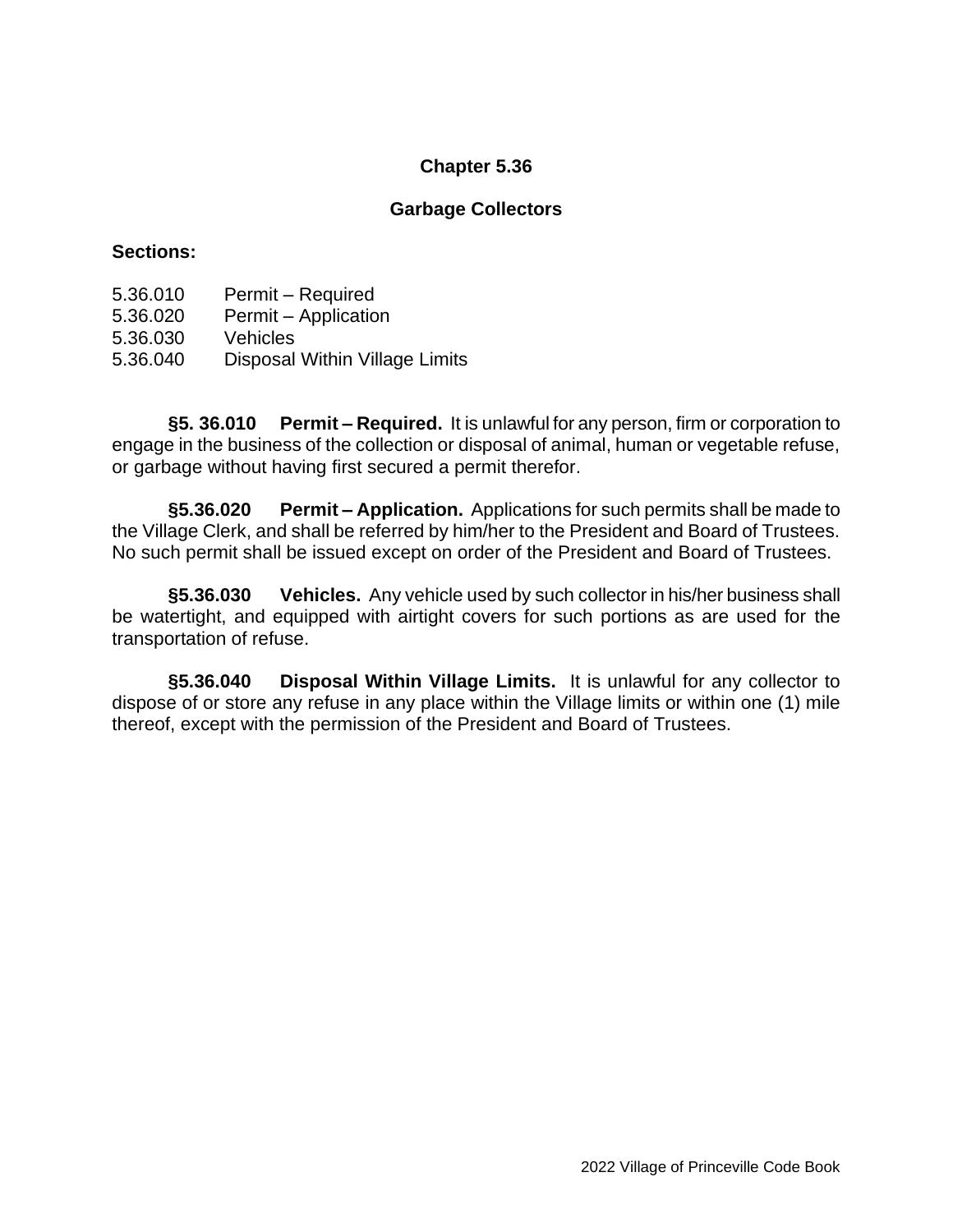#### **House Movers**

### **Sections:**

5.40.010 License – Required 5.40.020 License – Fee 5.40.030 Hours of Moving

5.40.040 Bond

**§5. 40.010 License– Required.** It is unlawful to move a house, house trailer, or other structure without having secured a license therefor. Applications for such license shall be made in writing to the Village Clerk.

**§5.40.020 License – Fee.** The fee for this license shall be determined annually by the Board of Trustees.

**§5.40.030 Hours of Moving.** All licensed moves shall be completed during daylight hours.

**§5.40.040 Bond.** Every licensee under the provisions of this Chapter shall file with the Clerk a bond in the sum of Ten Thousand Dollars (\$10,000.00) with sureties to be approved by the President and the Board of Trustees conditioned to indemnify the Village for any loss, damage or expense occasioned by it.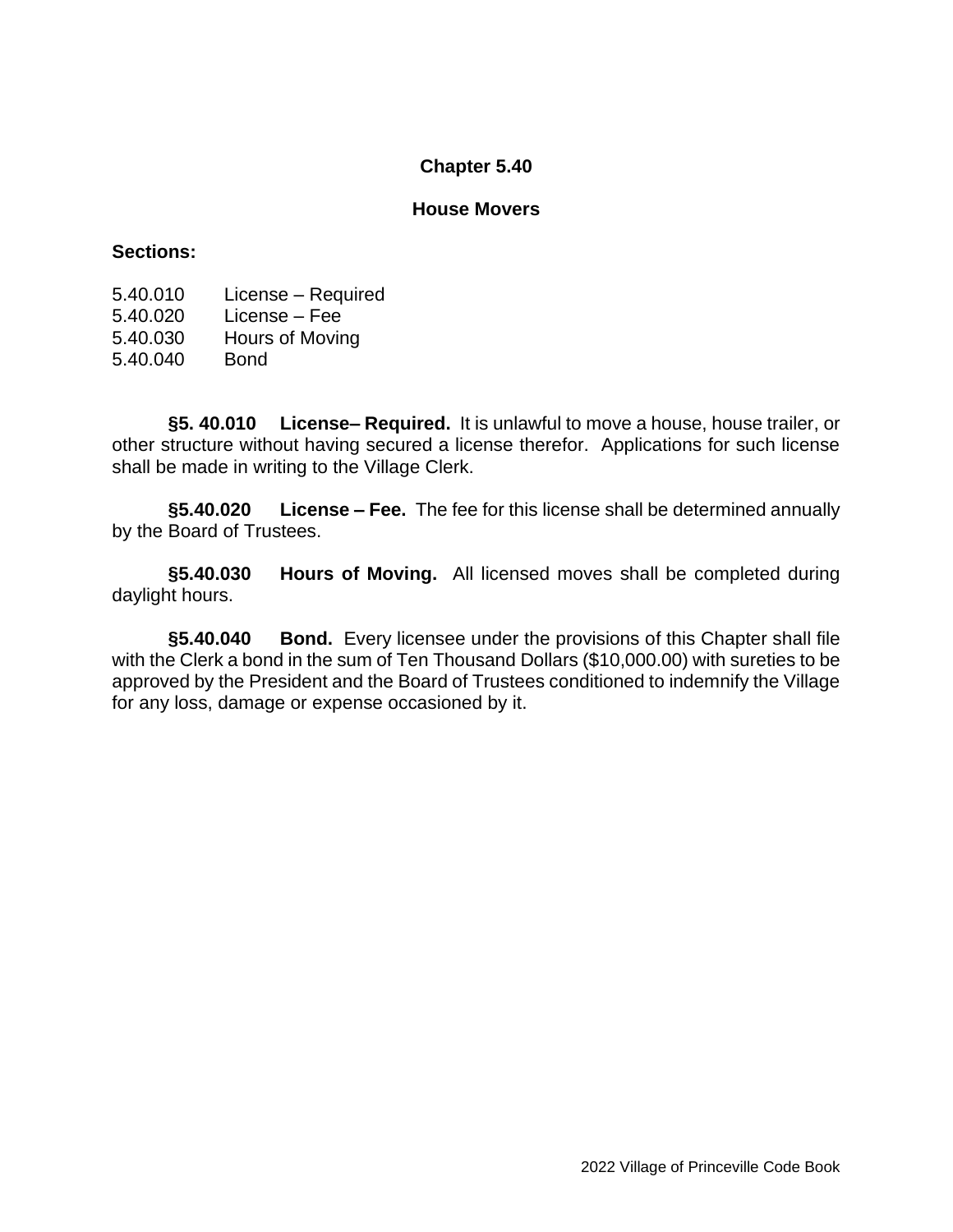### **Junk Dealers**

#### **Sections:**

- 5.44.010 License Required
- 5.44.020 License Application
- 5.44.030 License Fee

5.44.040 Stolen Goods

5.44.050 Vehicles

**§5. 40.010 License– Required.** It is unlawful to operate or carry on the business of junk dealer or to keep any junk shop, store or place for the accumulation of junk, rags, old rope, paper or bagging, old iron, brass, copper or empty bottles, without having obtained a license therefor as provided in this Chapter.

**§5.44.020 License – Application.** Application for the license required by Section 5.44.010 shall be made in writing to the Village Clerk.

**§5.44.030 License – Fee.** The annual fee for the license shall be as established annually by the Board of Trustees.

**§5.44.040 Stolen Goods.** Every keeper of a junk shop who receives or is in possession of any goods, articles or things of value which may have been lost or stolen shall upon demand produce such article or thing to any law enforcement officer for examination.

**§5.44.050 Vehicles.** Every vehicle used by a licensee in the conduct of his/her business shall bear thereon in legible characters the name and address of the owner and proprietor thereof.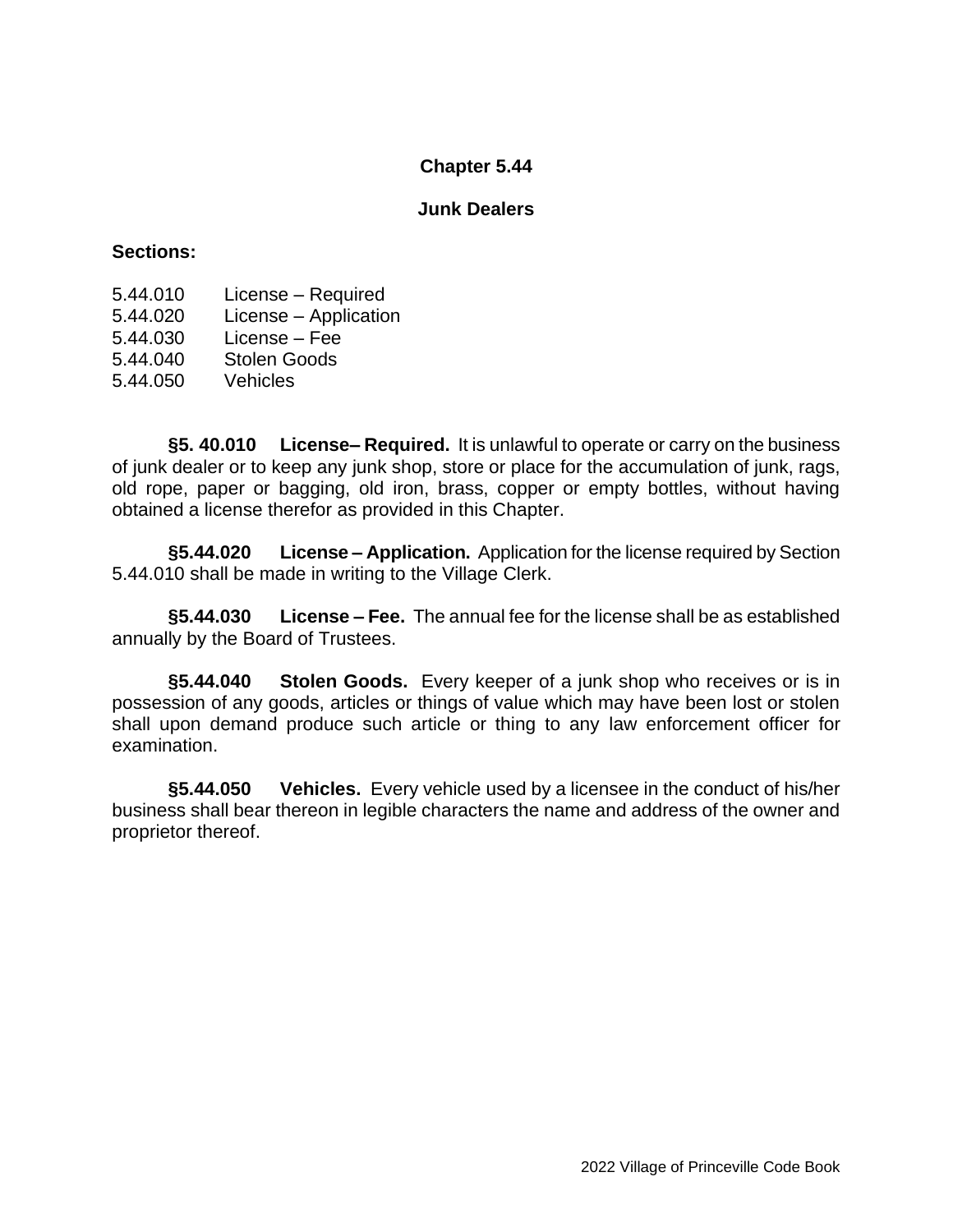### **Machine Shops**

### **Sections:**

| 5.48.010 | Defined                   |
|----------|---------------------------|
| 5.48.020 | <b>Operation at Night</b> |
| 5.48.030 | <b>Nuisance</b>           |

**§5. 48.010 Defined.** "Machine shop", as used in this Chapter shall be construed to include every workshop in which machines are made or metal parts thereof are repaired, or where parts of machines or tools, implements, gears, dies, screws, or other metal articles are cut, filed, shaped or repaired by means of a lathe or other machinery.

**§5.48.020 Operation at Night.** No machine shop shall be operated in the night between the hours of 8:00 p.m. and 6:00 a.m. in any place in which a majority of the buildings within a radius of four hundred (400) feet are used exclusively for residence purposes.

**§5.48.030 Nuisance.** Any machine shop begun or operated in the Village contrary to the terms of this Chapter is declared to be a nuisance.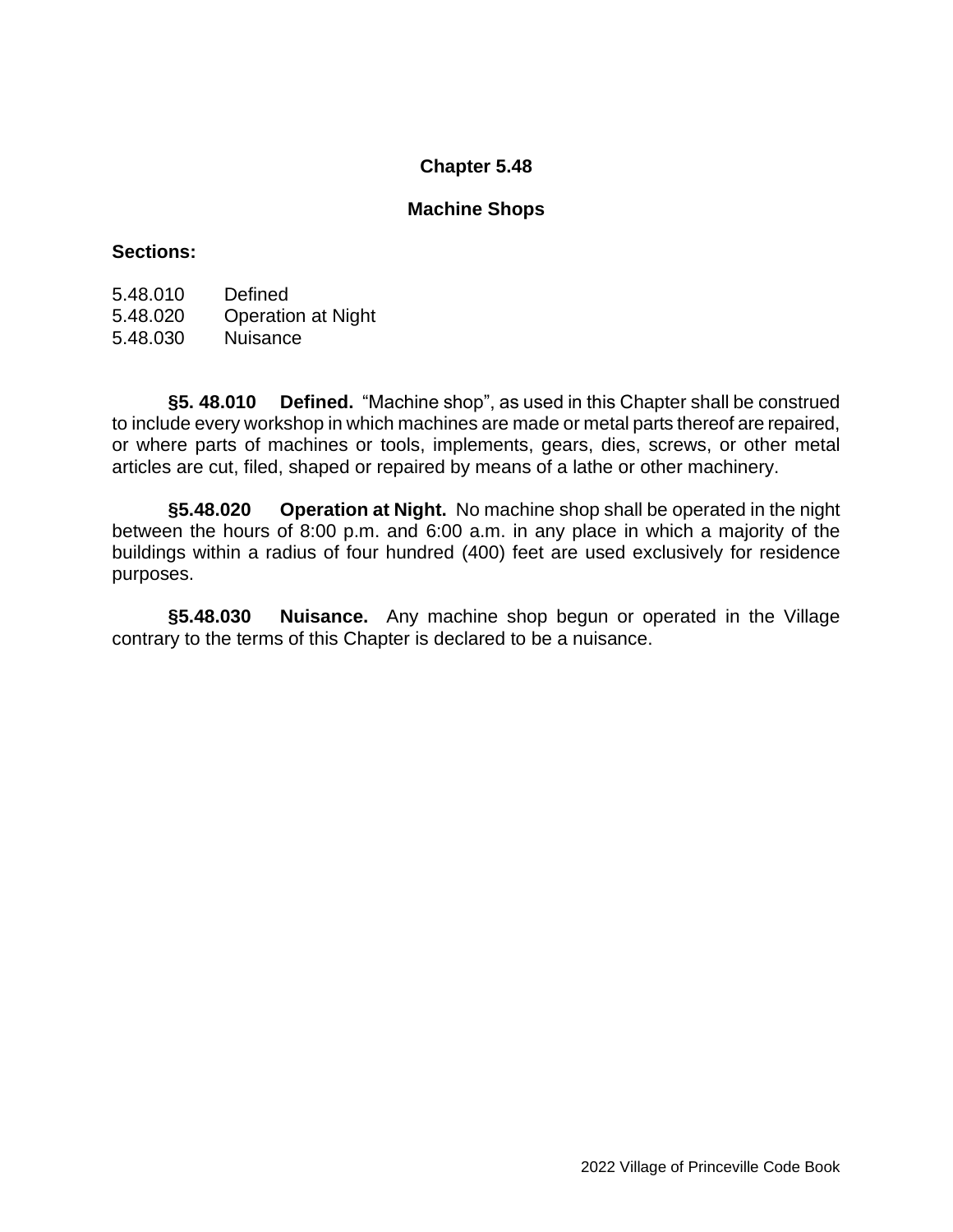### **Motor Transport Depots**

#### **Sections:**

- 5.52.010 License Required
- 5.52.020 License Application
- 5.52.030 License Fee
- 5.52.040 Fire Hazard Prevention
- 5.52.050 Premises

**§5.52.010 License – Required.** No person, firm or corporation shall operate, conduct or maintain a motor transport depot in the Village without first having obtained a license therefor. The term "motor transport depot" means and includes either a terminal where motor transport vehicles are garaged, whether in buildings or in the open, or a place for the loading or unloading of motor transport vehicles.

### **§5.52.020 License – Application.**

- A. Applications for such licenses shall state the number of motor vehicles expected to be accommodated and the location of the proposed depot in the case of the storage or garaging of the vehicles themselves; and the proposed location and the area of the loading or unloading depots and platforms.
- B. Applications shall be in writing and shall be referred to the President and the Board of Trustees.

**§5.52.030 License – Fee.** The annual fee for such license shall be as established annually by the Board of Trustee.

**§5.52.040 Fire Hazard Prevention.** Every building or premises used as a motor transport depot as provided in this Chapter shall be equipped with adequate fire extinguishing facilities and shall be construed of incombustible materials.

**§5.52.050 Premises.** Premises used as a motor transport depot shall be kept in a clean and sanitary condition.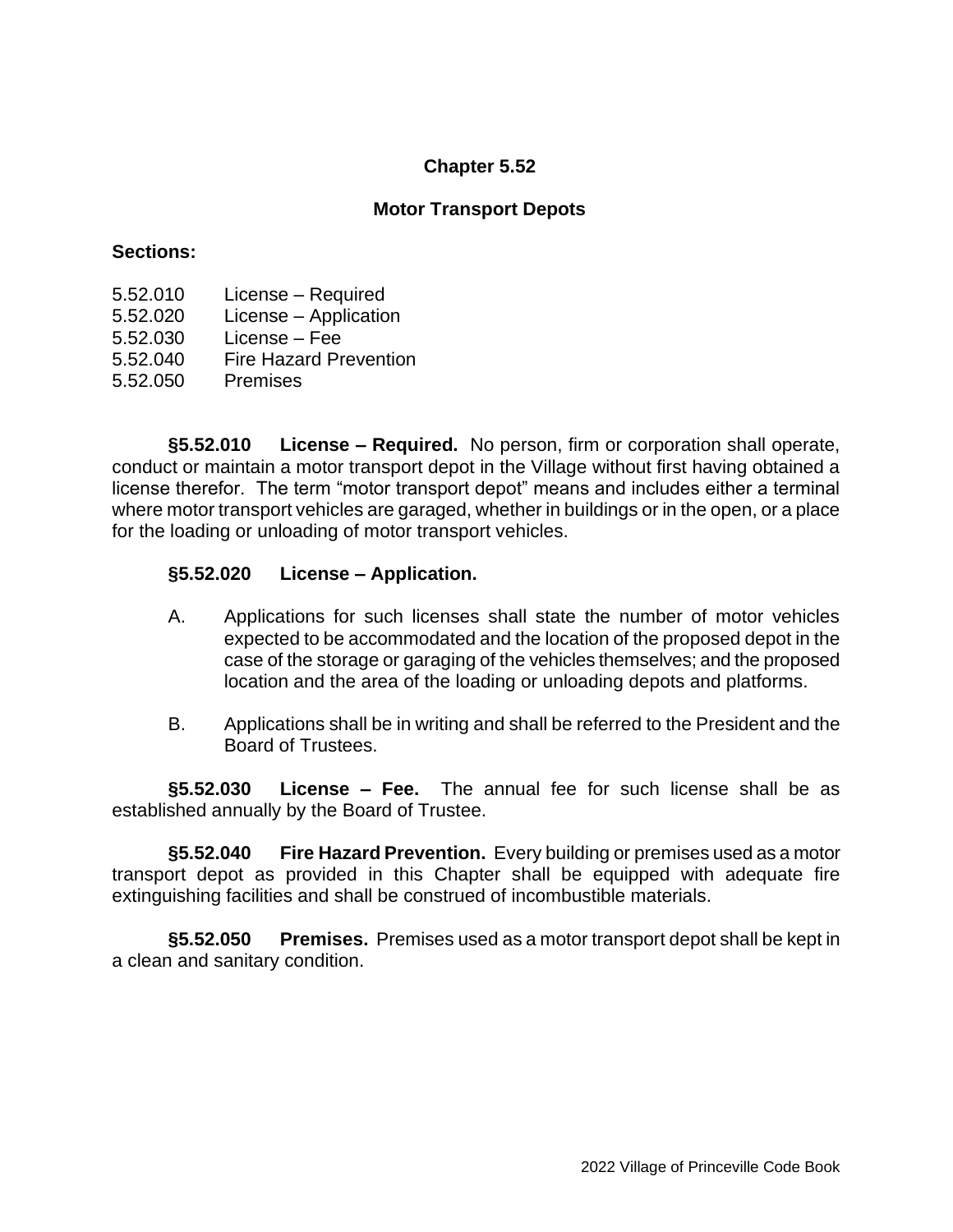## **Outdoor Advertisers**

### **Sections:**

- 5.56.010 Defined
- 5.56.020 Use of Poster Panels
- 5.56.030 Consent of Owner Required
- 5.56.040 Refuse
- 5.56.050 Weeds and Materials at Base of Billboards
- 5.56.060 Unlawful Advertising
- 5.56.070 Disfiguring Signs
- 5.56.080 Name of Advertiser
- 5.56.090 Exemptions

**§5.56.010 Defined.** "Advertisers" as used in this Chapter means any person, firm or corporation engaged in the business of placing, posting or painting any sign, advertisement, notice or display in or on any place for the purpose of outdoor advertising so that the resultant display is visible from any street, alley, sidewalk or other public place.

**§5.56.020 Use of Poster Panels.** No person shall post or maintain any advertisement or sign on any poster panel, billboard or signboard, which does not fully comply with the ordinances of the Village.

**§5.56.030 Consent of Owner Required.** It is unlawful to post any advertisements on any premises in the Village without the consent of the owner of such premises. Such consents shall be in writing, and must be filed with the Village Clerk.

**§5.56.040 Refuse.** It is unlawful for any advertiser to permit any refuse resulting from this work to accumulate anywhere in the Village except by placing it in receptacles for refuse. It is unlawful to permit any loose or flapping combustible materials to hang from or be attached to any billboard or signboard or other place used for display or advertising purposes.

All refuse resulting from the operation of this business must be carefully gathered up and properly disposed of.

**§5.56.050 Weeds and Materials at Base of Billboards.** It shall be the duty of every outdoor advertiser to keep all grass and weeds and other growths, except trees and ornamental shrubbery, cut down so that the same shall not grow to a height greater than ten (10) inches within six (6) feet of any billboard or signboard used by him/her; provided that this obligation shall extend only to property controlled by the advertiser.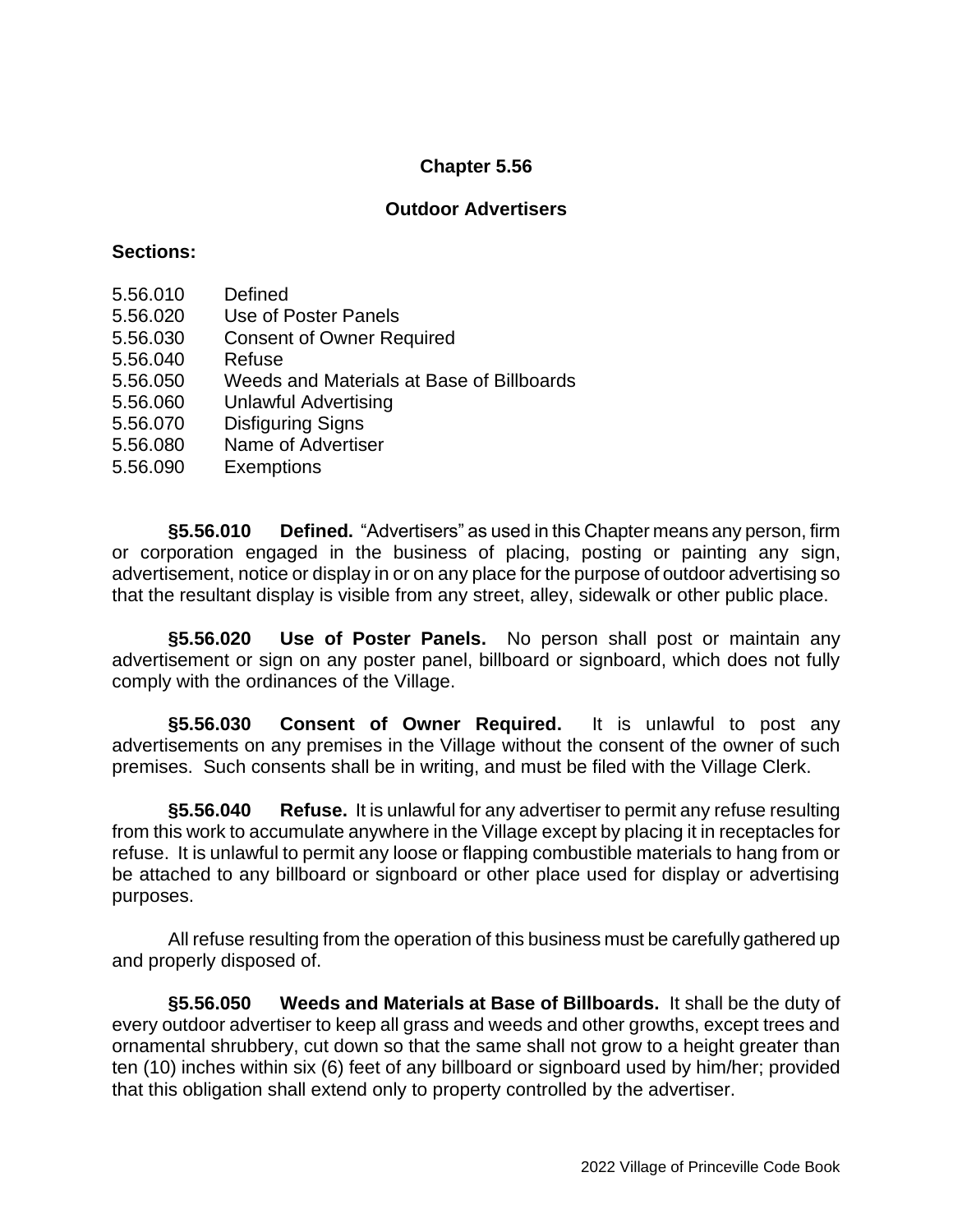**§5.56.060 Unlawful Advertising.** It is unlawful for any person, firm or corporation to post or display any advertisement of any obscene character, or any advertisement tending to promote or cause a riot, or breach of peace, or any advertisement of an unlawful gathering, or advertisements of unlawful sales.

**§5.56.070 Disfiguring Signs.** It is unlawful to mutilate or disfigure in any way any lawful signs or advertisements in the Village.

**§5.56.080 Name of Advertiser.** It is unlawful for any outdoor advertiser to carry on his/her business unless the name of such advertiser is attached, displayed or printed, on all billboards or signboards used by him/her, or on any notice, placard or advertisement posted by him/her, in such lettering as to be visible from a distance of at least five (5) feet from the notice or advertisement.

**§5.56.090 Exemptions.** The provisions of this Chapter shall not be construed to apply to the posting of signs or notices by order of any court or by any public officer in the performance of his/her duties.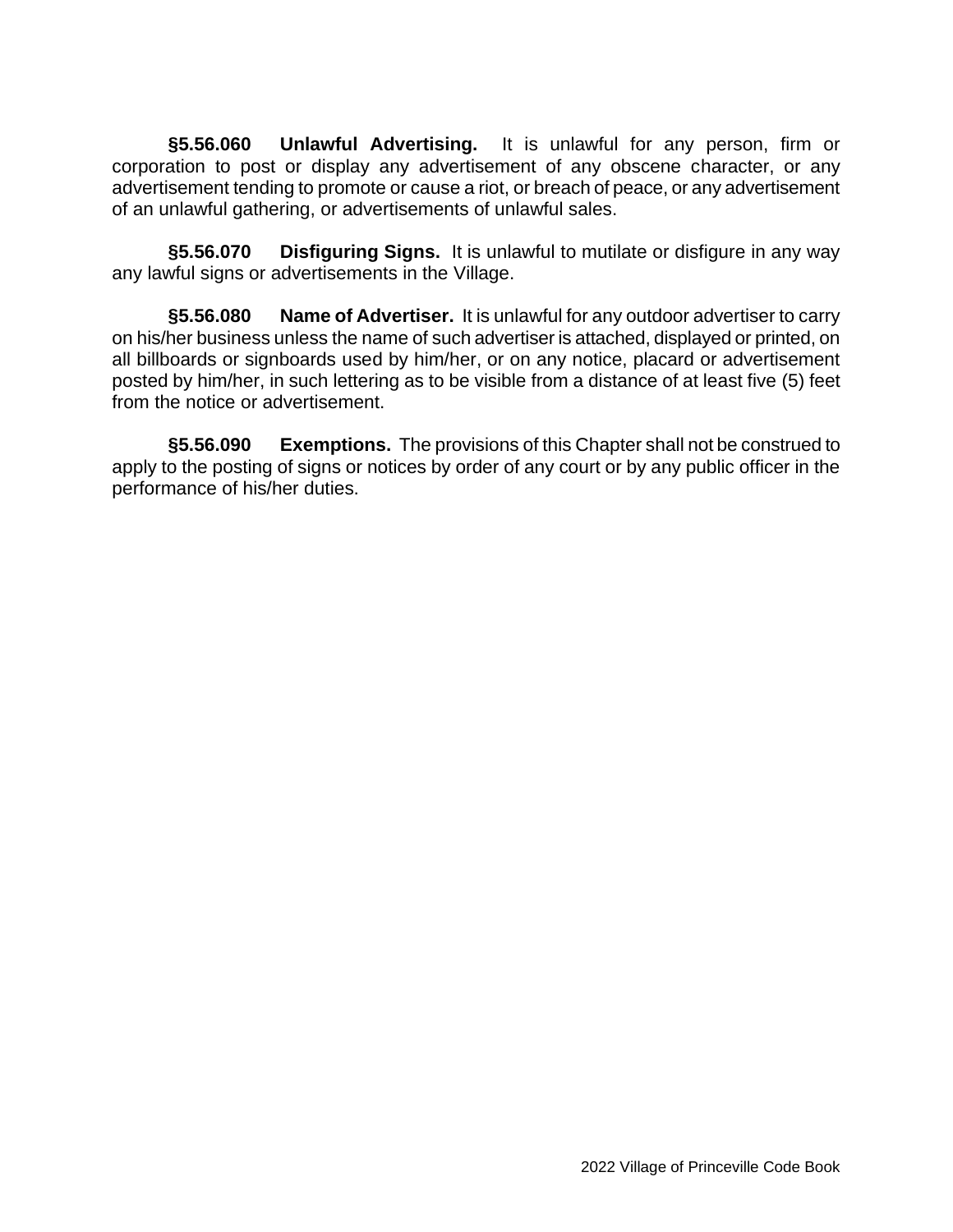### **Pawnbrokers**

#### **Sections:**

- 5.60.010 License Required Revocation
- 5.60.020 License Application Investigation
- 5.60.030 License Fee
- 5.60.040 Records
- 5.60.050 Weapons
- 5.60.060 Minors
- 5.60.070 Stolen Goods Report
- 5.60.080 Secondhand Dealer License Required

**§5.60.010 License – Required – Revocation.** No person, firm or corporation shall conduct or operate the business of pawnbroker without having first secured a license therefor as provided in this Chapter, or in violation of any of the provisions contained in this Chapter. Any pawnbroker's license may be revoked by the Board of Trustees for any violation of any provision of this Chapter.

**§5.60.020 License – Application – Investigation.** Applications for pawnbrokers' licenses shall be made to the Clerk and shall state thereon the name of the applicant, the place of business, and the number of employees intended to be engaged. The Village President, or his designee, shall investigate each applicant for such license, and shall report back whether or not such applicant is a person of good character. No license shall be issued to a person who has been convicted of a felony or of any criminal offense relating to dishonesty or breach of trust in connection with the operation of a pawnshop.

**§5.60.030 License – Fee.** The annual fee for such license shall be as established annually by the Board of Trustees.

**§5.60.040 Records.** Every pawnbroker doing business in the Village shall keep a record of every article pledged with him/her or sold to him/her, and this record shall be open to the inspection of any law enforcement officer, or the Village President, at any time during business hours.

**§5.60.050 Weapons.** No pawnbroker shall receive as a pledge or purchase any revolver, pistol, blackjack or sawed-off shotgun. No pawnbroker shall display in his/her window or shop any such weapons for sale.

**§5.60.060 Minors.** No pawnbroker's license shall be issued to any person who is not twenty-one (21) years of age or over, and no pawnbroker shall employ a person of less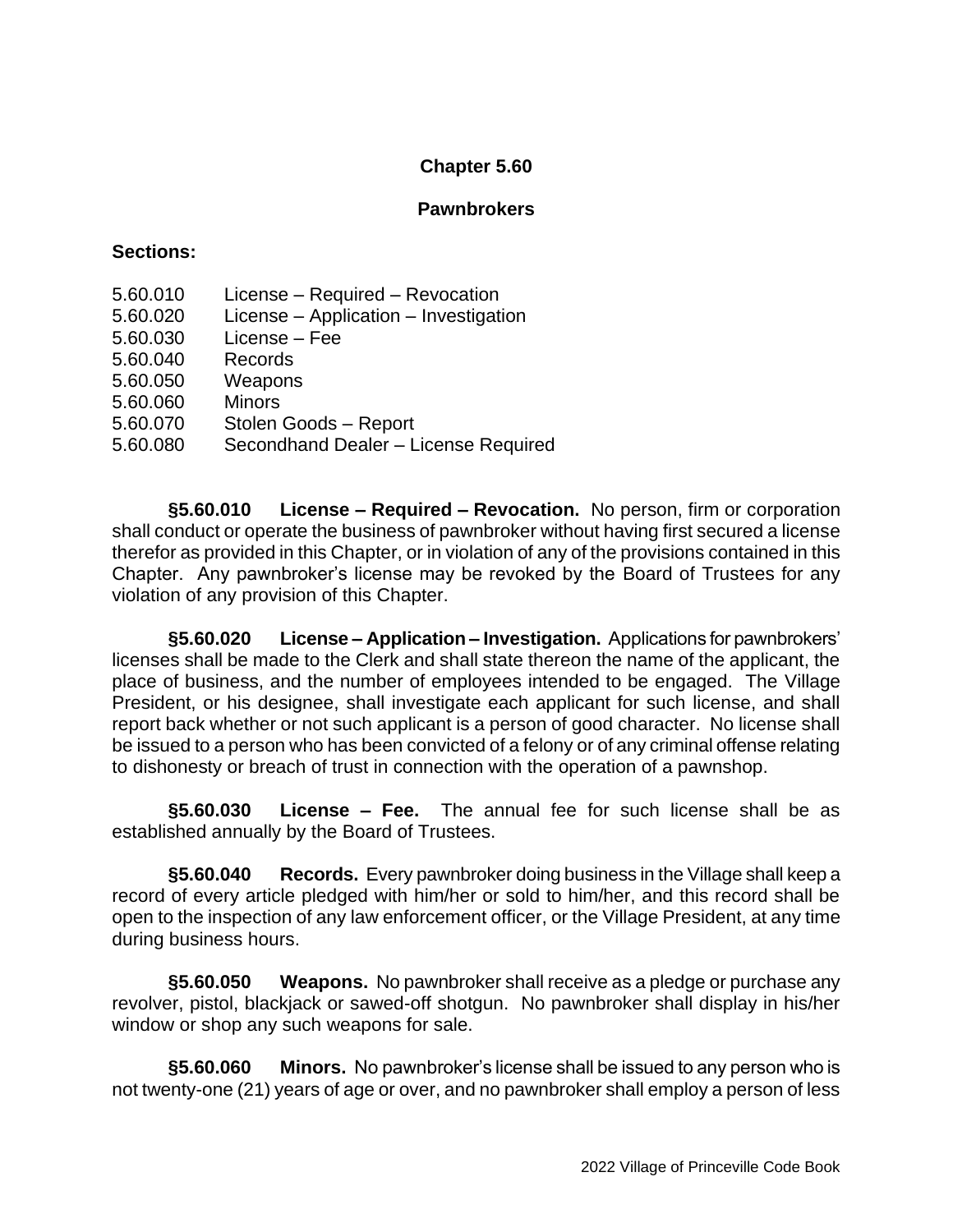than twenty-one (21) years of age to assist him/her in his/her business. No pawnbroker shall have any business dealings as a pawnbroker with any person under eighteen (18) years of age.

**§5.60.070 Stolen Goods – Report.** It shall be the duty of every pawnbroker to report to law enforcement officials any article pledged with him/her or which is sought to be pledged with him/her, if he/she shall have reason to believe that the article was stolen or lost, and found by the person attempting to pledge it in the case of a lost article.

**§5.60.080 Secondhand Dealer – License Required.** No pawnbroker shall conduct the business of a secondhand dealer without having obtained the license required for such dealer in addition to his/her pawnbroker's license.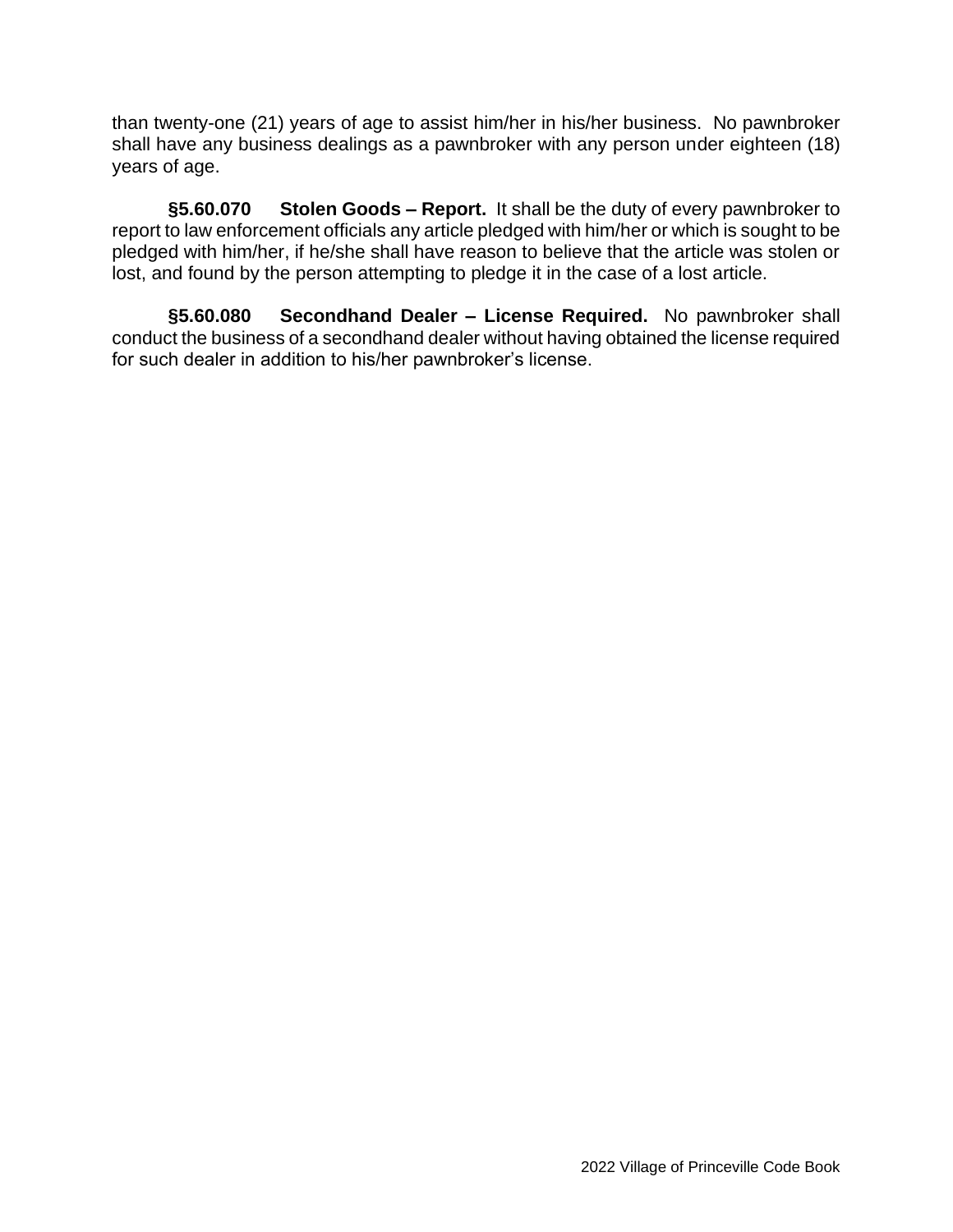### **Peddlers**

#### **Sections:**

- 5.64.010 Definitions
- 5.64.020 License Required
- 5.64.030 License Application
- 5.64.040 License Application Review
- 5.64.050 License Fee Duration
- 5.64.060 Exemption from Application and License Requirements
- 5.64.070 Hours of Operation
- 5.64.080 Residential Peddling Restrictions
- 5.64.090 Conducting Business with Persons in Motor Vehicles Prohibited
- 5.64.100 Sales Restriction
- 5.64.110 Fixed Locations Prohibited
- 5.64.120 Vehicle Parking
- 5.64.130 Proximity to Playground or School Prohibited
- 5.64.140 Food Sales
- 5.64.150 Daily Check-In
- 5.64.160 License Validity
- 5.64.170 Transfer of License
- 5.64.180 Posting of License
- 5.64.190 Revocation/Suspension of License

**§5.64.010 Definitions.** Unless the context otherwise requires, the following terms as used in this Chapter shall be construed according to the definitions given below:

"Licensee" means a person issued a license pursuant to the provisions of this Chapter of the Village Code.

"Peddler" means any person who shall sell or offer for sale, barter, or exchange, at retail, any produce, food or food products, goods, wares, services, or merchandise of any kind by traveling from place to place in, along, or upon the streets, avenues, alleys, public thoroughfares, or public places of the Village; or who shall sell and deliver from any vehicle goods, wares, services or merchandise by going from place to place in the Village, whether to regular customers or not. The term shall also include any person who moves from house to house or from place to place in the Village selling or taking orders for produce, food or food products, goods, wares, services, or merchandise of any kind for future delivery. This term shall not apply to a person, business, or organization operating out of an enclosed permanent structure within the Village for a period of more than 100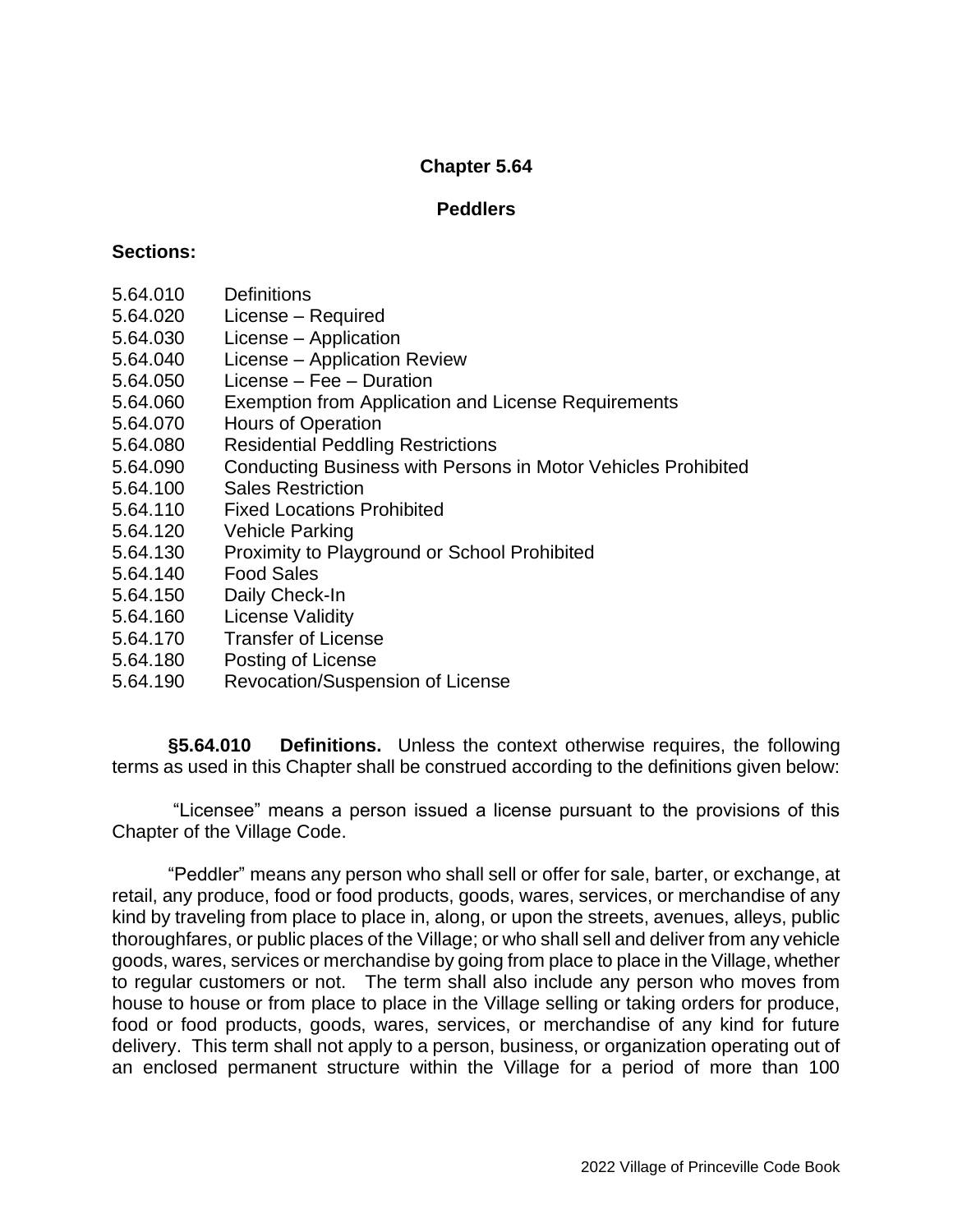continuous days or can evidence the intent to operate from an enclosed permanent structure within the Village for a period of more than 100 continuous days.

**§5.64.020 License – Required.** It is unlawful to do business as a peddler without having first obtaining a license from the Village as is herein provided.

**§5.64.030 License – Application.** An application for a peddler's license shall be made at the Village Hall and shall contain the following information:

- A. Name of the individual applying for the license;
- B. The applicant's address, telephone number, and driver's license number;
- C. The address and phone number of the applicant's principal place of business;
- D. If the applicant is employed by another person, business, or organization, the name, address, and telephone number of the employer;
- E. The type of goods, wares, services or merchandise to be sold or offered for sale by applicant;
- F. Whether the applicant has been convicted of any criminal offense or ordinance violation in any jurisdiction, and if so, a list of such convictions with date and prosecuting jurisdiction; and
- G. Evidence of appropriate insurance coverage.

**§5.64.040 License – Application Review.** Upon receipt of an application for a peddler's license, a routine investigation of the application and applicant shall be performed by the Village. If, after such investigation, the Village President determines the application should be denied, the Village shall notify the applicant by letter stating the reasons for such denial. Upon approval of an application for a peddler's license, the Village shall issue the license and immediately notify the Peoria County Sheriff's Deputy assigned as the Village Community Policing Officer

**§5.64.050 License – Fee – Duration.** An applicant for a peddler's license shall pay to the Village, when filing an application, a fee of Two Hundred Fifty Dollars (\$250.00). A peddler's license shall be valid for a period of three (3) months from the date of issue. This license fee shall not be prorated for any shorter period of time.

**§5.64.060 Exemption from Application and License Requirements.** The following persons shall be exempt for the application and license requirements of this Chapter:

A. Farmers, fruit growers, and gardeners who sell the produce or food product of their farm, orchard, or vineyard.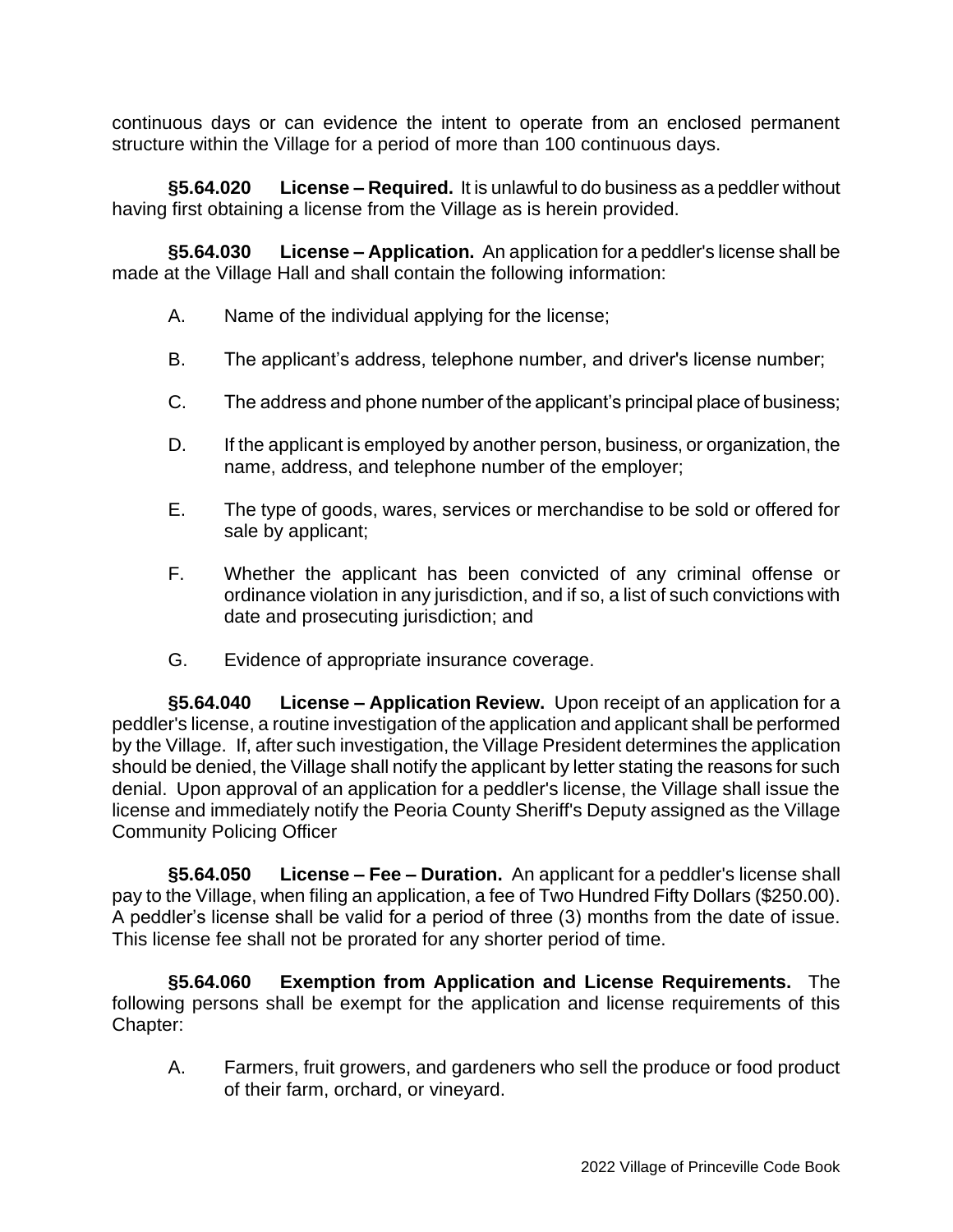- B. Sellers or deliverers of newspapers.
- C. Street and sidewalk vendors licensed by the Village under Chapter 5.66 of the Village Code.
- D. Persons selling, peddling, soliciting, or taking orders for any goods or services not prohibited by law on behalf of a nonprofit organization sponsored by or participated in by a nonprofit organization operating from a location in the Village, a local chapter of nonprofit organization located within 50 miles of the Village; or by a national nonprofit organization not represented locally but which has filed a statement of registration with the Village specifying the name of the nonprofit organization, its permanent address, the names of its principal officers and names of those persons who are authorized to sell, peddle, or solicit or take orders for goods and services within the Village.
- E. Persons who sell goods, wares, merchandise or services on Village-owned public grounds as part of an event for which a license has been issued under the Village Code.
- F. Persons selling, peddling, soliciting or taking orders for any goods or services not prohibited by law while invited to participate in the Princeville Heritage Days event by the Princeville Civic Association or while invited to participate in any celebration, fair, festival or similar activity sponsored by a nonprofit organization or the Village of Princeville.
- G. Route salesmen having established customers to whom periodic deliveries are made and who may make calls upon prospective customers in their regular service area.
- H. Persons delivering an item previously ordered either by solicitation or mail order, or selling items to persons who have requested or invited the seller to exhibit his merchandise.

**§5.64.070 Hours of Operation.** A Licensee shall only engage in peddling between the hours of 8:00 a.m. to 6:00 p.m.

**§5.64.080 Residential Peddling Restrictions.** No licensee shall engage in peddling at any residence in the Village at which "NO SOLICITORS" signage is displayed upon or near the main entrance door or any variation of this statement. Further, no licensee shall remain at any residence after being asked by an occupant to leave.

**§5.64.090 Conducting Business with Persons in Motor Vehicles Prohibited.** No licensee shall solicit or conduct business with persons in motor vehicles.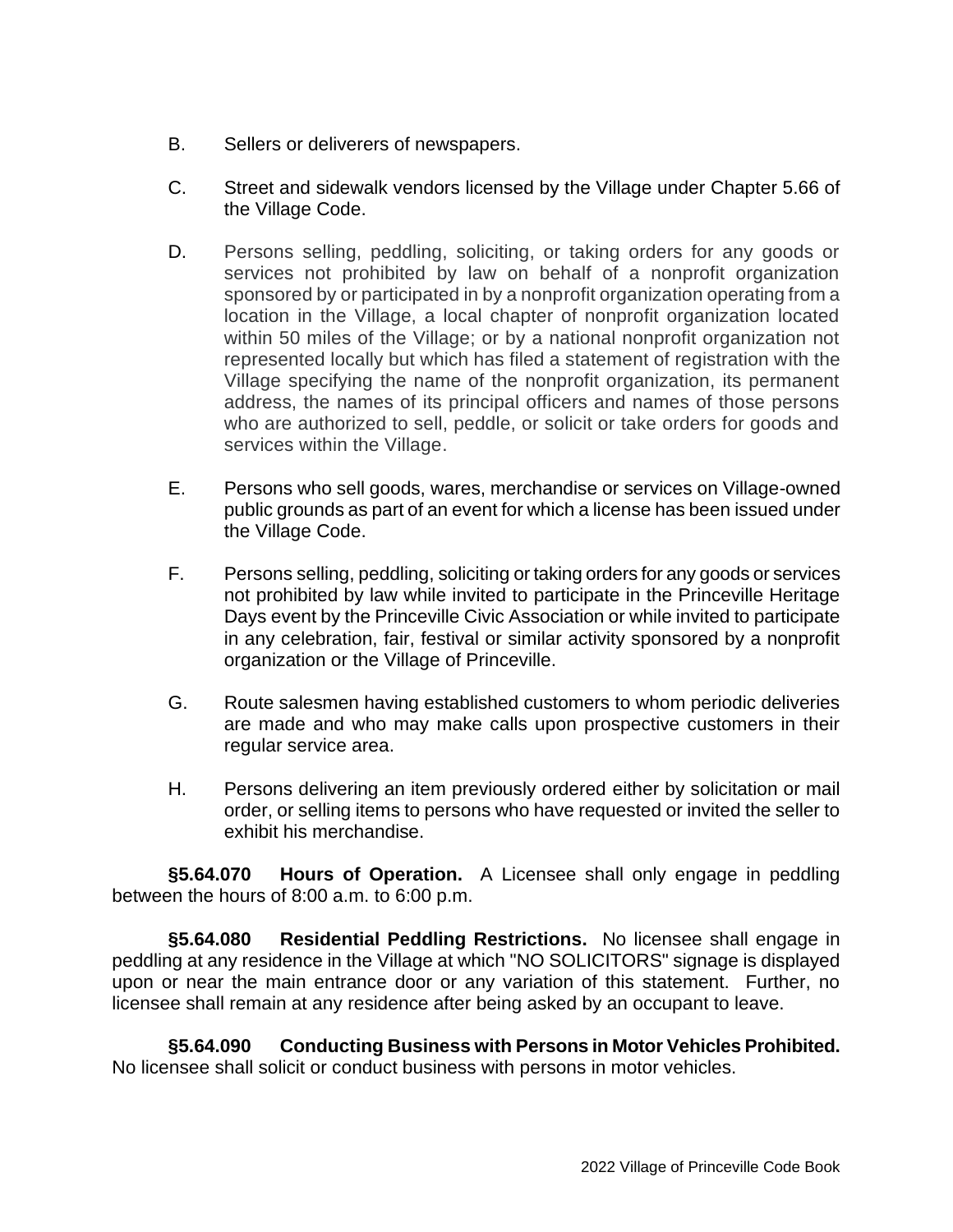**§5.64.100 Sales Restriction.** No licensee shall sell anything or provide any service other than that which is set forth stated in the licensee's application.

**§5.64.110 Fixed Locations Prohibited.** Vehicles, stands and carts used for peddling shall not be operated from fixed locations within the Village.

**§5.64.120 Vehicle Parking.** No licensee shall park any motor vehicle other than in a lawful parking place in conformance with Village and State regulations.

**§5.64.130 Proximity to Playground or School Prohibited.** No licensee shall engage in peddling within 200 feet of a playground or school during the time that organized recreational activities are in progress.

**§5.64.140 Food Sales.** A licensee may not sell prepared food or beverages except pre-package foods and beverages in sealed packages or containers without first obtaining a license to do so from the Peoria County Health Department. This provision shall not apply to the sale of fresh farm or garden produce.

**§5.64.150 Daily Check-In.** Peddlers must check into the Village Hall each day prior to peddling within the Village.

**§5.64.160 License Validity.** Only the applicant will be listed on a Village-issued peddler's license and the peddler's license will only be valid for that individual application. Only the person listed on a peddler's license is allowed to peddle with a Village-issued license. Multiple individuals from the same company or business must obtain a separate peddler's license under this Chapter. Licenses are shall only be issued to the individual listed on the application and shall not be issued to the name of a business, organization, or other entity.

**§5.64.170 Transfer of License.** No license issued pursuant to the Chapter may be transferred, interchanged, sold, or assigned to another person.

**§5.64.180 Posting of License.** Each peddler shall keep the peddler's license with them and visible at all times when engaged in peddling.

**§5.64.190 Revocation/Suspension of License.** Any peddler's license may be revoked or suspended by the Village President in the following situations:

- A. The licensee violates provisions of this Chapter, the laws of the State, or the ordinances of the Village while engaged in the business of peddling;
- B. The licensee has been or is convicted of any criminal offense or ordinance violation; or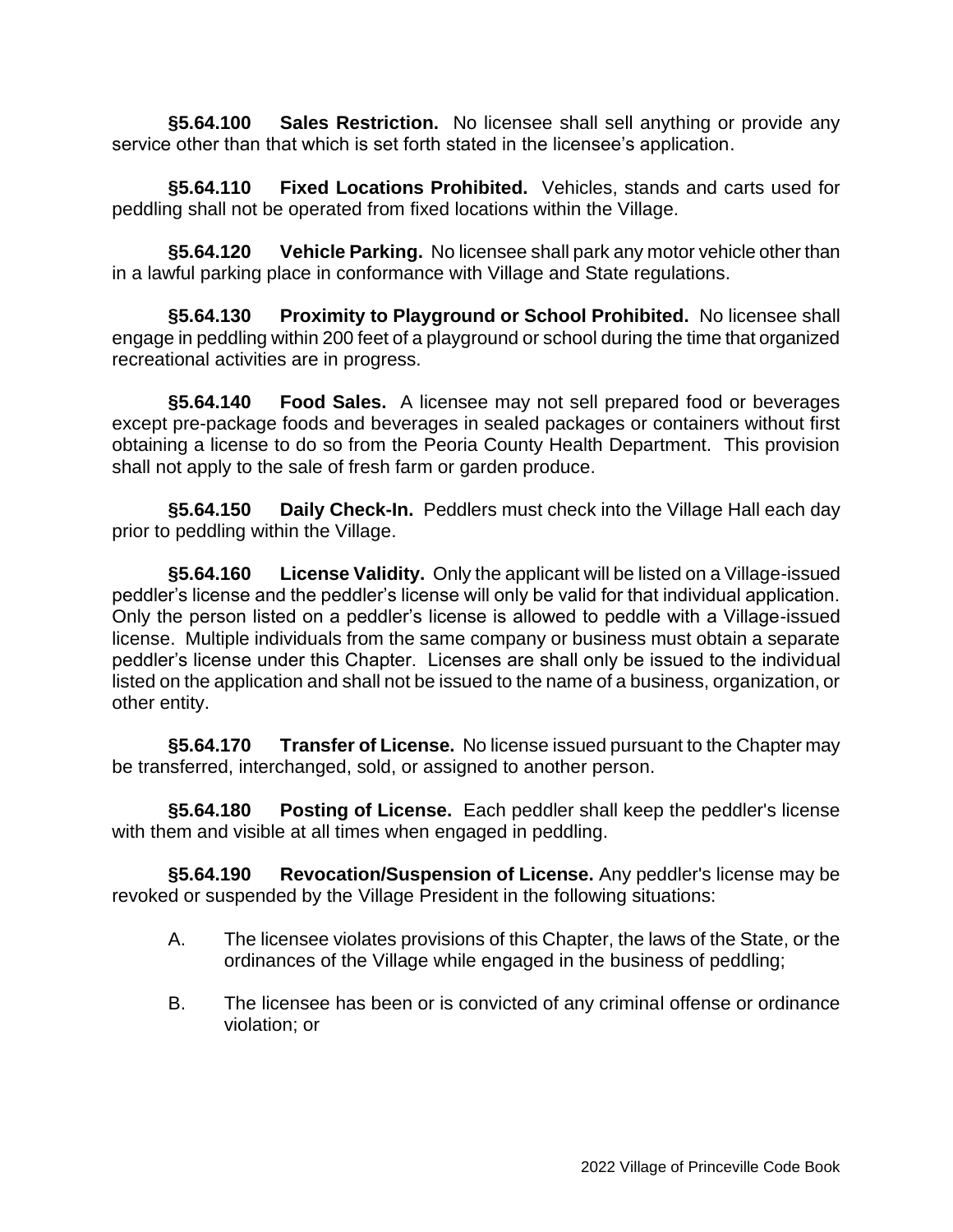C. The licensee has knowingly furnished false or misleading information or withheld relevant information on any application for a license or in an investigation regarding any such application.

(Ord. 2020-09-01, §1, 9-8-20)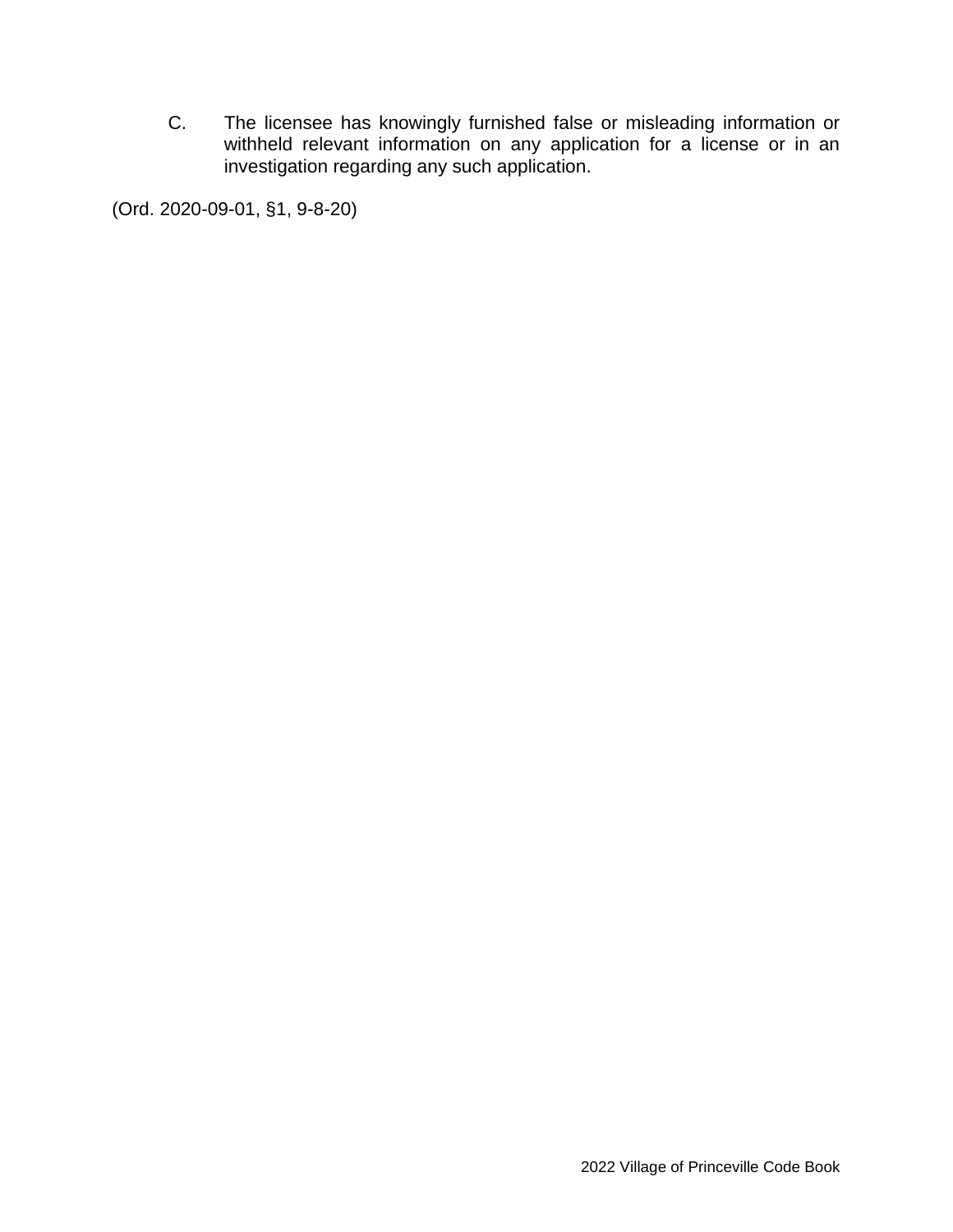### **Vendors**

#### **Sections:**

- 5.66.010 Definitions
- 5.66.020 License Required
- 5.66.030 License Application
- 5.66.040 License Application Review
- 5.66.050 License Fee Duration
- 5.66.060 Exemption from Application and License Requirements
- 5.66.070 Hours of Operation
- 5.66.080 Vendor Location
- 5.66.090 Conducting Business with Persons in Motor Vehicles Prohibited
- 5.66.100 Sales Restriction
- 5.66.110 Vendor Stands on Public Ways
- 5.66.120 Vehicle Parking
- 5.66.130 Unattended Vendor Stands Prohibited
- 5.66.140 Food Sales
- 5.66.150 Protection of Stand Area
- 5.66.160 Litter.
- 5.66.170 Number of Licenses
- 5.66.180 Transfer of License
- 5.66.190 Posting of License
- 5.66.200 Revocation/Suspension of License

**§5.66.010 Definitions.** Unless the context otherwise requires, the following terms as used in this Chapter shall be construed according to the definitions given below:

"Licensee" means a person issued a license pursuant to the provisions of this Chapter of the Village Code.

"Motor Vehicle" means any vehicle used for the displaying, storing, or transporting of articles offered for sale by a vendor and which is required to be licensed and registered with the State of Illinois (or other state). The term includes trailers, trucks, and automobiles.

"Street and Sidewalk Vendor" (or "Vendor") means any person engaged in the selling, or offering for sale, of food, beverages, goods, wares or merchandise on the public streets, sidewalks, rights-of-way or any other property from a stand or motor vehicle or from their person by locating the stand, motor vehicle or themselves in a fixed location for a period of time rather than by going from place to place within the Village. This term shall not apply to a person, business, or organization operating out of an enclosed permanent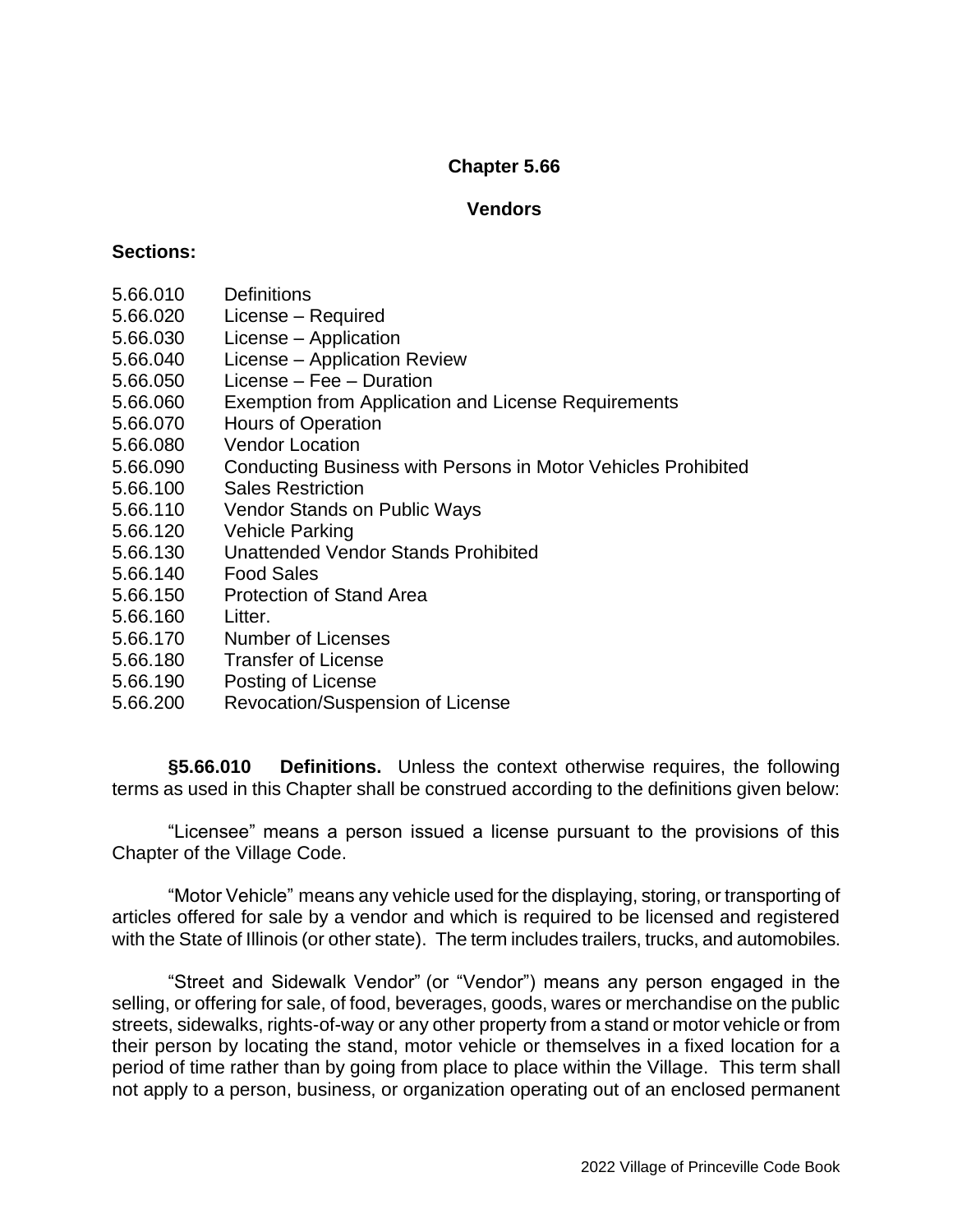structure within the Village for a period of more than 100 continuous days or can evidence the intent to operate from an enclosed permanent structure within the Village for a period of more than 100 continuous days, provided that the person, business, or organization can demonstrate the legal right to be on property where the permanent structure is located.

"Site" means the total area occupied by a street and sidewalk vendor, including the stand and auxiliary tables, the place where the employees stand, and the place where goods and equipment are stored or displayed.

"Stand" means any table, showcase, display rack, bench, rack, pushcart, wagon or other wheeled vehicle or device which may be moved without the assistance of a motor and which is not required to be licensed and registered with the Illinois Secretary of State.

**§5.66.020 License – Required.** It is unlawful to do business as a street and sidewalk vendor without having first obtaining a license from the Village as is herein provided.

**§5.66.030 License – Application.** An application for a street and sidewalk vendor's license shall be made at the Village Hall and shall contain the following information:

- A. Name of the individual applying for the license;
- B. The applicant's address, telephone number, and driver's license number;
- C. The address and phone number of the applicant's principal place of business;
- D. If the applicant is employed by another person, business, or organization, the name, address, and telephone number of the employer;
- E. The type of goods, wares, services or merchandise to be sold or offered for sale by applicant;
- F. The location where the applicant plans to sell goods, wares, or merchandise;
- G. For sites abutting property upon which there is located a structure which is occupied by a single business, a signed consent by the occupant that the occupant approves of the vendor being outside that business; and for other sites, a signed consent by the owner of the property comprising or abutting the requested location that the owner approves of the vendor being on or outside the owner's property;
- H. For sites that are located on private property, documentation demonstrating the right to conduct business as a vendor on the property;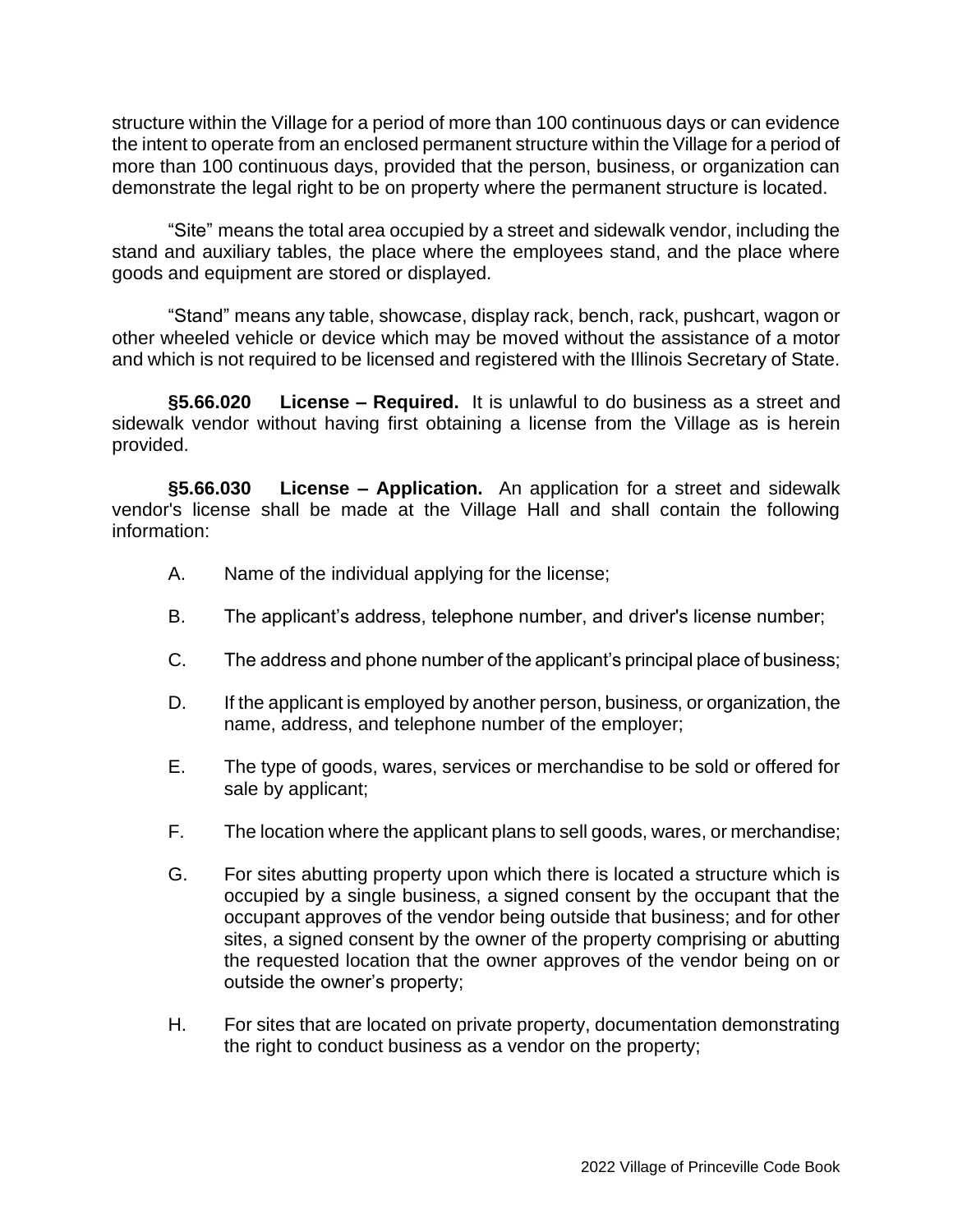- I. Whether the applicant has been convicted of any criminal offense or ordinance violation in any jurisdiction, and if so, a list of such convictions with date and prosecuting jurisdiction; and
- J. Evidence of appropriate insurance coverage.

**§5.66.040 License – Application Review.** Upon receipt of an application for a vendor's license, a routine investigation of the application and applicant shall be performed by the Village. If, after such investigation, the Village President determines the application should be denied, the Village shall notify the applicant by letter stating the reasons for such denial. Upon approval of an application for a vendor's license, the Village shall issue such license.

**§5.66.050 License – Fee – Duration.** An applicant for a vendor's license shall pay to the Village, when filing an application, a fee of Fifty Dollars (\$50.00) per day, except that the licenses fee shall be Fifteen Dollars (\$15.00) per day when issued in conjunction with a special event as designated by the Village.

**§5.66.060 Exemption from Application and License Requirements.** The following persons shall be exempt for the application and license requirements of this Chapter:

- A. Farmers, fruit growers, and gardeners who sell the produce or food product of their farm, orchard, or vineyard.
- B. Sellers or deliverers of newspapers.
- C. Peddlers licensed by the Village under Chapter 5.66 of the Village Code.
- D. Persons selling, peddling, soliciting, or taking orders for any goods or services not prohibited by law on behalf of a nonprofit organization sponsored by or participated in by a nonprofit organization operating from a location in the Village, a local chapter of nonprofit organization located within 50 miles of the Village; or by a national nonprofit organization not represented locally but which has filed a statement of registration with the Village specifying the name of the nonprofit organization, its permanent address, the names of its principal officers and names of those persons who are authorized to sell, peddle, or solicit or take orders for goods and services within the Village.
- E. Persons who sell goods, wares, merchandise or services on Village-owned public grounds as part of an event for which a license has been issued under the Village Code.
- F. Persons selling, peddling, soliciting or taking orders for any goods or services not prohibited by law while invited to participate in the Princeville Heritage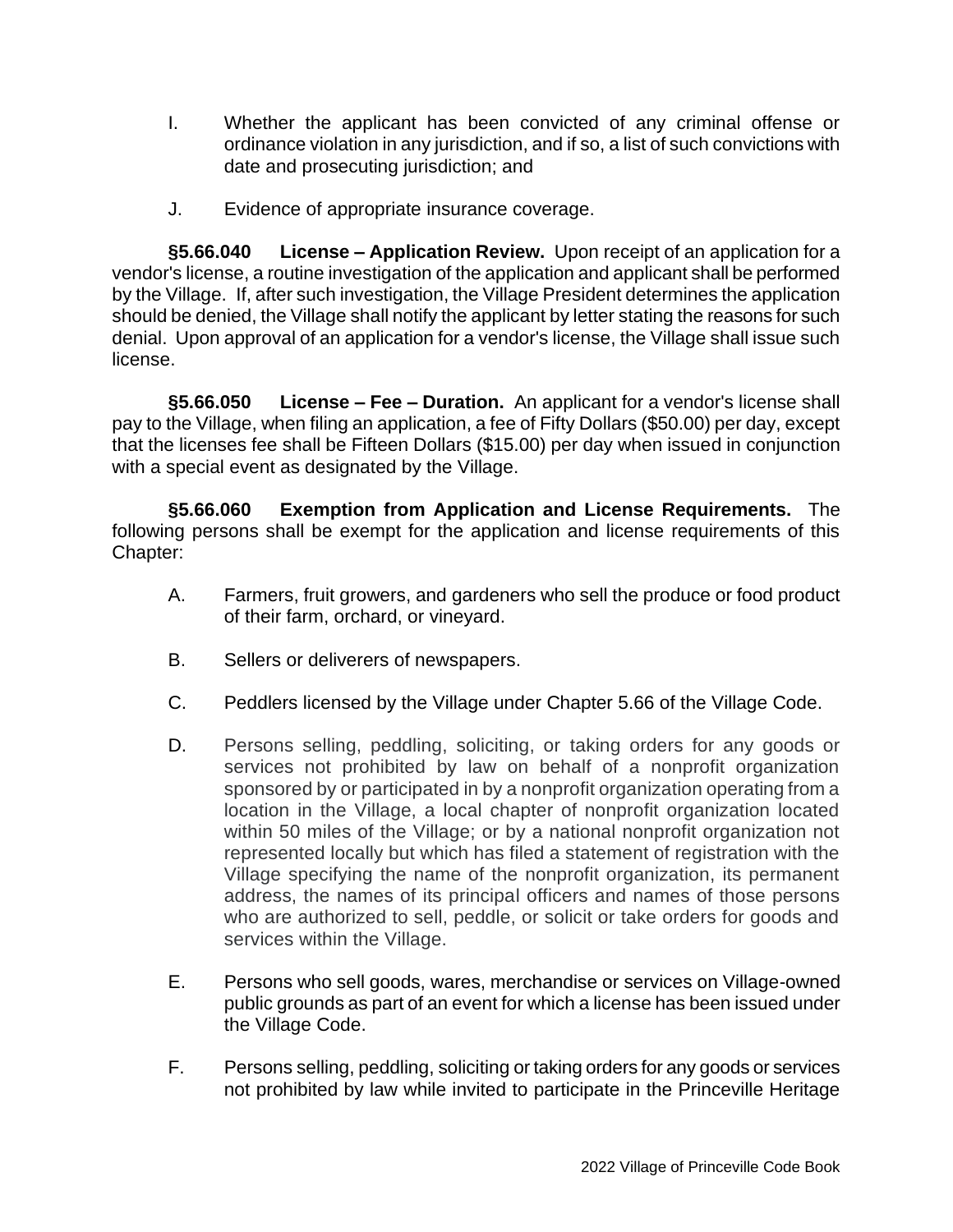Days event by the Princeville Civic Association or while invited to participate in any celebration, fair, festival or similar activity sponsored by a nonprofit organization or the Village of Princeville as so designated by the Village.

G. Route salesmen having established customers to whom periodic deliveries are made and who may make calls upon prospective customers in their regular service area.

**§5.66.070 Hours of Operation.** A Licensee shall only engage in business between the hours of 8:00 a.m. to 8:00 p.m., unless otherwise prior approval is given by the Village Board.

**§5.66.080 Vendor Location.** No licensee shall sell, or offer for sale, goods, wares or merchandise other than at the location approved by the Village.

**§5.66.090 Conducting Business with Persons in Motor Vehicles Prohibited.** No licensee shall solicit or conduct business with persons in motor vehicles.

**§5.66.100 Sales Restriction.** No licensee shall sell anything or provide any service other than that which is set forth stated in the licensee's application

**§5.66.110 Vendor Stands on Public Ways.** No licensee shall store, park, or leave unattended any vendor stand on any street, sidewalk, or public right-of-way.

**§5.66.120 Vehicle Parking.** No licensee shall park any motor vehicle other than in a lawful parking place in conformance with Village and State regulations.

**§5.66.130 Unattended Vendor Stands Prohibited.** No licensee shall leave any stand unattended.

**§5.66.140 Food Sales.** A licensee may not sell prepared food or beverages except pre-package foods and beverages in sealed packages or containers without first obtaining a license to do so from the Peoria County Health Department. This provision shall not apply to the sale of fresh farm or garden produce.

**§5.66.150 Protection of Stand Area.** All stains from cooking, wheels, spillage or any other cause resulting from a licensee's activities shall be removed from any street, sidewalk, or public right-of-way within 24 hours. All stands shall provide a protective pad under their site to protect the street, sidewalks, or public right-of-way.

**§5.66.160 Litter.** All licensees selling food and beverages for immediate consumption shall have available litter receptacles for their patrons' use. No licensee shall leave their location without first picking up, removing, and properly disposing of all trash, garbage, and refuse from sales made by them. No licensee shall dispose of that trash, garbage or refuse in public receptacles.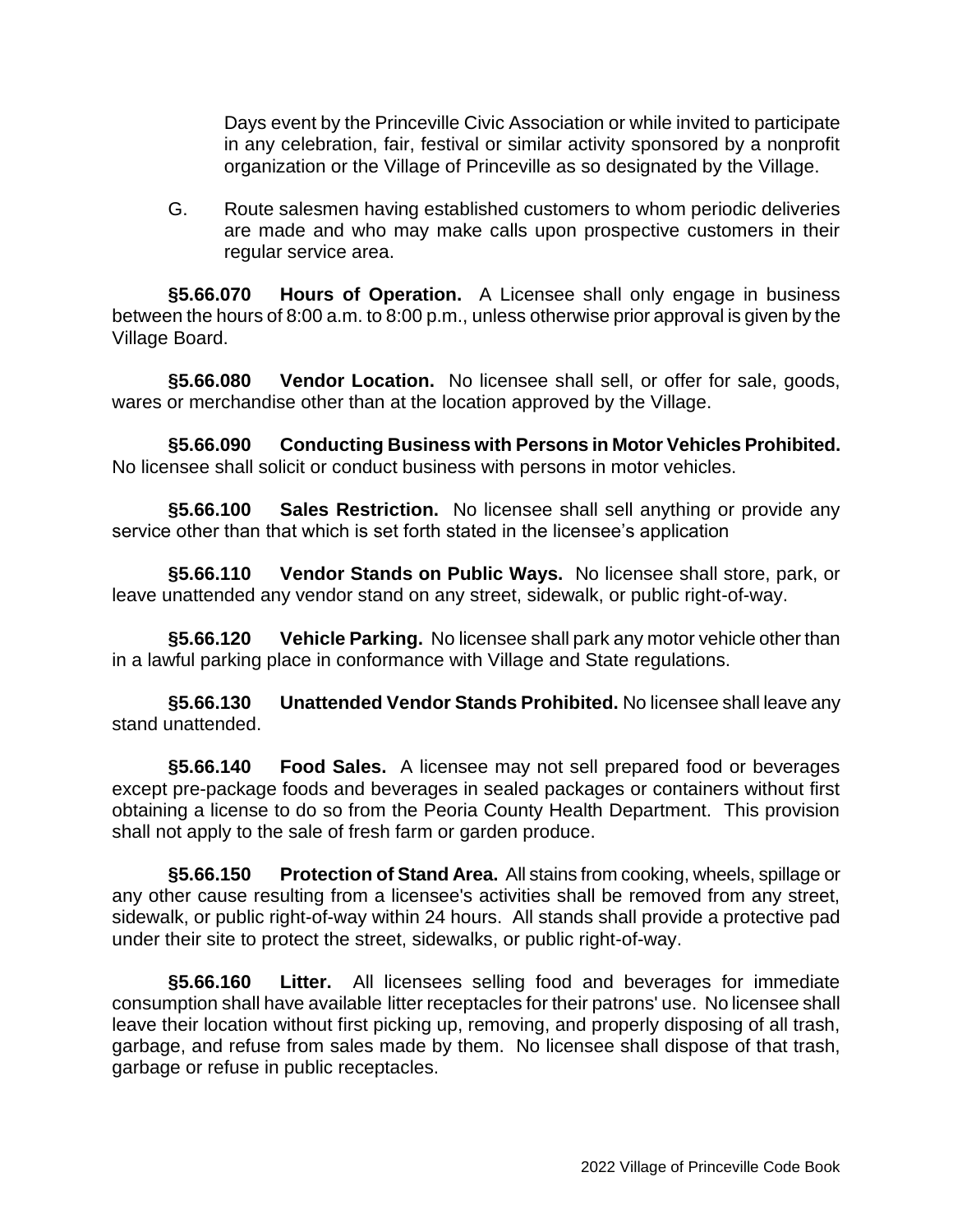§5.66.170 **Number of Licenses.** No person may obtain, directly or indirectly, more than one license per location.

**§5.66.180 Transfer of License.** No license issued pursuant to the Chapter may be transferred, interchanged, sold, or assigned to another person.

**§5.66.190 Posting of License.** Every license issued under this Chapter shall be permanently affixed to the stand or vehicle of the street and sidewalk vendor in a prominently visible location.

**§5.66.200 Revocation/Suspension of License.** Any vendor's license may be revoked or suspended by the Village President in the following situations:

- A. The licensee violates provisions of this Chapter, the laws of the State, or the ordinances of the Village while engaged in the business of peddling;
- B. The licensee has been or is convicted of any criminal offense or ordinance violation; or
- C. The licensee has knowingly furnished false or misleading information or withheld relevant information on any application for a license or in an investigation regarding any such application.

(Ord. 2020-09-01, §2, 9-8-20)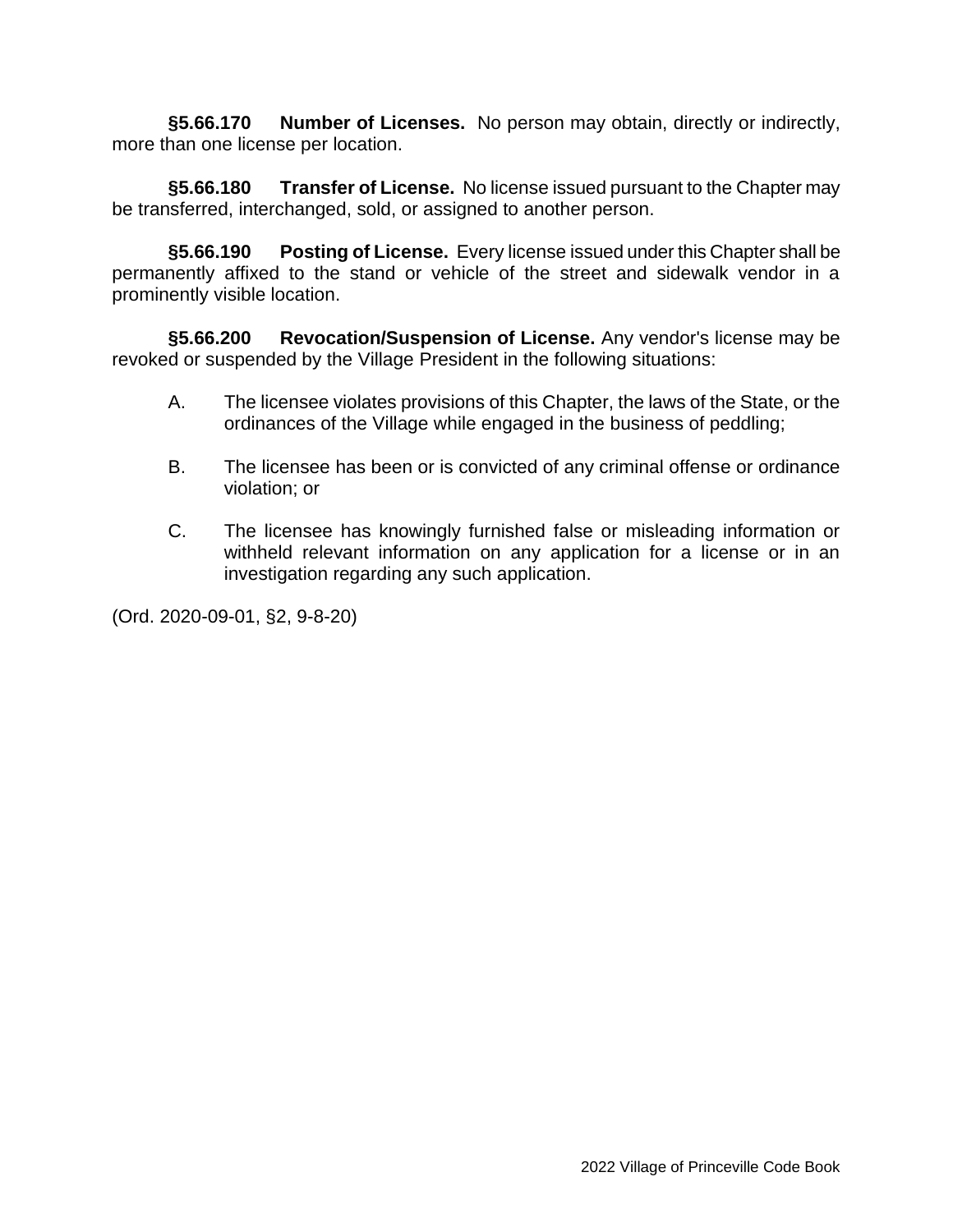### **Shooting Galleries**

#### **Sections:**

- 5.68.010 License Required
- 5.68.020 License Fees
- 5.68.030 Conduct
- 5.68.040 Sanitary Regulations
- 5.68.050 Safety

**§5.68.010 License – Required.** It is unlawful for any person, firm or corporation to operate or conduct any shooting gallery in the Village without having first obtained a license therefor.

**§5.68.020 License – Fees.** The fees for such licenses shall be as follows:

- A. Annual fee Thirty Dollars (\$30.00).
- B. One day Five Dollars (\$5.00).

**§5.68.030 Conduct.** All persons present in any shooting gallery shall conduct themselves in an orderly manner, and shall not make or cause to be made any loud or unnecessary noise. It is unlawful to gamble or bet in any such place.

**§5.68.040 Sanitary Regulations.** Premises used for shooting galleries shall be kept in a clean and sanitary condition.

**§5.68.050 Safety.** Targets shall be placed before a backstop of steel, sufficiently thick to prevent any bullet from piercing it, and so arranged that there will be no danger from ricocheting bullets or deflected pieces of bullets.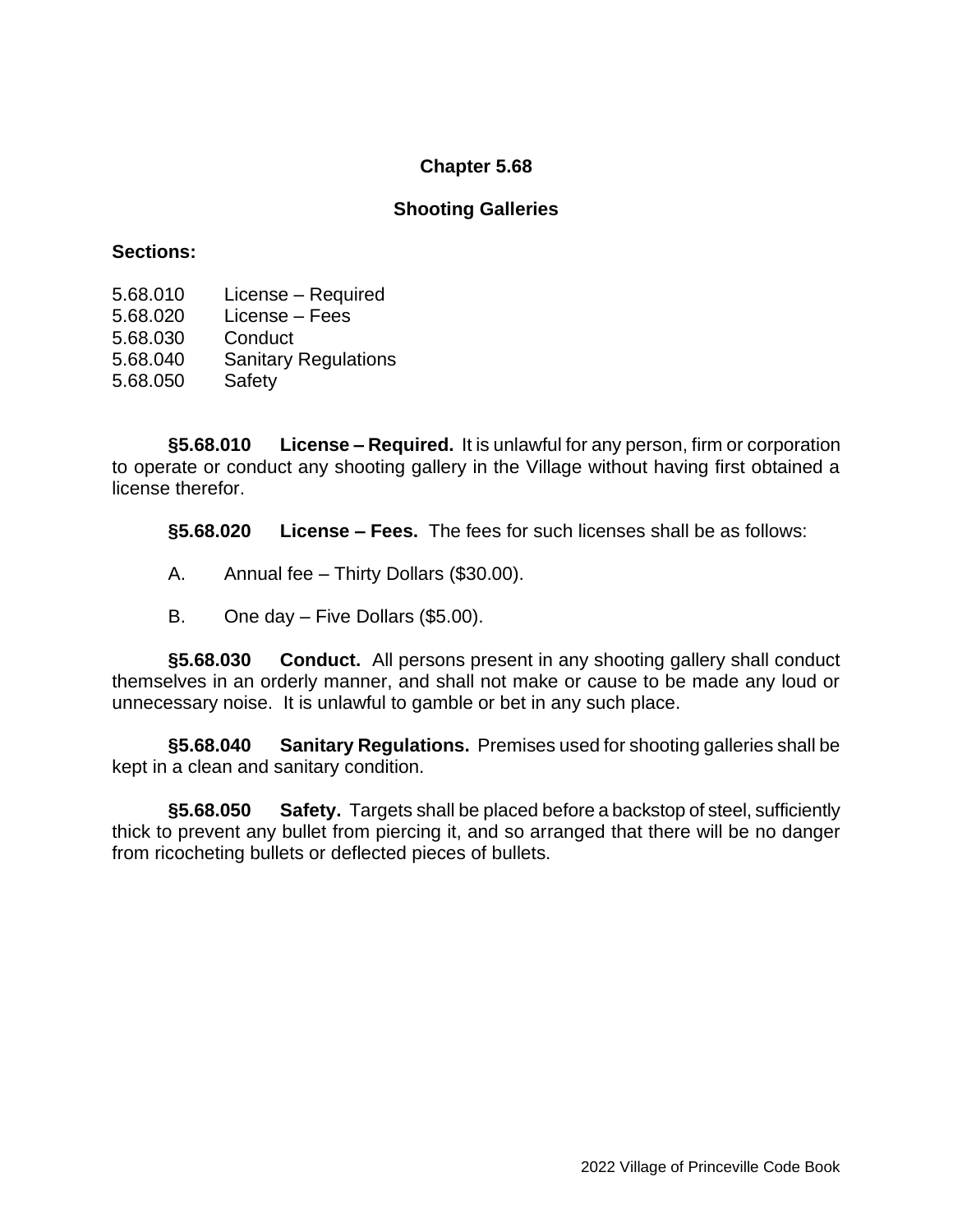### **Video Gaming**

### **Sections:**

- 5.70.010 Definitions 5.70.020 Video Gaming Permitted
- 5.70.030 Registration
- 5.70.040 Registration Fee
- 5.70.050 Penalty

**§5.70.010 Definitions.** The following terms shall have the indicated meaning unless the use or context clearly indicates that a different meaning is intended:

"Act", as used in this Chapter of the Village Code, means the Video Gaming Act found at 230 ILCS 40/1 et seq., as from time to time amended.

"Terminal Operator" means an individual, partnership, corporation or limited liability company that is licensed under the Act and that owns, services, and maintains video gaming terminals located within the corporate limits of the Village.

"Video Gaming Terminal" shall have the meaning ascribed to such term by the Act.

**§5.70.020 Video Gaming Permitted.** Video gaming as licensed and regulated under the terms and conditions of the Act is permitted within the corporate limits of the Village.

**§5.70.030 Registration.** Every terminal operator that owns, services or maintains any video gaming terminal within the corporate limits of the Village shall register the video gaming terminal with the Village Clerk by providing to the Village Clerk a description of the terminal, the location of the terminal within the corporate limits of the Village, and the serial number of the terminal.

**§5.70.040 Registration Fee.** Each terminal operator shall pay an annual registration fee of Twenty-five Dollars (\$25.00) to the Village for each video gaming terminal located within the corporate limits of the Village that is owned, serviced, or maintained by the terminal operator. The registration fee shall be due and payable upon the date of registration and upon each May 1 thereafter for so long as the video gaming terminal is located within the corporate limits of the Village. The registration fee imposed by this Section must be paid with respect to each video gaming terminal before such video gaming terminal is operated within the Village.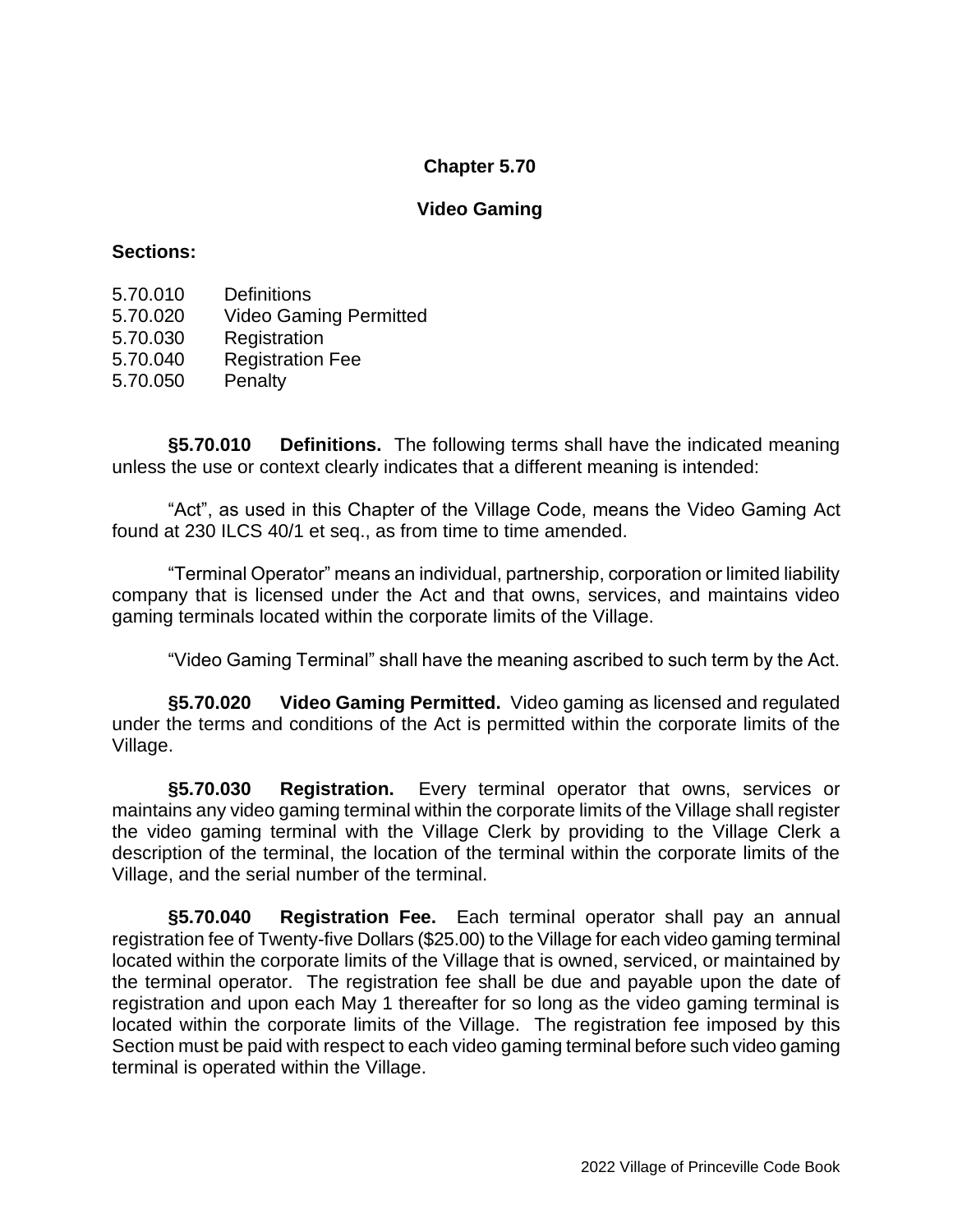**§5.70.050 Penalty.** The general penalty provisions of this Village Code shall apply to violations of this Chapter.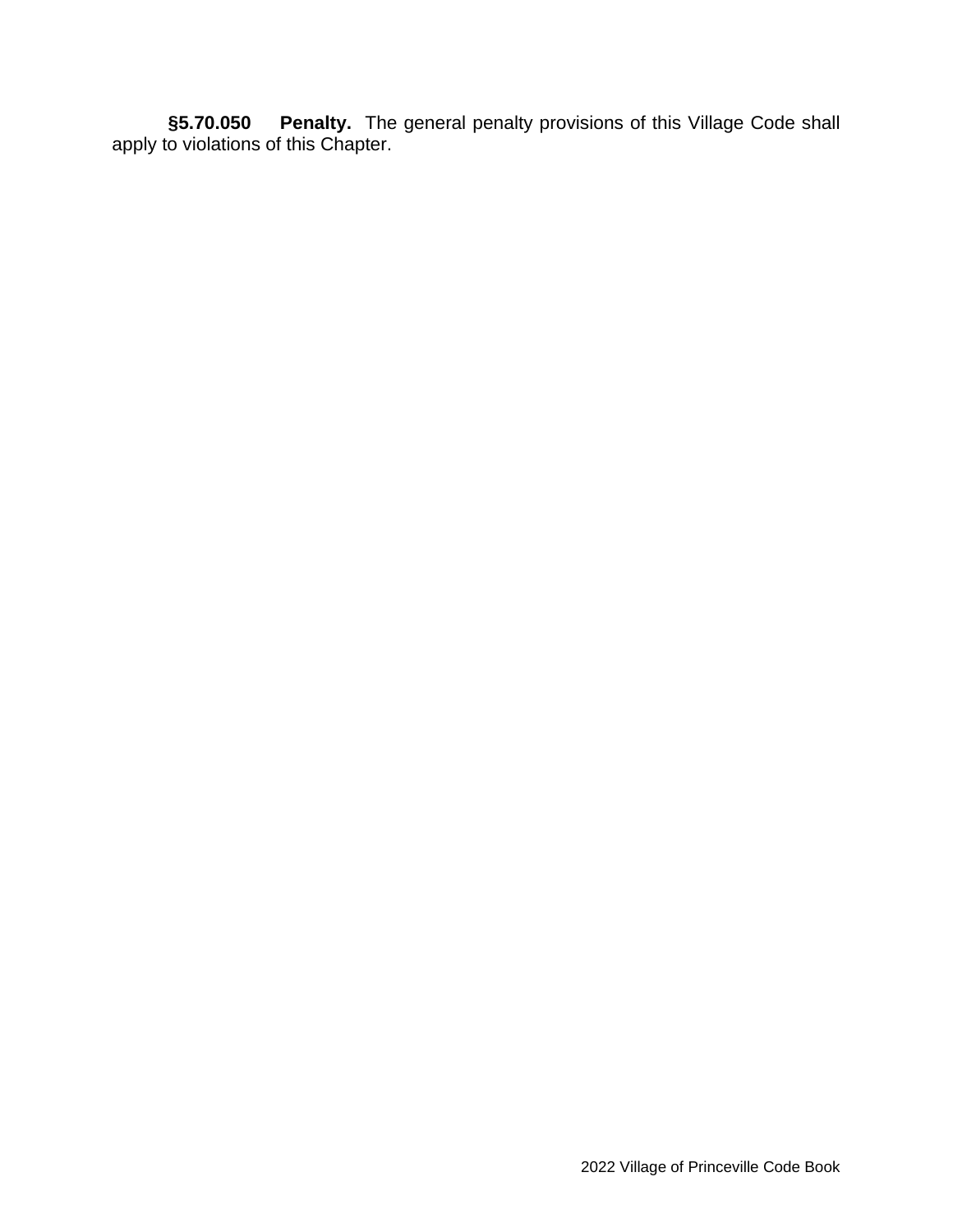### **Skating Rinks**

#### **Sections:**

- 5.72.010 License Required
- 5.72.020 License Application
- 5.72.030 License Fees
- 5.72.040 Premises

**§5.72.010 License – Required.** It is unlawful to operate or maintain a public skating rink in the Village without first having obtained a license therefor as is provided in this Chapter.

**§5.72.020 License – Application.** Applications for such licenses shall be made in conformance with the provision of the ordinances relating to licenses and shall specify the location of the proposed skating rink and the person or organization sponsoring the same.

**§5.72.030 License – Fees.** The annual fee for such license shall be as established annually by the Board of Trustees.

**§5.72.040 Premises.** It is unlawful to conduct a public skating rink in any hall or building which is not equipped with sufficient and adequate exits. No hall or building which is not provided with at least two (2) exits of four (4) feet or more in width shall be used for a skating rink.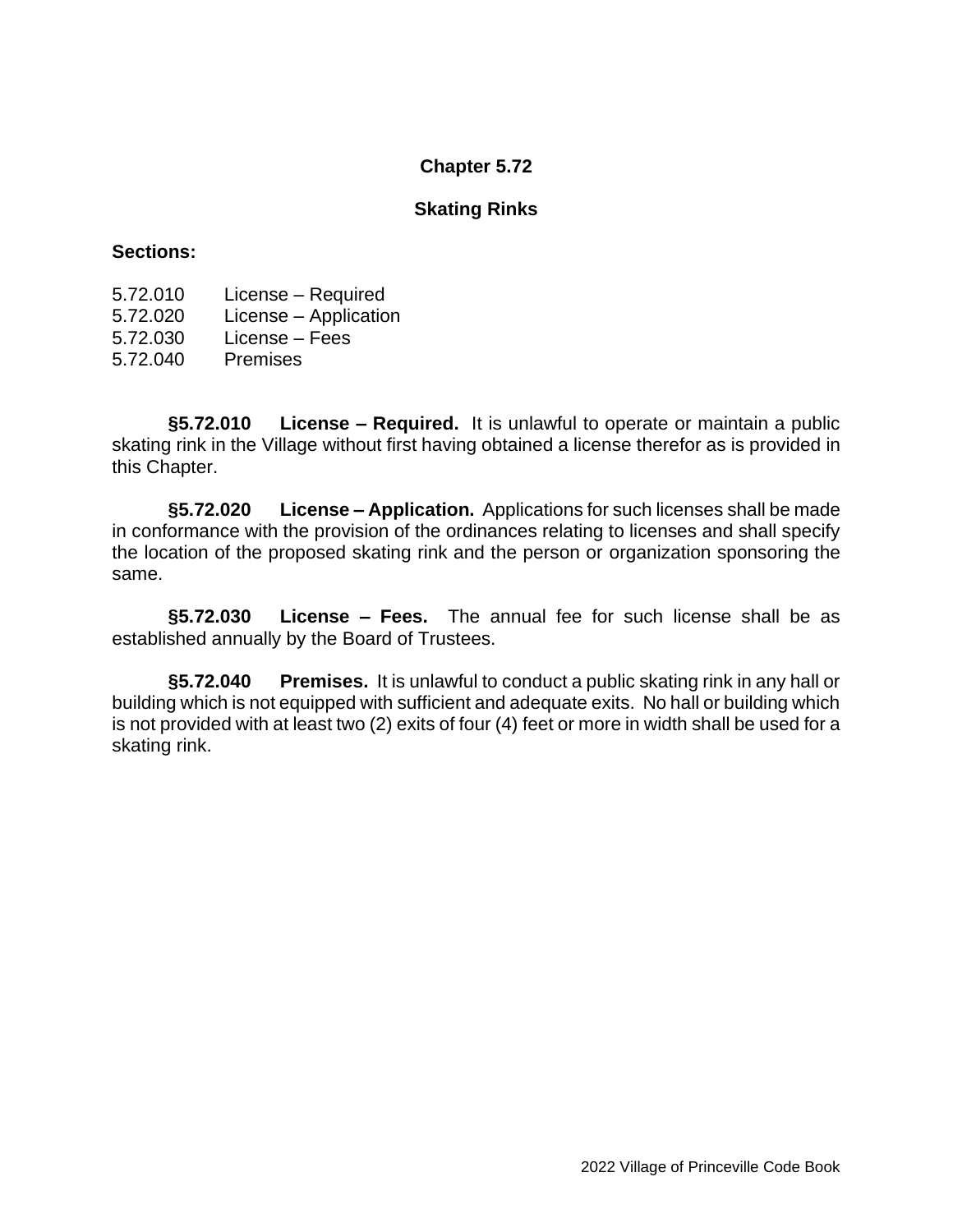## **Cable Communication Franchise Code**

### **Sections:**

- 5.76.010 Short Title
- 5.76.020 Statement of Intent and Purpose
- 5.76.030 Definitions
- 5.76.040 Franchise Required
- 5.76.050 Grant of Nonexclusive Authority
- 5.76.060 Rules of Grantee
- 5.76.070 Franchise Territory
- 5.76.080 Construction Standards
- 5.76.090 Undergrounding of Cable
- 5.76.100 Technical Standards
- 5.76.110 Lockout System
- 5.76.120 Subscriber Customer Service
- 5.76.130 Public Benefit Obligation
- 5.76.140 Franchise Fees
- 5.76.150 Insurance and Indemnification
- 5.76.160 Unauthorized Connections and Modifications
- 5.76.170 State Franchise Holder
- 5.76.180 Penalties

**§5.76.010 Short Title.** This Chapter shall be known and cited as the Cable Communications Franchise Code.

**§5.76.020 Statement of Intent and Purpose.** The Village finds that the development of cable television and communications systems greatly benefit and impact the residents, commercial activities, and businesses of the Village. The Village intends, by the adoption of this Chapter, to bring about the consistent development of cable television and communications systems within the Village, along with the continued operation of such systems in such a manner that such systems are up-to-date and meet the technological demands of its users.

**§5.76.030 Definitions.** For the purpose of this Chapter of the Village Code, the following terms, phrases, words, and their derivations shall have the meaning given herein. When not inconsistent with the context, words in singular form include the plural form. The word "shall" is always mandatory. The word "may" is directory and discretionary and not mandatory.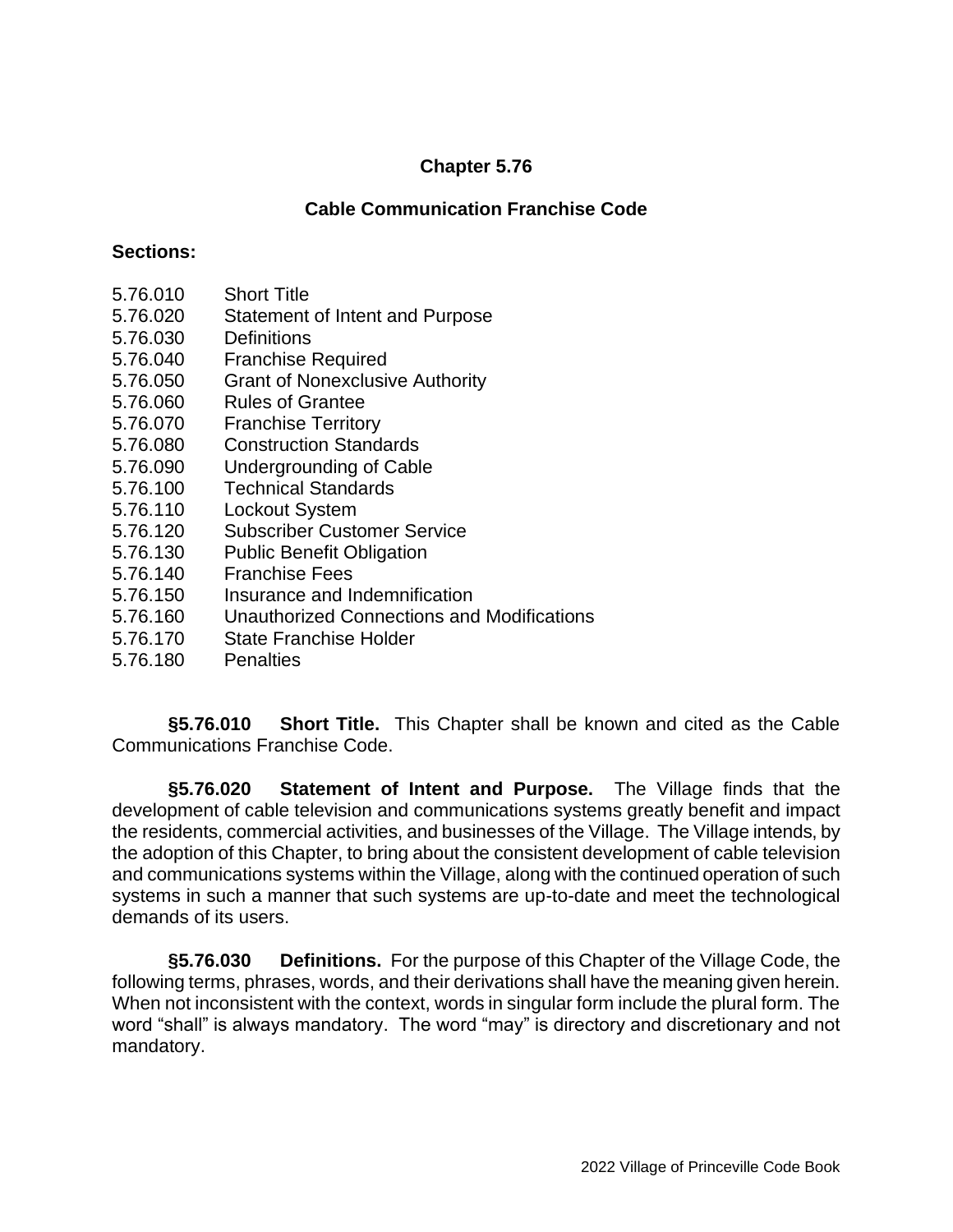"Basic Cable Service" means any service tier which includes the lawful retransmission of local television broadcast signals and any public, educational, and governmental access programming required by the franchise agreement to be carried on the basic tier. Basic Cable Service as defined herein shall not be inconsistent with 47 U.S.C. §543.

"Cable Communications Service" means the provision of television reception, communications and/or entertainment services distributed over a Cable Communications System. This definition shall not include telecommunications services regulated pursuant to federal and state law as may be amended from time to time, such as telephone communications systems.

"Cable Communications System" or "System" means a system of antennas, cables, wires, lines, towers, waveguides, or other conductors, converters, equipment, or facilities used for distributing video programming to Subscribers located in Village, and for producing, receiving, transmitting, amplifying, storing, processing, or distributing audio, video, digital, or other forms of electronic signals within the Village. System as defined herein shall not be inconsistent with the definition as set forth in 47 U.S.C. §522.

"Cable Service" means:

- (1) The one-way transmission to subscribers of
	- (a) Video, audio, digital and other programming services, or
	- (b) Other programming service; and

(2) Subscriber interaction, if any, which is required for the selection or use of such video programming or other programming service.

"Drop" means the cable that connects the ground block on the Subscriber's residence to the nearest feeder cable of the System.

"Franchise" means an initial authorization, or renewal thereof issued by the Village, whether such authorization is designated as a franchise, permit, license, resolution, contract, certificate, agreement or otherwise, which authorizes the construction or operation of a System.

"Franchise Agreement" means a Franchise award or a contractual agreement, containing the specific provisions of a franchise granted, including referenced specifications, franchise applications, franchise requirements, ordinances and other related materials.

"Grantee" means any Person receiving a franchise pursuant to a franchise agreement with the Village and in compliance with this Chapter of the Village Code, and its agents and employees, lawful successors, transferees or assignees.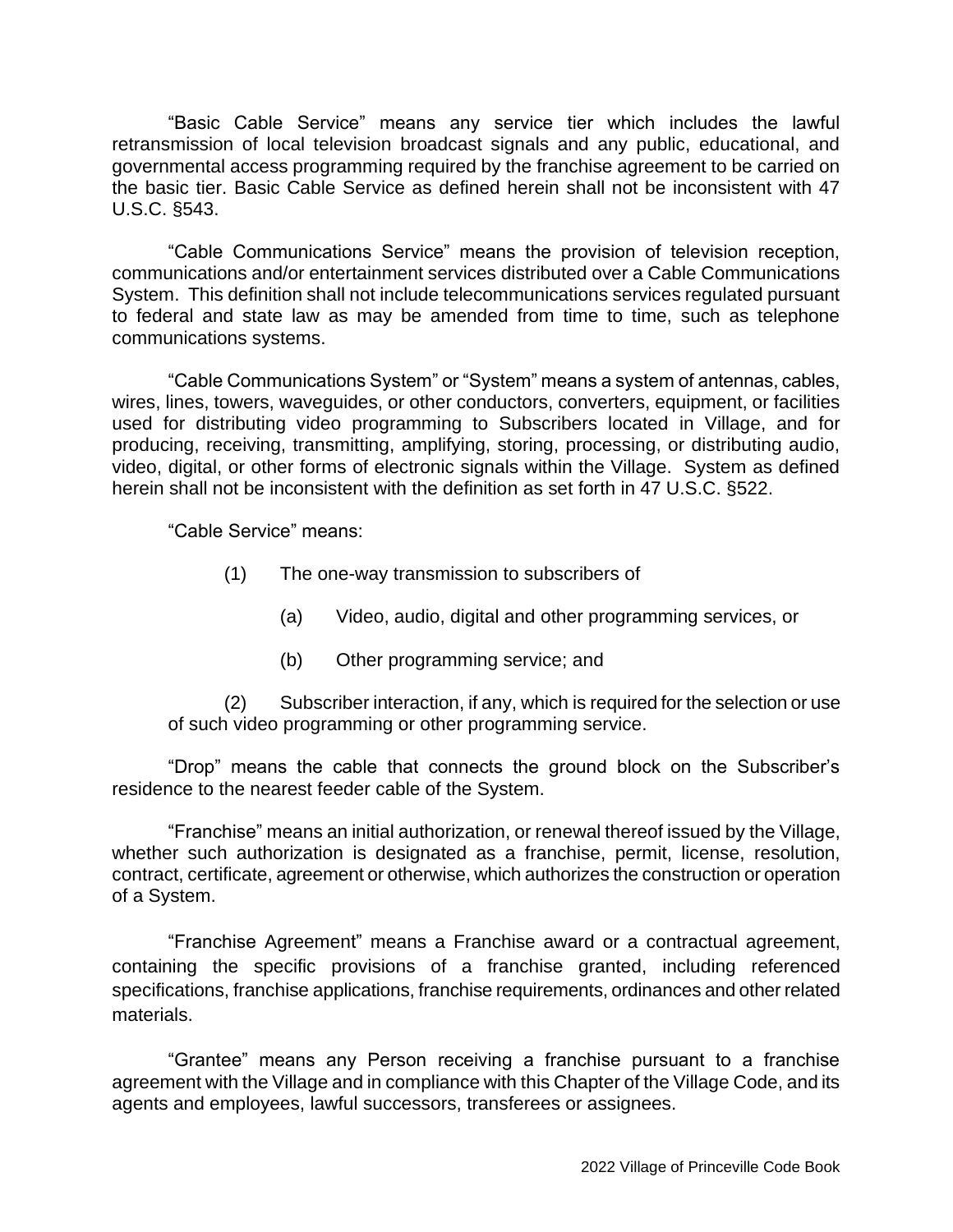"Gross Revenues" shall have the applicable meanings as follows:

(1) For a Grantee, "Gross Revenues" shall mean all revenue received from Cable Service directly by the Grantee from the operation of its System within the Village. The term Gross Revenues shall not include any fees itemized and passed through as a result of Franchise imposed requirements or any taxes or franchise fees imposed on services furnished by Grantee imposed directly on any Subscriber or user by any municipality, state, or other governmental unit and collected by Grantee for such governmental unit.

(2) For a State Franchise Holder, "Gross Revenues" shall mean consideration of any kind or nature, including, without limitation, cash, credits, property, and in-kind contributions received by a State Franchise Holder for the operation of its cable system to provide cable or video service within the Village, including the following: (i) recurring charges for cable service or video service; (ii) event-based charges for cable service or video service, including, but not limited to, pay-per-view and video-on-demand charges; (iii) rental of set-top boxes and other cable service or video service equipment; (iv) service charges related to the provision of cable service or video service, including, but not limited to, activation, installation, and repair charges; (v) administrative charges related to the provision of cable service or video service, including but not limited to service order and service termination charges; and (vi) late payment fees or charges, insufficient funds check charges, and other charges assessed to recover the costs of collecting delinquent payments. For a State Franchise Holder, "Gross Revenues" shall not include: (i) revenues not actually received, even if billed, such as bad debt; (ii) the service provider fee or any tax, fee or assessment of general applicability; (iii) any revenues received from services not classified as cable service or video service, including, without limitation, revenue received from telecommunications services, voice over internet protocol (VoIP) services, information services, the provision of directory or Internet advertising, or any other revenues attributed by the holder to noncable service or non-video service in accordance with the holder's books and records and records kept in the regular course of business and any applicable laws, rules, regulations, standards, or orders; (vi) security deposits collected from subscribers, or (vii) any amounts paid by subscribers to "home shopping" or similar vendors for merchandise sold through any home shopping channel offered as part of the cable service or video service.

"Lockout System" means an optional video programming system or an electrical or mechanical accessory to a Subscriber's terminal which inhibits the viewing of a specific programming or specific channels provided by way of the Cable Communication System, which includes the ability to provide parental control over access to specific programming or specific channels.

"Person" is any person, firm, partnership, association, corporation, company, organization, or other legal entity.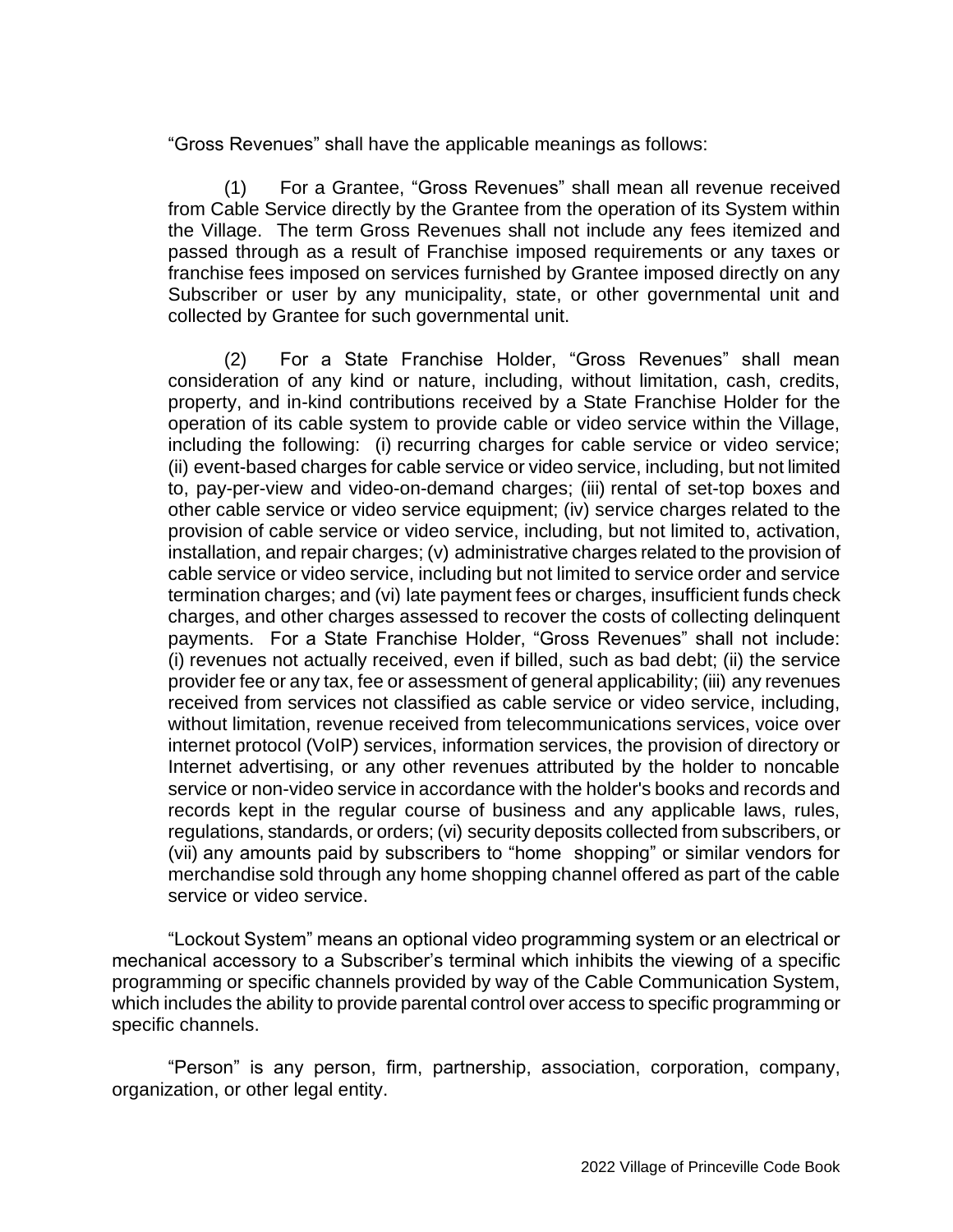"State Franchise Holder" means a holder of a franchise issued by the State of Illinois to a cable and video provider pursuant to the State Franchise Law.

"State Franchise Law" means Cable and Video Competition Law of 2007 (220 ILCS 5/21-101, et seq.), as may be amended from time to time.

"Street" means the surface of, and the space above and below, any public street, road, highway, freeway, lane, alley, path, court, sidewalk, parkway, or drive, or any easement or right-of-way now or hereafter held by Village.

"Subscriber" means any Person who lawfully receives Cable Service. In the case of multiple office buildings or multiple dwelling units, the "Subscriber" means the lessee, tenant or occupant.

**§5.76.040 Franchise Required.** It shall be unlawful for any Person to construct, operate or maintain a Cable Communications System in the Village, unless such Person shall have first obtained and shall currently hold a valid Franchise from the Village pursuant to a Franchise Agreement or is a State Franchise Holder. It shall also be unlawful for any Person to provide cable service in Village unless such Person shall have first obtained and shall currently hold a valid Franchise or is a State Franchise Holder. All Franchises granted by Village shall contain the same substantive terms and conditions.

## **§5.76.050 Grant of Nonexclusive Authority.**

- A. The Grantee shall be permitted to construct, erect, operate and maintain poles, wires, cables, underground conduits, manholes, and other television, video, and cable conductors and fixtures necessary for the maintenance and operation in the Village of the Grantee's Cable Communications System in, upon, along, across, above, over, and under any Street, public way, and public place now laid out or dedicated and all extensions thereof and additions thereto in the Village.
- B. The Grantee's Franchise shall be nonexclusive, and the Village shall reserve the right to grant a similar use of said Streets, public ways, and public places to any Person at any time during the period of Grantee's Franchise, provided, however, that any additional Franchises granted shall contain the same substantive terms and conditions as Grantee's Franchise.

**§5.76.060 Rules of Grantee.** The Grantee shall have the authority to promulgate such rules, regulations, terms and conditions governing the conduct of its business as shall be reasonably necessary to enable said Grantee to exercise its rights and perform its obligation under a Franchise.

**§5.76.070 Franchise Territory.** A Franchise shall be granted for the corporate boundaries of Village, as it exists from time to time. In the event of annexation by Village,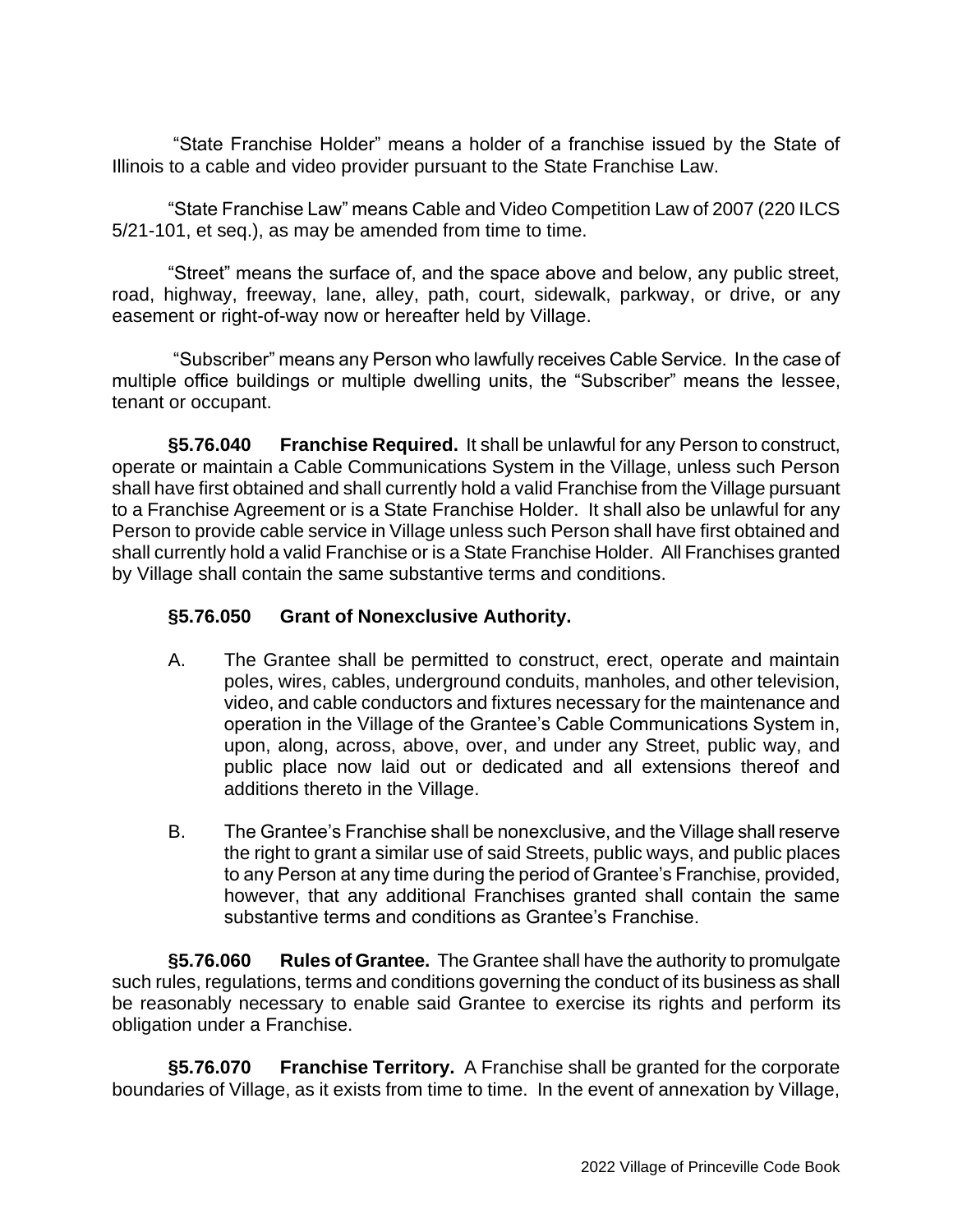or as development occurs, any new territory shall become part of the area covered by the Franchise, provided, however, that Grantee shall not be required to extend service beyond its present System boundaries unless there is a minimum of ten (10) homes per cable quarter mile requesting service. Access to Cable Service shall not be denied to any group of potential residential cable Subscribers because of the income of the residents of the area in which such group resides. Grantee shall be provided a reasonable period of time to construct and activate Cable Service to annexed or newly developed areas.

# **§5.76.080 Construction Standards.**

- A. Construction Codes and Permits.
	- 1. Grantee shall obtain all necessary permits and easements from the Village before commencing any construction upgrade or extension of the System, including the opening or disturbance of any Street or public property within Village.
	- 2. The Village shall have the right to inspect all construction or installation work performed pursuant to the provisions of a Franchise Agreement and to make such tests at its own expense as it shall find necessary to ensure compliance with the terms of the Franchise Agreement and applicable provisions of local, state and federal law.
- B. Repair of Streets and Property. Any and all Streets or public property or private property, which are disturbed or damaged during the construction, repair, replacement, relocation, operation, maintenance, upgrade, or reconstruction of the System, shall be promptly and fully restored by Grantee, at its expense, to a condition as good as that prevailing prior to Grantee's work.
- C. Safety Requirements. When constructing, installing, maintaining, repairing, extending, or upgrading its Cable Communications System, the Grantee shall at all times employ ordinary and reasonable care and shall install and maintain in use nothing less than commonly accepted methods and devices for preventing failures and accidents which are likely to cause damage, injuries or nuisances to the public.

## **§5.76.090 Undergrounding of Cable.**

- A. In all areas of Village where all other utility lines are placed underground, Grantee shall construct and install its cables, wires and other facilities underground at Grantee's cost.
- B. In any area of Village where one or more public utilities are aerial, Grantee may construct and install its cables, wires and other facilities from the same pole with the consent of the owner of the pole.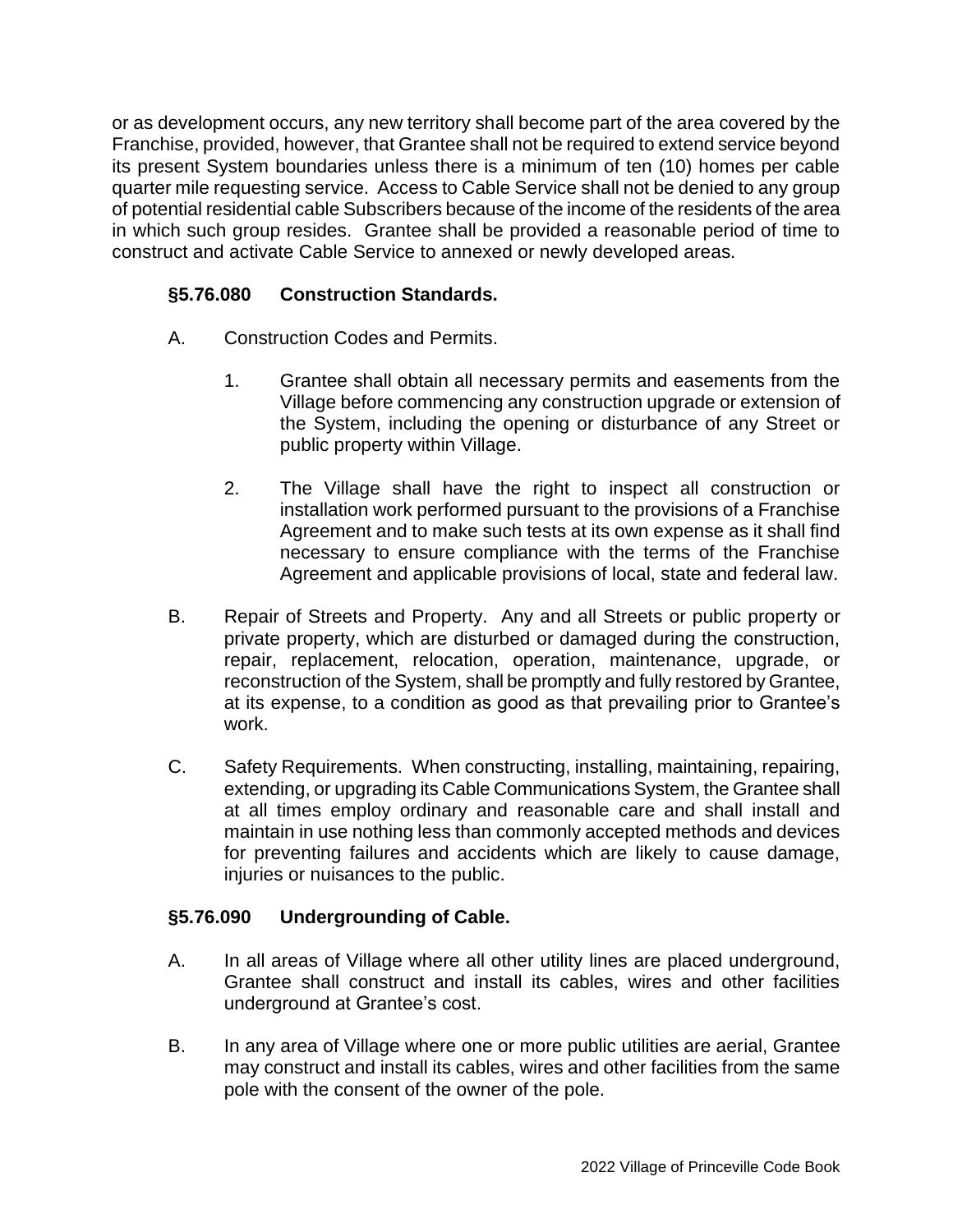- C. New Development.
	- 1. In cases of new construction or property development where utilities are to be placed underground, upon request by the Grantee, the developer or property owner shall give the Grantee reasonable notice of the particular date on which open trenching will be available for the Grantee's installation of conduit, pedestals and/or vaults, and laterals to be provided at Grantee's expense. The Grantee shall also provide specifications as needed for trenching.
	- 2. Costs of trenching and easements required to bring service to the development shall be borne by the developer or property owner; except that if the Grantee fails to install its conduits, pedestals and/or vaults, and laterals within seven working days of the date the trenches are available, as designated in the notice given by the developer or property owner, then should the trenches be closed after the sevenworking-day period, the cost of new trenching shall be borne by the Grantee.

**§5.76.100 Technical Standards.** The technical standards used in the operation of the System shall comply, at minimum, with the technical standards promulgated by the Federal Communications Commission relating to cable communication systems pursuant to the Federal Communications Commission rules and regulations, including the provisions found in 47 C.F.R. §76.601 to 76.617.

**§5.76.110 Lockout System.** Upon the request of a Subscriber, Grantee shall provide Lockout System as part of the Cable Service or by sale or lease.

## **§5.76.120 Subscriber Customer Services**

- A. Subscriber Inquiries. Grantee shall have a publicly listed toll-free telephone number and be operated so as to receive Subscriber complaints and requests on a twenty-four (24) hour-a-day, seven (7) days-a-week basis.
- B. Refund Policy. In the event a Subscriber established or terminates service and receives less than a full month's service, Grantee shall prorate the monthly rate on the basis of the number of days in the period for which service was rendered to the number of days in the billing.
- C. Protection of Subscriber Privacy Rights. Grantee shall comply with the terms of 47 U.S.C. §551 relating to the protection of Subscriber privacy.

**§5.76.130 Public Benefit Obligation.** Grantee shall provide installation of one (1) cable Drop, one (1) cable outlet, and monthly Basic Cable Service without charge to all current and future public buildings within the Village, including, but not limited to, Village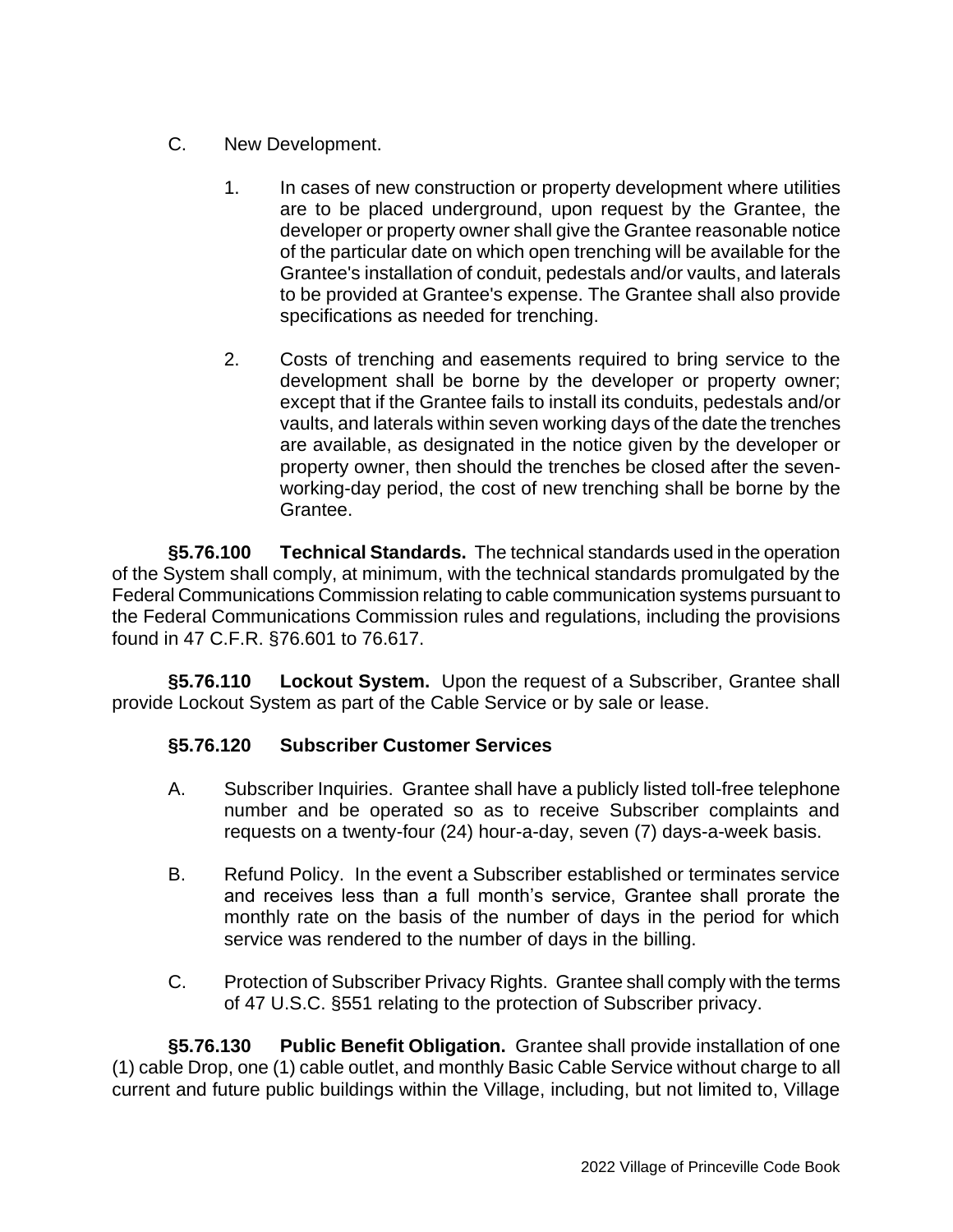Hall, the Public Library in the Village of Princeville, and all schools of the Princeville Community Unit School District. Each local unit of government shall bear the costs of any inside wiring or video equipment costs not ordinarily provided as part of the Grantee's Basic Cable Service offering. Grantee shall have six (6) months from the opening date of any additional institution(s) or public buildings to complete construction of the Drop and outlet.

# **§5.76.140 Franchise Fees.**

- A. Fee Amount. Grantee shall pay to Village a Franchise Fee in an annual amount equal to five percent (5%) of its annual Gross Revenues.
- B. Fee Payment. Grantee shall make payments of the Franchise Fee to the Village on a quarterly basis, making such quarterly payments no later than forty-five (45) days after the close of the respective calendar quarter.
- C. Audit. Grantee shall comply with any audit requirements imposed under the applicable Franchise Agreement. If no audit provisions are set forth in the Franchise Agreement, the audit requirements shall be those adopted by the Village pursuant to the Local Government Taxpayers' Bill of Rights Act (50 ILCS 45/1 et seq.) under Chapter 3.08 of the Village Code. No acceptance of amounts remitted by a Grantee shall be construed as an accord that the amounts are correct. Any additional amount due after an audit shall be paid by the Grantee within thirty (30) days after the Village's invoice for the sum.

## **§5.76.150 Insurance and Indemnification.**

- A. Grantee shall provide the Village with Grantee's acceptance of a Franchise, and at all times thereafter during the applicable term of the Franchise Agreement, maintain in full force and effect at its sole expense, a comprehensive general liability insurance policy coverage naming the Village as an additional insured as provide herein. Grantee's insurance coverage shall be in the sum of not less than One Million Dollars (\$1,000,000.00) for personal injury or death of any one person, One Million Dollars (\$1,000,000.00) for personal injury or death of two or more persons in any one occurrence, and One Million Dollars (\$1,000,000.00) for property damage resulting from any one act or occurrence.
- B. The policy or policies of insurance shall be maintained by Grantee in full force and effect during the entire term of the Franchise. Each policy of insurance shall contain a statement on its face that the insurer will not cancel the policy or fail to renew the policy, whether for nonpayment of premium or otherwise, and whether at the request of Grantee or for other reasons, except after thirty (30) days' advance written notice has been provided to the Village.
- C. The Grantee, on behalf of itself, its successors, assigns, employees and agents, shall defend, indemnify and hold harmless the Village, its officers,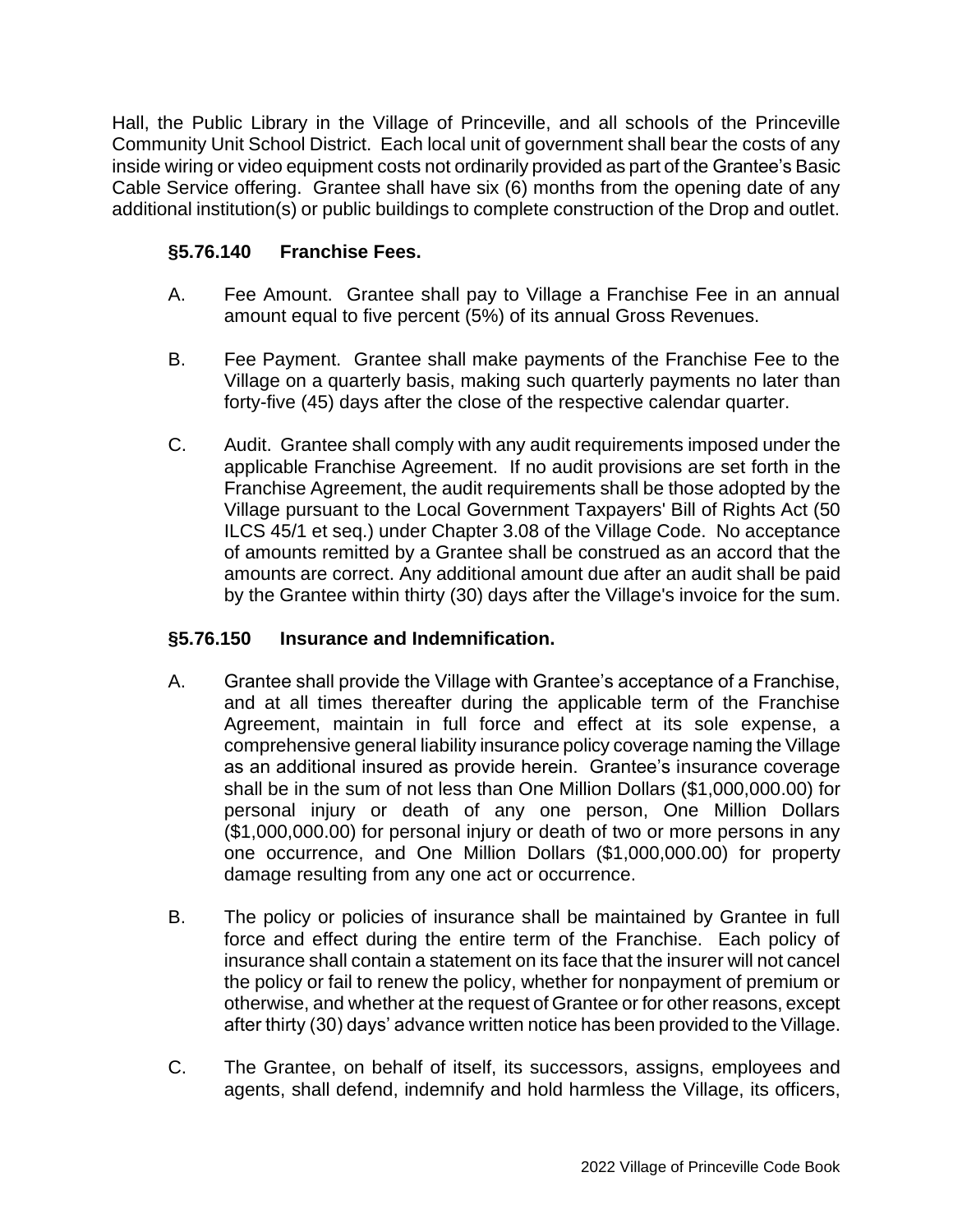boards, commissions, agents and employees and each of them, against and from any and all claims, demands, suits, actions, liabilities, costs, expenses and judgments of every kind and nature regardless of the merits of the same, arising out of or through the exercise or enjoyment of the Franchise granted to the Grantee pursuant to this Cable Communications Franchise Code and under a Franchise Agreement, including cost of litigation, attorneys' fees and court costs in defense of any action, to the extent that such claims or demands are alleged to be the result of any error, omission, intentional act, reckless act or negligent act of the Grantee or any employee, servant or agent of the grantee including, but not limited to, all claims arising in tort, contracts, infringement of copyright, violation of statutes, ordinances, regulations or the failure to comply with any obligation or duty imposed by this Cable Communications Franchise Code or a Franchise Agreement.

## **§5.76.160 Unauthorized Connections and Modifications.**

- A. Unauthorized Connections or Modifications Prohibited: It shall be unlawful for any Person, without the express consent of the Grantee, to make or possess, or assist anybody in making or possessing, any connection, extension, or division, whether physically, acoustically, inductively, electronically or otherwise, with or to any segment of the System.
- B. Removal or Destruction Prohibited: It shall be unlawful for any Person to willfully interfere, tamper, remove, obstruct, or damage, or assist thereof, any part or segment of the System for any purpose whatsoever.

### **§5.76.170 State Franchise Holder.**

- A. Cable/Video Service Provider Fee Imposed. As provided under the State Franchise Law, the Village imposes a fee upon a State Franchise Holder providing cable and video services within the Village in the amount of five percent (5%) of the State Franchise Holder's gross revenues from providing such services within the Village.
- B. Notice to Village. The State Franchise Holder shall notify the Village at least ten days prior to the date on which the State Franchise Holder begins to offer cable service or video service in the Village.
- C. Payment of Provider Fee. The State Franchise Holder shall be liable for and pay the service provider fee to the Village. The State Franchise Holder's liability for the fee shall commence on the first day of the calendar month following thirty (30) days after receipt of the ordinance adopting this Cable Communications Franchise Code by the State Franchise Holder, which shall be sent to the State Franchise Holder by mail, postage prepaid, to the address listed on the State Franchise Holder's application notice sent to the Village pursuant to State Franchise Law.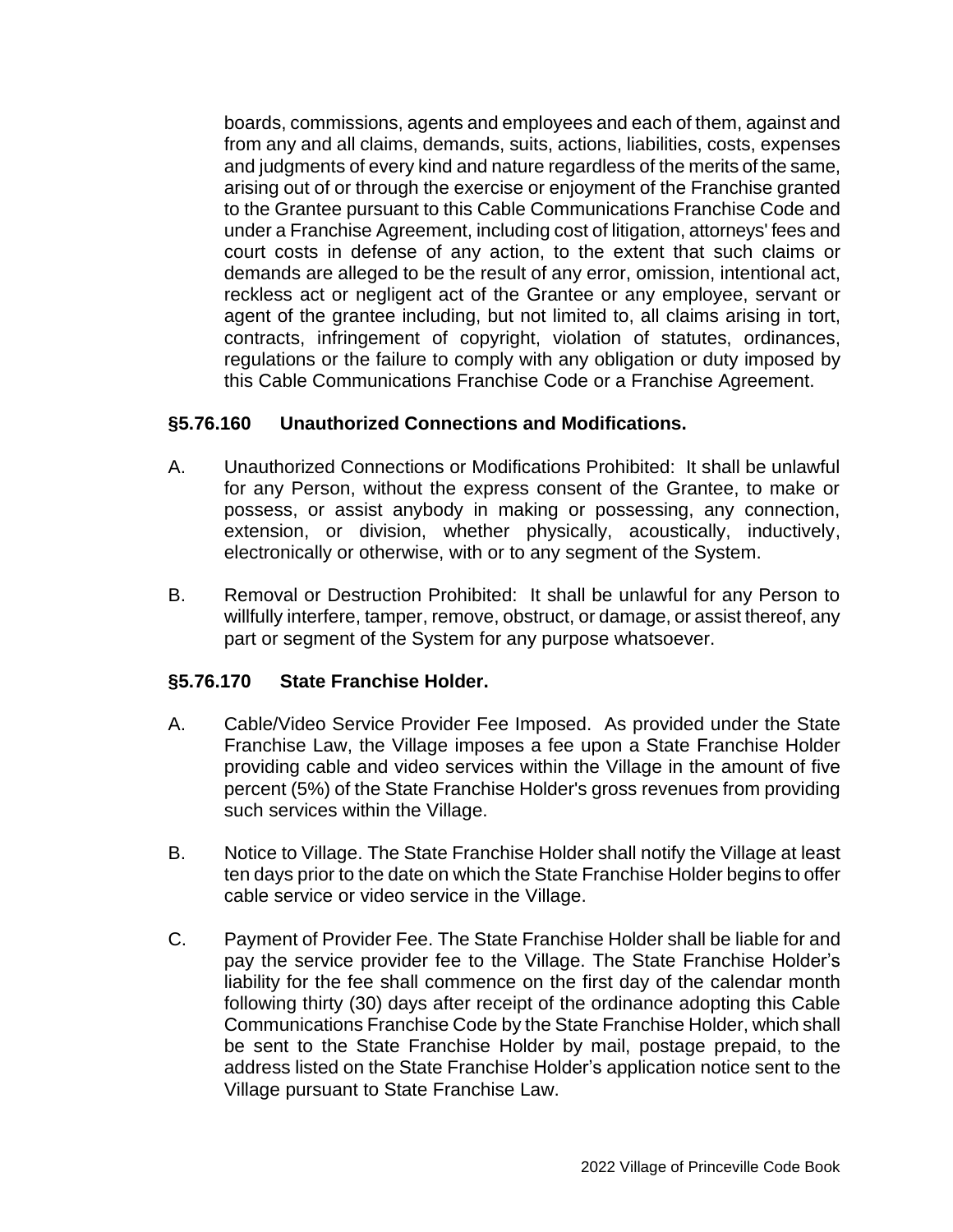- D. Payment Date. The State Franchise Holder shall make payments of the service provider fee to the Village on a quarterly basis, making such quarterly payments no later than forty-five (45) days after the close of the respective calendar quarter. Each payment shall include a statement explaining the basis for the State Franchise Holder's calculation of the fee.
- E. Credit for Other Payment. A Franchise holder that elects to terminate an existing Franchise Agreement pursuant to the State Franchise Law with credit for paid Franchise Fees under a Franchise Agreement with the Village may deduct the amount of such credit from the service provider fee that service providers owes the Village upon becoming a State Franchise Holder.
- F. Construction Standards. A State Franchise Holder shall comply with all provisions in Sections 5.76.080 and 5.76.090 of this Cable Communications Franchise Code regarding construction standards and underground cabling.
- G. Telephone Service. A State Franchise Holder shall continue to comply with the Village's simplified municipal telecommunications tax and any other tax as it applies to any telephone service provided by the State Franchise Holder. Also, a State Franchise Holder shall continue to be obligated for payment of any local unit of government's 911 or E911 fees, taxes or charges.
- H. Public Benefit Obligation: A State Franchise Holder shall provide a free service line Drop and free Basic Service to all current and future public buildings within their service territory within the Village, including, but not limited to, Village Hall, the Public Library in the Village of Princeville, and schools of the Princeville Community Unit School District. Each local unit of government shall bear the costs of any inside wiring or video equipment costs not ordinarily provided as part of the State Franchise Holder basic offering.
- I. Audit Requirement. A State Franchise Holder shall comply with the same requirements imposed by the Village on other cable service or video service providers that are providing such services within the Village to audit the State Franchise Holder's books and records and to recalculate any amounts determined to be payable under to the Village. Before conducting an audit, the Village will notify the State Franchise Holder of the requirements imposed on other cable service or video service providers to submit to an audit of the service provider's books and records. If the Village has no local Franchises, the audit requirements shall be those adopted by the Village pursuant to the Local Government Taxpayers' Bill of Rights Act (50 ILCS 45/1 et seq.) under Chapter 3.08 of the Village Code. No acceptance of amounts remitted by a State Franchise Holder shall be construed as an accord that the amounts are